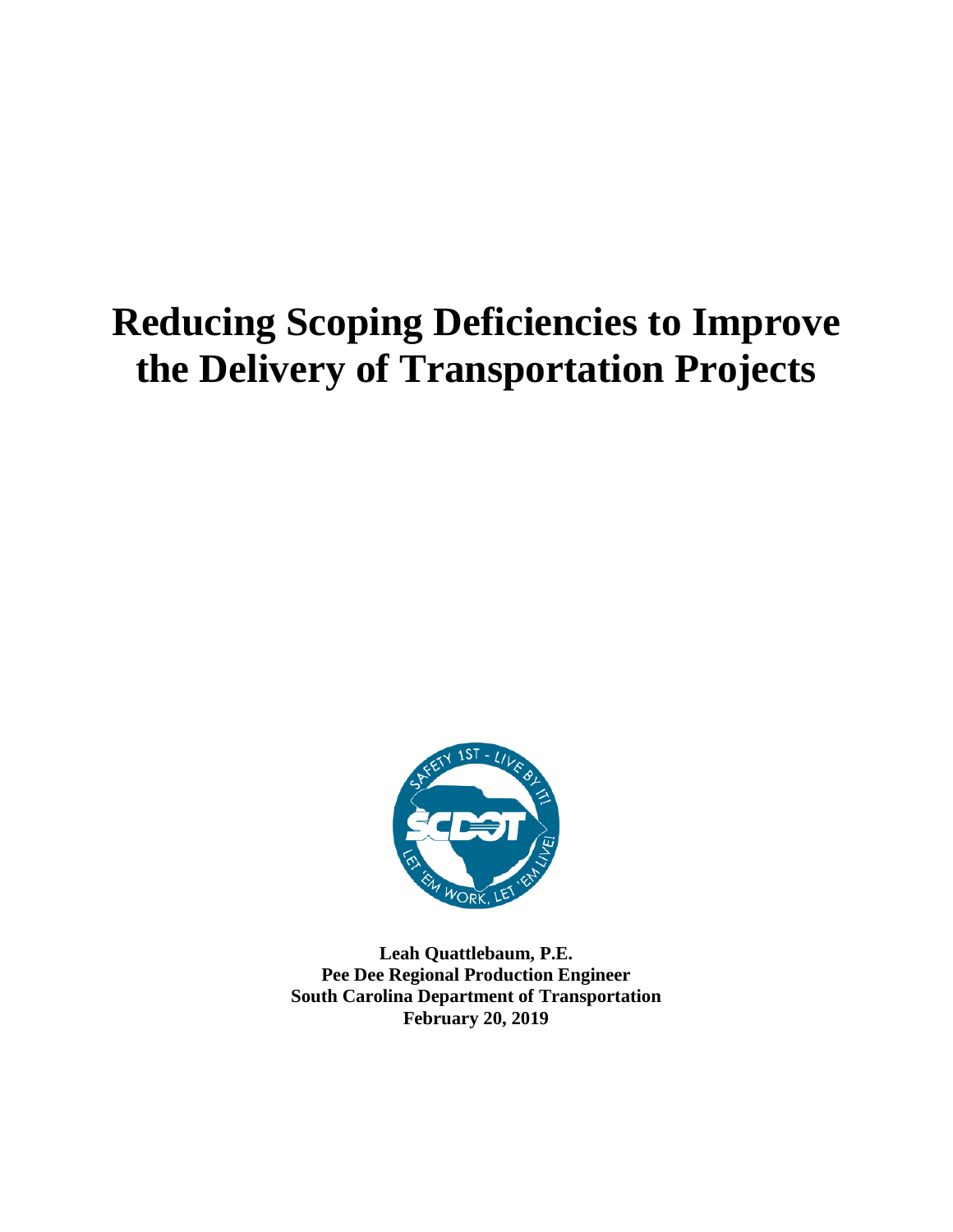## **1. Problem Statement**

The South Carolina Department of Transportation has developed an agency-wide Strategic Plan effective for 2018 through 2020 that will enable the agency to make great strides towards improving the condition of our state's transportation system over the next ten years. One of the goals of the Strategic Plan is to *Improve SCDOT program delivery to increase the efficiency and reliability of our road and bridge network*. A strategy that will be utilized to assist the agency with reaching this goal is to increase the reliability of delivering projects on-time and on-budget.

During the development of transportation projects, a variety of obstacles can be encountered that can delay their delivery to construction. Delayed projects can be a serious safety concern for motorists traveling the roadways that are in need of repair. The delays also tend to cause hardships for the agency from both a financial planning standpoint and a public perception standpoint. Public trust is diminished when needed transportation improvements are not implemented in the time frame that was originally committed which leads to questions regarding the judicious use of tax payers' money. Without the public's support, future funding for roadway projects could be jeopardized.

Though multiple issues can delay the development of projects, a commonly encountered issue is a scoping deficiency that occurs during the design process. A project's scope of work entails the parameters and design criteria that are to be utilized to accomplish the expected purpose and need of the project. Traditionally, general assumptions are made to establish a scope of work followed by the development of the schedule and cost estimate for the project. The requested funding is then allocated to the project to begin the design efforts.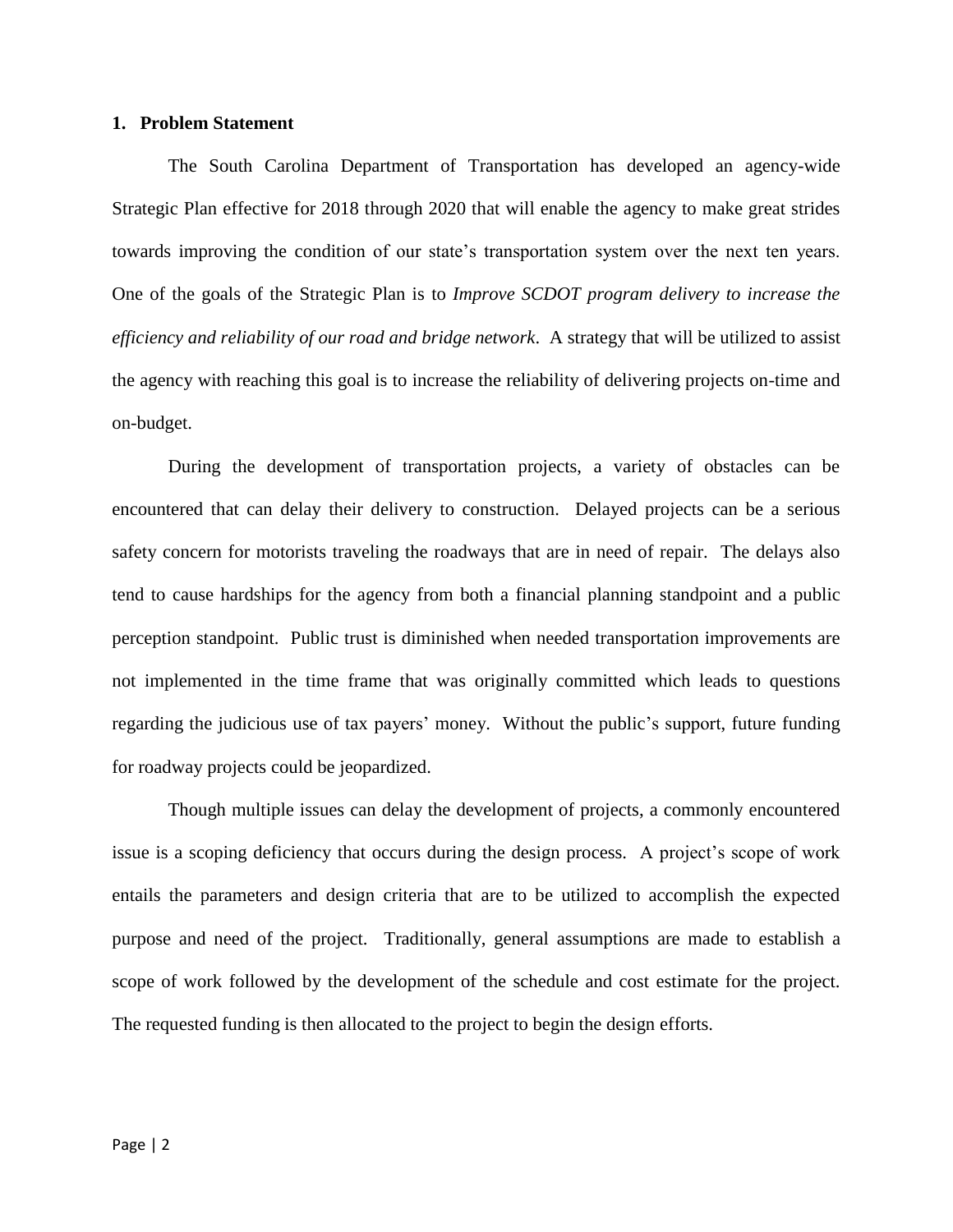

Figure 1: Project Development Process

On many occasions the project team will identify unanticipated scoping items late in the design process that must be addressed to meet the purpose and need of the project. The additional scoping items require new design efforts that not only add more time to the schedule, but they can also substantially increase the cost of the project.

The main goals of this project are to identify which scoping deficiencies commonly delay project schedules, determine the reasons that the scoping deficiencies occur, and identify strategies to reduce the occurrences of the deficiencies. By reducing scope deficiencies, the agency will be better prepared to ensure the reliability of delivering projects on-time and onbudget.

# **2. Data Collection**

At the beginning of a federal fiscal year, a snapshot is taken of the planned funding that will be necessary to proceed with certain phases of work during the year (i.e. preliminary engineering, right of way acquisitions, or construction). The date that a particular phase of work is anticipated to start is referred to as the original obligation date. The original obligation date is usually established by the program manager before any design efforts begin on the project. Before the project team is permitted to perform any work on a specific phase of a project, funding must be officially authorized to cover the expenditures for that particular phase of work.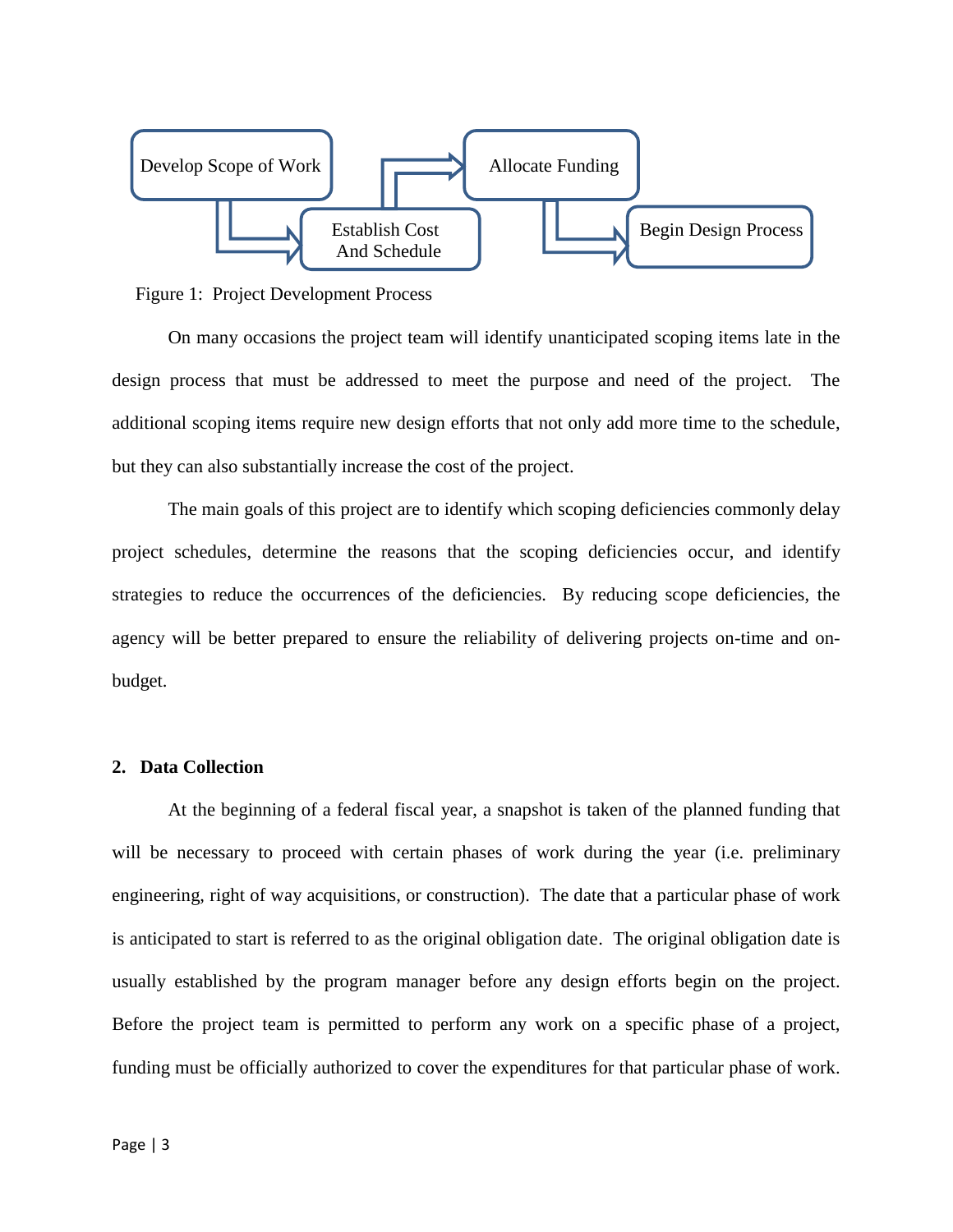The date that the funding is allocated to a particular phase of the project is referred to as the authorization date.

The intent of the first set of data collection for this project was to identify the causes for delays in the delivery of projects to the construction phase of work. A request was submitted to the agency's Director of Program Controls to obtain a list of the projects that have been delayed over the last three years. The data that was returned consisted of multiple Excel spreadsheets that contained projects' original obligation dates and final authorization dates for federal fiscal years 2016 through 2018.

The main spreadsheet that was utilized for this analysis contained a list of all project phases whose authorization dates differed from the original obligation dates. The difference in dates reflects that there was a change made to the project's schedule. For many projects, the spreadsheet contained multiple entries for the same phase of work due to the schedule changing more than one time for the phase of work. To avoid assessing duplicate entries, the latest date to which the phase of work was moved was used for the analysis, and all other entries were deleted. Once the duplicate entries were removed from the spreadsheet, the differences between authorization and obligation dates were calculated for each remaining entry, as shown in Appendix 1. The calculations that resulted in a difference of less than ninety days were removed from consideration as they are not considered substantial changes.

To officially change a project's schedule, the program manager will submit a request in the Project Programming System (P2S) to move the phase to a new date that the work is anticipated to start. A written justification for the delay is entered into a text box that accompanies the request in the system. Running a report to retrieve the justifications from P2S would be problematic because it would pull substantially more data than would be necessary for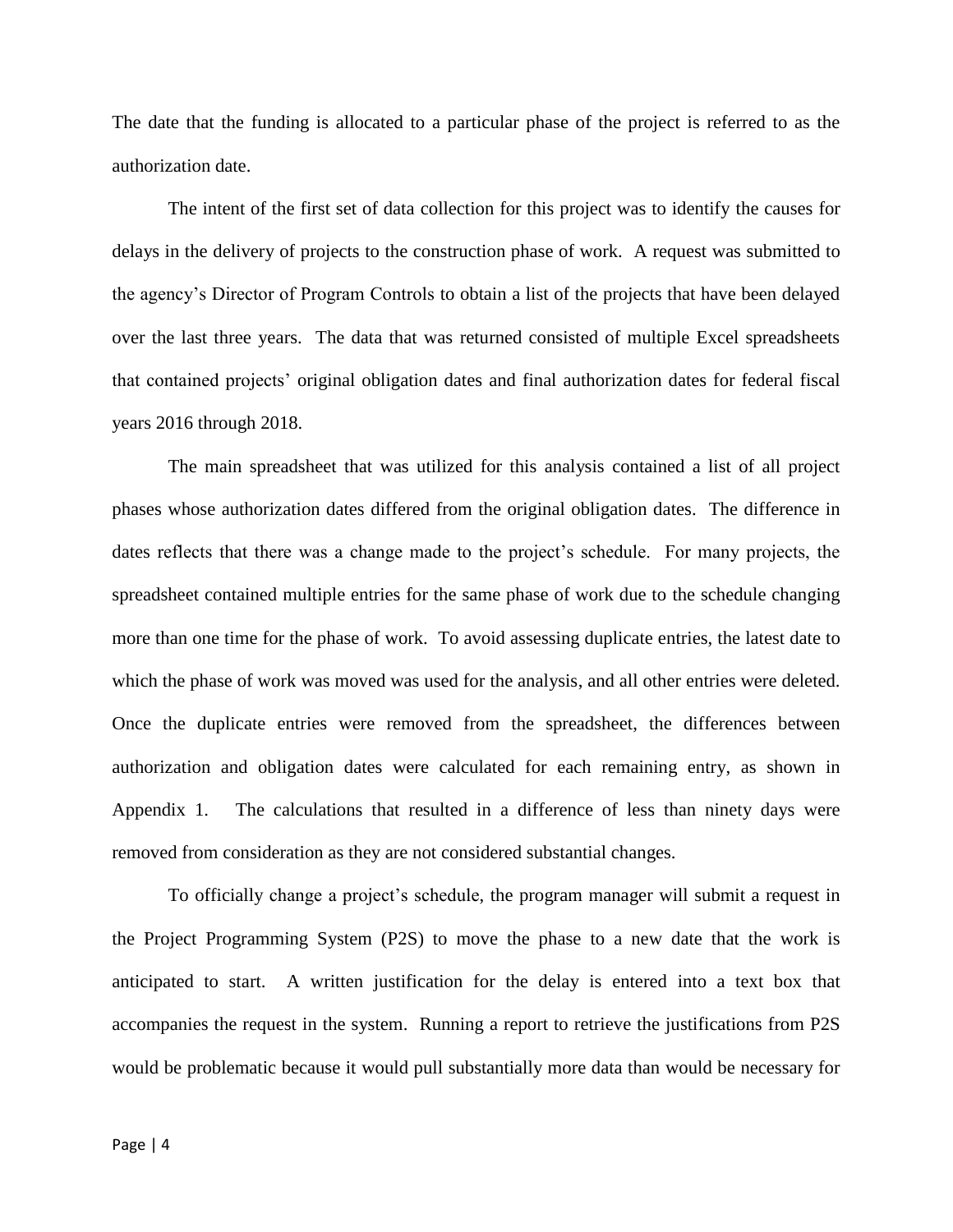this analysis. Therefore, each entry in the spreadsheet was independently reviewed in P2S to obtain the justification for the changes in schedule.

The second set of data that was retrieved for this project was collected from the results of a survey that was developed using Survey Monkey, an online survey development software. The survey, shown in Appendix 2, was issued to all program managers in the agency to gain an understanding of the processes that are currently being utilized to develop the scopes of work for projects. The survey contained ten questions regarding scoping meetings, the development of schedules and budgets, and experiences with scoping deficiencies.

The third set of data that was obtained for this project was information regarding other state Departments of Transportations' processes that are being used to develop the scopes of work for transportation projects. An email was sent to representatives from the North Carolina Department of Transportation (NCDOT), the Georgia Department of Transportation (GDOT), and the Florida Department of Transportation (FDOT) explaining the purpose of this project along with a request to share any processes or forms that they utilize to develop scopes of work for standard projects.

FDOT immediately provided an email response to the request and shared links to their website which detail their scoping development process. NCDOT provided a response which contained a template that they utilize for developing scopes of work and a spreadsheet containing contact information for individuals that should be consulted during the scoping process. No response was received from GDOT.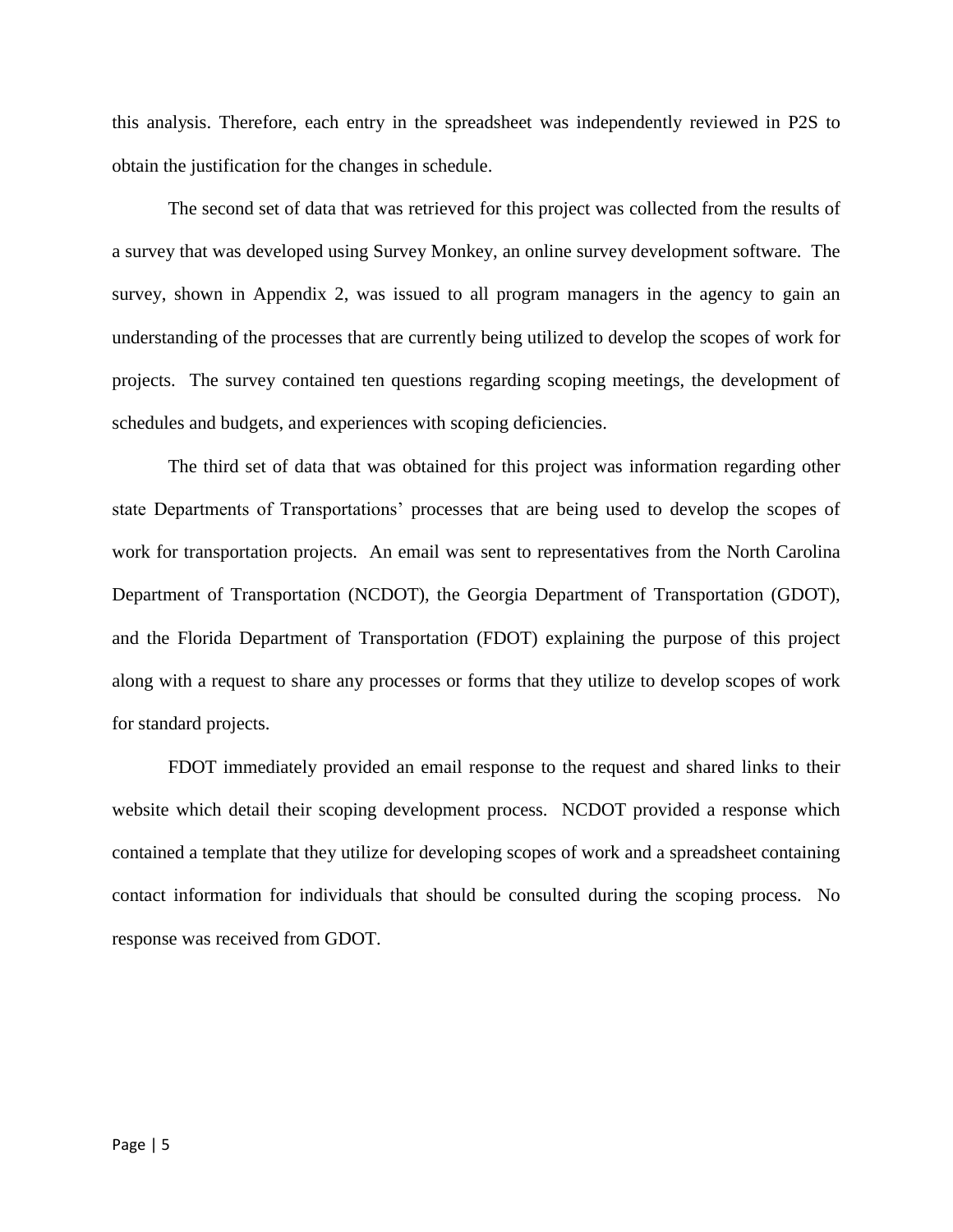# **3. Data Analysis**

The P2S spreadsheet containing the phases of work that were substantially delayed over the three year time frame contained 495 entries that were analyzed. The delays that were evaluated ranged from 90 days to just over 1700 days. The analysis determined that there were eight major obstacles that delayed projects from advancing to the construction phase of work. Table 1 reflects the frequency of those obstacles:



Table 1. Obstacles that Change Projects' Schedules Between FY 2016 and FY 2018

The analysis reflects that 45% of the schedule delays that occurred over the last three years are due to scoping deficiencies. Scoping deficiencies were defined as any modifications that occurred to the original parameters or design criteria established to meet the purpose and need of the project. The frequency of the occurrences of the remaining obstacles are as follows: complications with the development of the plans 19%, insufficient funding availability 8%, projects managed by a local public agency (LPA) 9%, complications with utility coordination 8%, complications with right-of-way acquisitions 4%, complications with environmental permitting 4%, and emergency conditions such as hazardous weather 2%.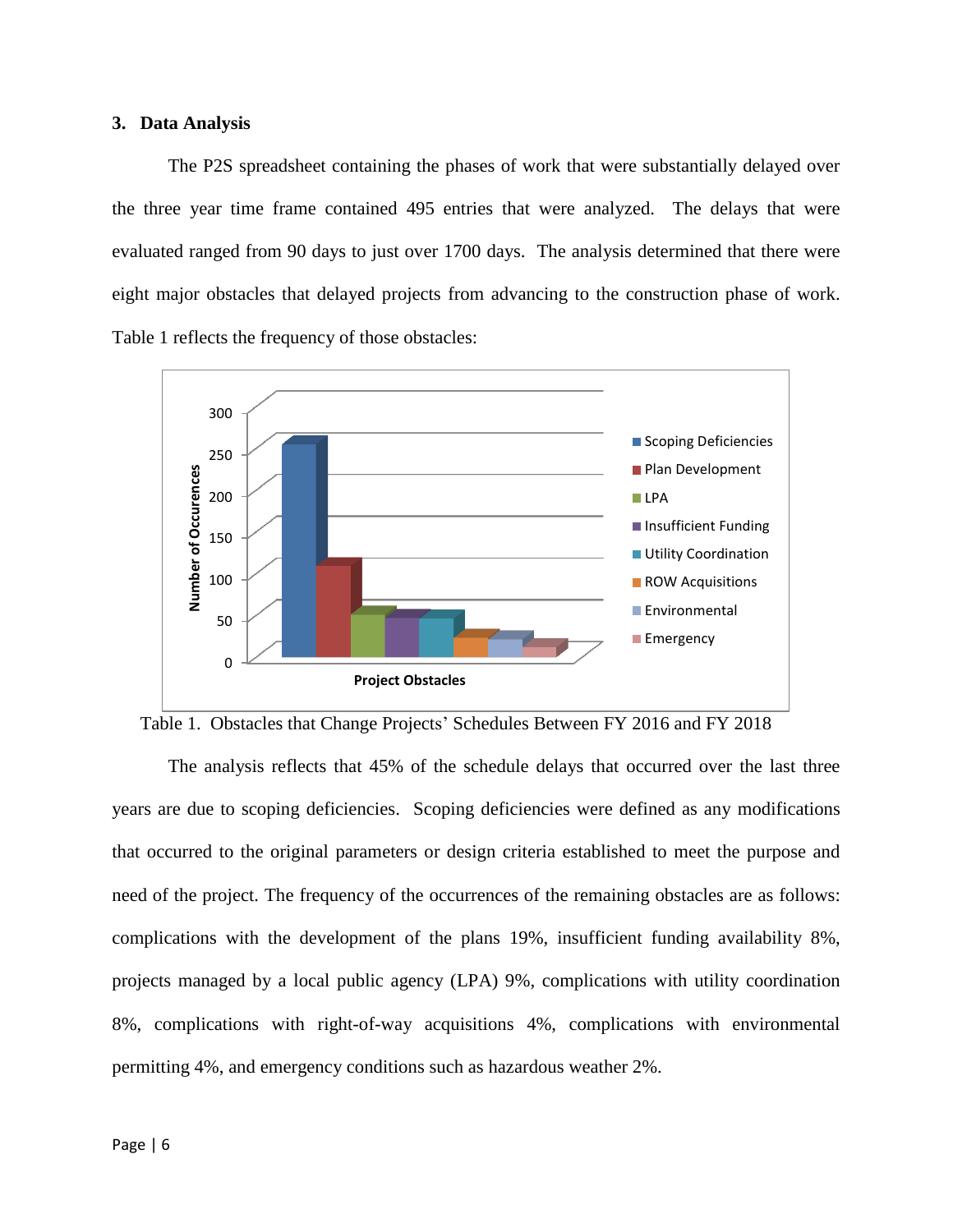With scoping deficiencies being the primary cause for project delays, further analysis was warranted to determine if there are common reasons that deficiencies occur. Shown below in Table 2 are the common reasons that scoping deficiencies have delayed project schedules over the last three years:



Table 2. Reason for Scoping Deficiencies that Occurred between FY 2016 and FY 2018

The most common reason for a scoping deficiency to occur was an alteration to the design elements. Design element alterations accounted for 43% of the deficiencies and included a variety of justifications such as modifying the project limits, reducing design elements to minimize right-of-way and environmental impacts, and modifying design elements to reduce construction costs. Identifying the types of design elements that were altered proved to be somewhat problematic because the data could only be obtained from the comments that were entered into P2S by the program managers. Unfortunately many comments only provided general descriptions of the reason for the delays, so the analysis was unable to consistently pinpoint the exact design element that changed.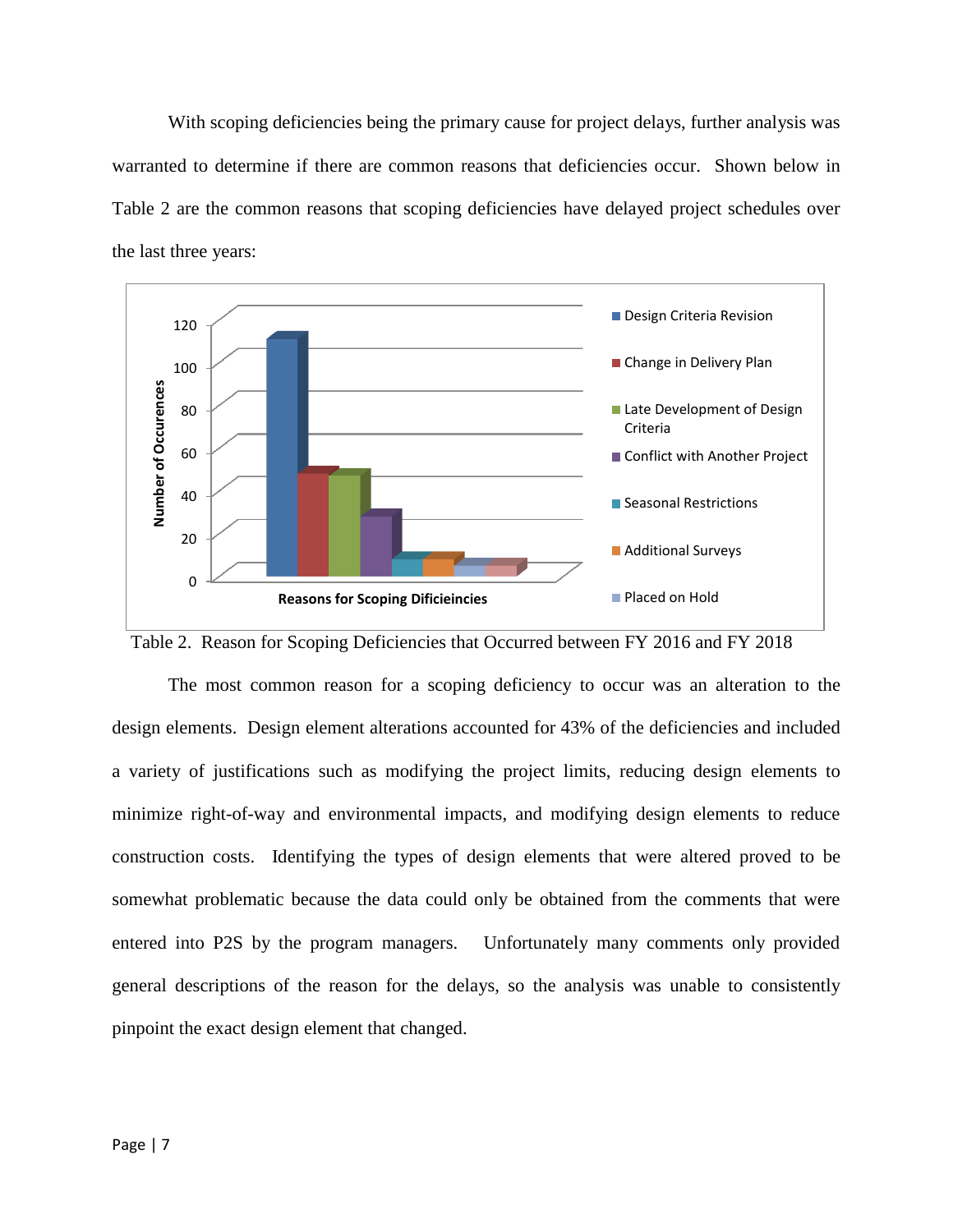The next two common reasons for deficiencies were delayed development of the design elements and changing the design delivery plan late in the design phase, both of which occurred 18% of the time. The design delivery plan identifies whether the agency's staff or consultants will perform the preliminary engineering work for a project. Approximately 11% of the deficiencies involved delaying the projects due to an overlap with another project in close proximity. The following deficiencies each had less than a 5% occurrence: delays due to seasonal restrictions, addition or removal of a right-of-way phase of work, the projects were placed on hold by outside entities, and delays due to the need for additional surveys.

A second collection of data was gathered from the results of a survey that was created to obtain information regarding the agency's scoping processes. Since program managers are typically responsible for developing the scopes of work for projects, the survey was issued to thirteen program managers within the agency. Twelve of the program managers provided responses to the survey. The majority of the responders had more than five years' experience in a program management position, and all responders had held a scoping meeting for a project which they had managed. This data reflects that the responders have some level of familiarity with the development of the scope of work for a project.

Of the twelve responders, only two individuals stated that they typically hold scoping meetings before any obligation dates are set. This response means that 84% of all projects have an established schedule before the design team has developed a thorough scope of work. The survey results also revealed that there are drastic inconsistencies when it comes to the preparation for scoping meetings. There is no standard set of data that is obtained prior to holding the meeting, nor is there a standard list of individuals that are invited to the meeting. Without obtaining the necessary expertise and relevant project data, flawed design assumptions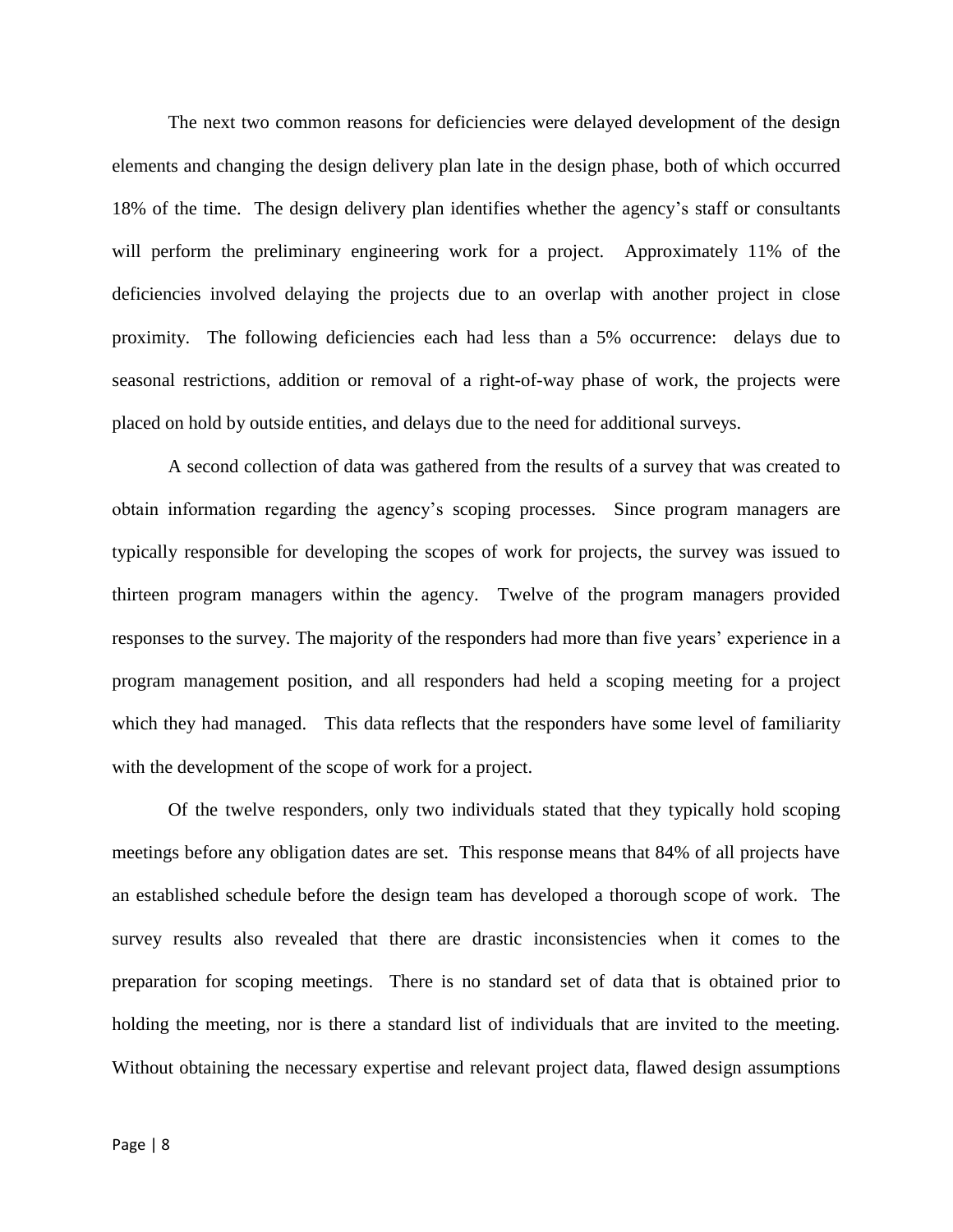may be made resulting in the need to redesign components of the project late into the design process.

The intent of several survey questions was to identify the party responsible for developing the purpose and need, schedules, and costs for transportation projects. Though not all responses were the same, the majority of the feedback stated that the program managers are responsible for developing this key information. Since program managers are not typically experts in all areas of the project development process, it is imperative that they have enough relevant data and involvement from project stakeholders and design experts to establish realistic project schedules and budgets.

The survey also asked the participants to provide a list of the scoping deficiencies that have delayed the schedules for their projects. The responses to this question were consistent with the data that was obtained from the P2S spreadsheet that was used in this project. Several individuals responded that scope creep was the primary cause for delay. Scope creep is the unanticipated increase of work that is required to complete a project. Many times scope creep occurs from not identifying all of the necessary information prior to beginning design efforts on the project. The missing information includes design recommendations from all relevant divisions, buy-in from project stakeholders outside of the agency, and costs for the recommended scope of work.

The last action that was taken in order to obtain data to support this project was to request information from other state DOT's regarding the processes they utilize to develop the scopes of work for standard transportation projects. Of the three states that were contacted, two provided information regarding their scoping processes. FDOT promptly returned an email to the request containing links to websites that explain their scoping process. Upon initial review of the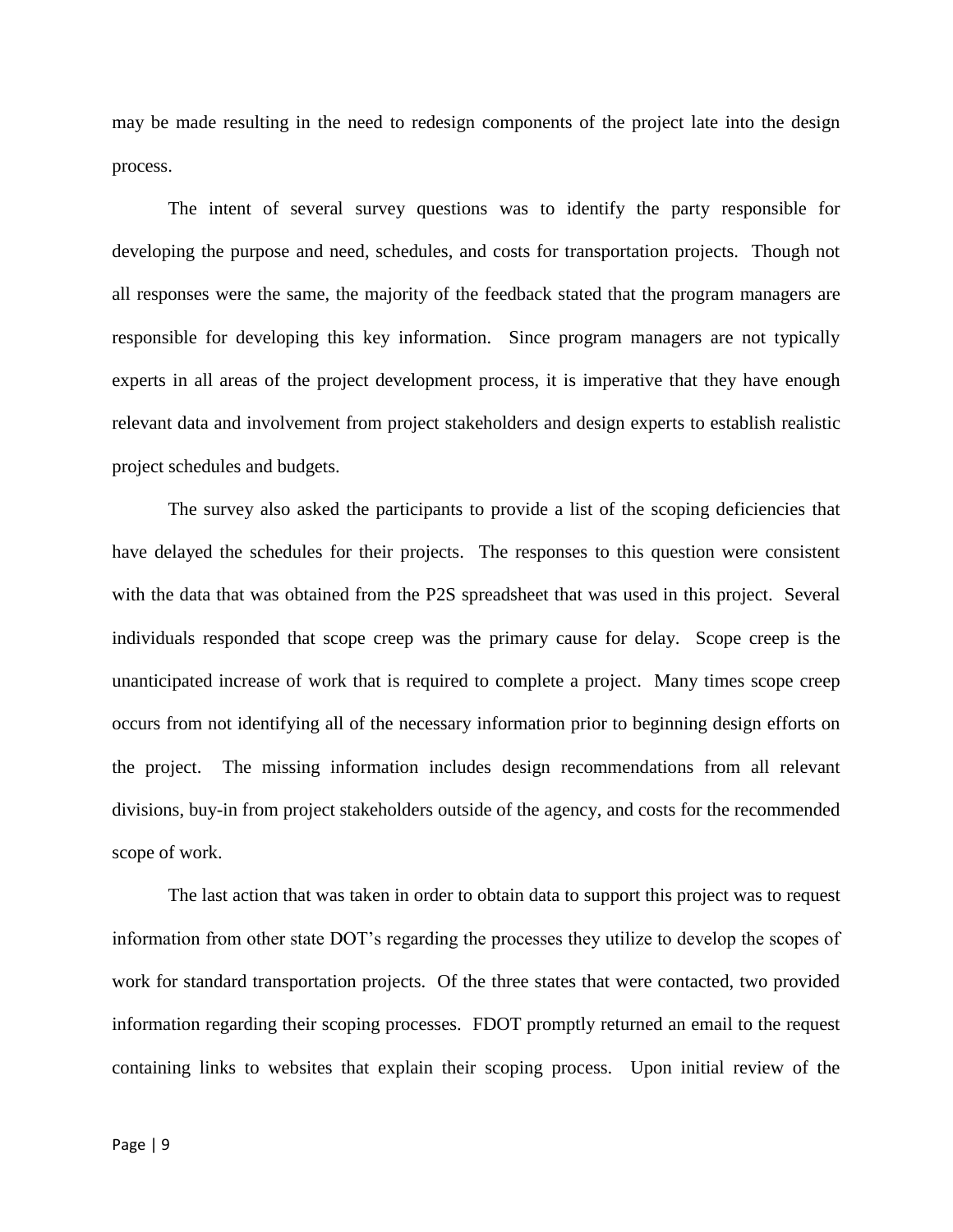websites, their agency appears to utilize a very elaborate, well-defined system when developing the scopes of work. They have developed a clear set of instructions that walks the project development team through the entire process. They also utilize a customized software system that aids in the screening process that will ultimately produce a document that details the scope of work to be performed on a project. The information provided by FDOT should be a goal that SCDOT strives towards achieving in the future. However, scoping software is beyond the limitations of this project due to the funding and staffing that would be necessary to develop and maintain the program.

NCDOT is currently undergoing a restructuring which has transferred the responsibility of scope development to staff that does not typically perform this work. Therefore, the new staff is in the process of establishing a process to develop scopes of work for projects. However, one tool NCDOT utilizes that would also be beneficial to SCDOT is a spreadsheet that maintains the contact information for all project stakeholders and design experts that need to participate in the scoping process. Having this spreadsheet available would greatly assist the design team with ensuring that all necessary individuals are consistently invited to participate in this activity.

#### **4. Implementation Plan**

To ensure transportation projects managed by SCDOT are delivered on-time and onbudget, the agency should utilize a standard process for developing the scope of work. The process should include developing the scope of work prior to establishing the schedules and budgets for the projects, maintaining a standard list of individuals that need to participate in the scoping process, and utilizing a standard document to retain the relevant data that is used to develop an accurate scope of work.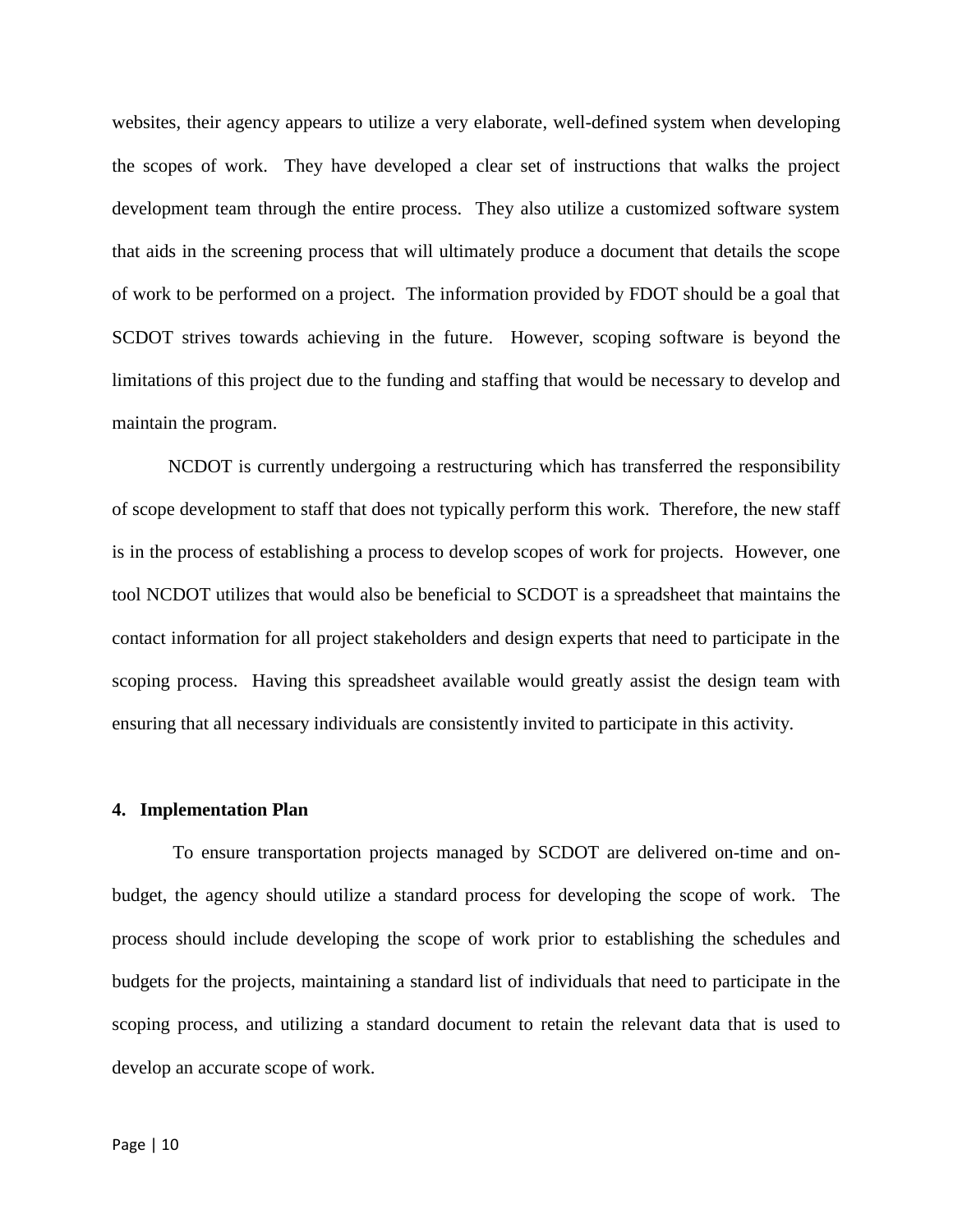Since the initiation of this project, the agency's Planning division has created a new position for a Feasibility Report Manager that will be responsible for developing feasibility studies for all future projects. The feasibility studies will ultimately replace the standard scoping meetings and will allow the agency to develop scopes of work, schedules, and budgets prior to the projects entering the design phase of work. The study will allow the project team to determine if the project is viable as proposed or if the scope of work needs to change in order to meet the purpose and need or financial constraints of the project. The Feasibility Report Manager will be responsible for developing the procedure for the new process with the buy-in from all agency divisions that will participate in the study. The procedure for conducting this study will be developed, tested, and implemented prior to the approval of new projects in federal fiscal year 2020. Therefore the intent of this project has been transformed from assisting program managers with a defined process for developing accurate scopes of work to assisting the Feasibility Report Manager with the implementation of the new feasibility study process.

Since the feasibility study will not include any new software, the cost of implementing this new process will only include the salary of a new position for the Feasibility Report Manager. The expenditures incurred from conducting the study will be applied to a planning phase of work for each project being studied. However, the planning phase of work should not increase the overall cost of a project, because data collected for the feasibility study will no longer need to be collected during the preliminary engineering phase of work.

To assist with the development of the feasibility report, a standard form should be utilized to ensure that pertinent information is consistently obtained for each project. As part of the responses that were received from the online survey, only one Program Manager provided a standardized form that is utilized when conducting scoping meetings. The form contained a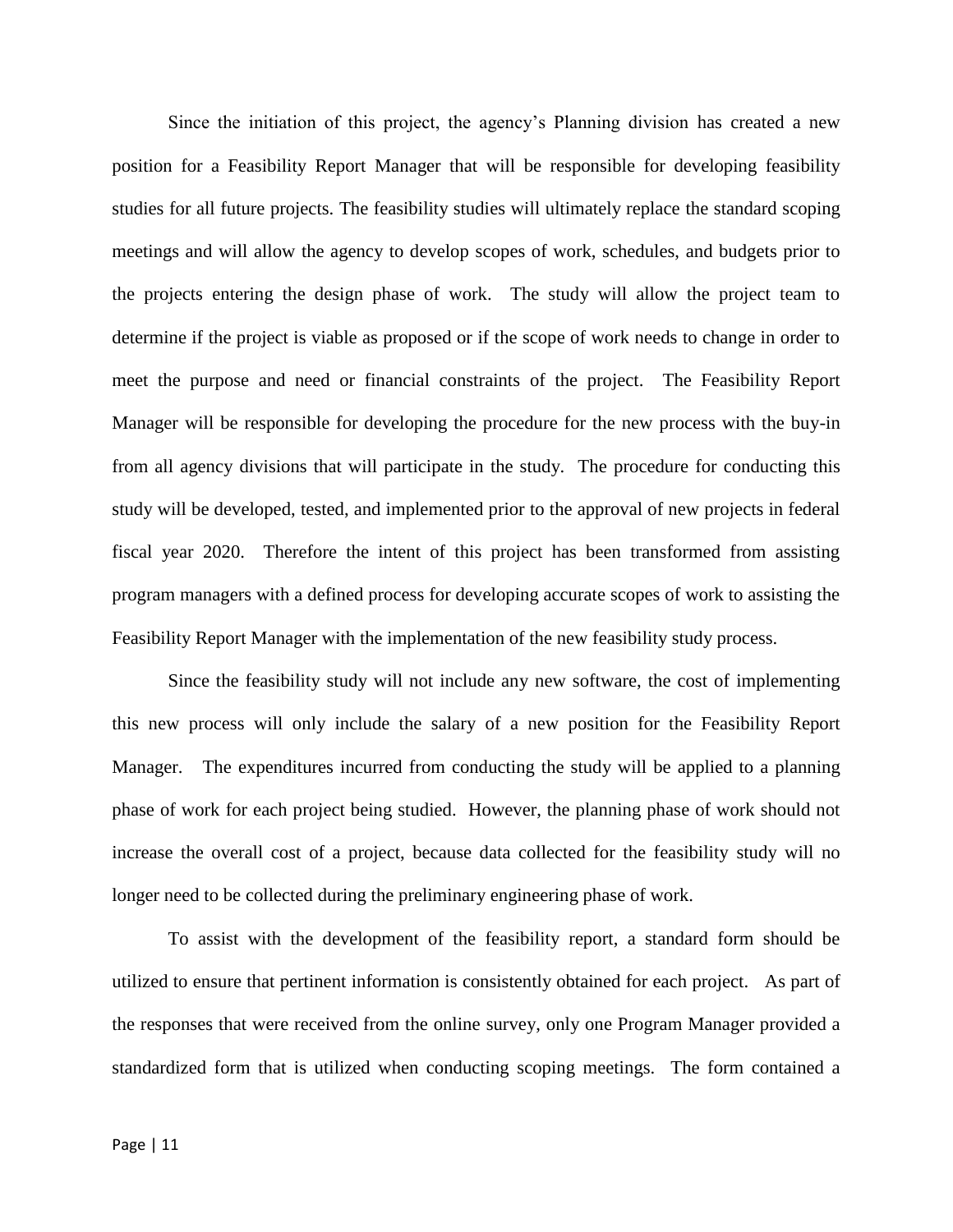substantial amount of relevant project information which became the foundation of the new scoping form. However, the obstacles that were identified in this project as being the typical causes for delaying schedules were added to the form to ensure the relevant data isn't omitted in the future.

An example of the form is attached in Appendix 3. This form should be evaluated by the Feasibility Report Manager and tested on multiple projects in order to determine if the information on the form is all encompassing and relevant. The example provided in this report applies only to intersection improvement projects. Separate reports should be generated for the different types of transportation projects such as enhancements, bridge replacements, widenings, etc. to account for the data that is relevant to those specific projects.

One of the main obstacles that will be faced with implementing this new process is obtaining the relevant project information from all participating divisions within the agency in a timely manner. As the agency's workload rises, it will be increasingly difficult for all divisions to set aside the time to participate in this process. Also, the agency is experiencing a constant flux in staffing, so the experience that is necessary in order to develop an accurate scope of work may not always be available. To overcome these obstacles, it will be imperative that there is ample buy-in from all agency divisions concerning the development and implementation of this process. The message needs to be clearly communicated that the intent of this process will reduce the occurrence of scoping deficiencies which ultimately allows all divisions within the agency to operate more efficiently. Also all division directors will need to concur with the new process and provide assurance that their staff will provide the necessary assistance to make this new process a success.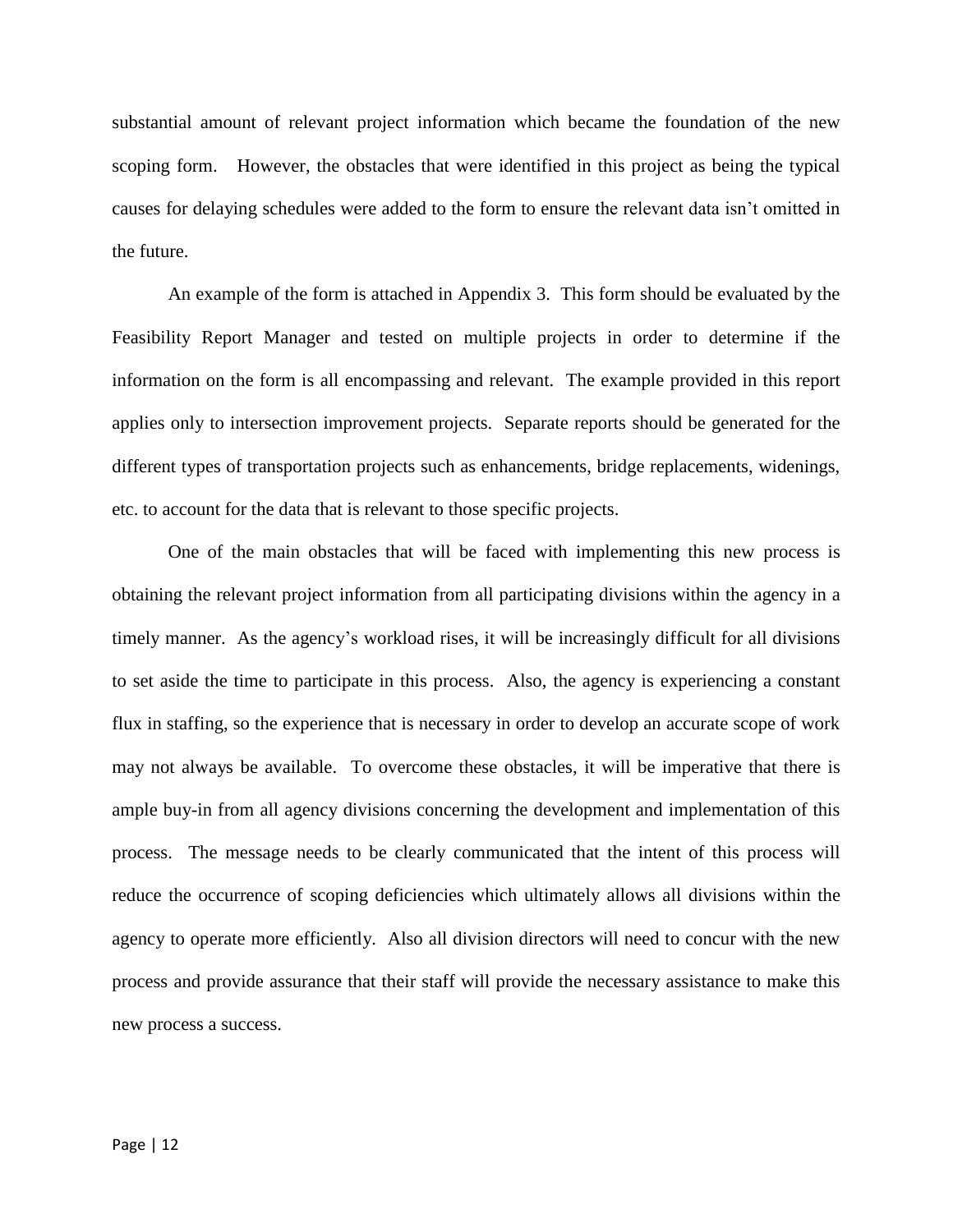# **5. Evaluation Method**

Before this new scoping process can be implemented, several tests must be run to ensure the process is comprehensive and addresses all facets of project development. It is recommended that at least one project from each of the four regions of the state be tested. Several different types of projects should also be tested during this trial period. This method of testing will provide the most opportunity for staff to provide feedback on the process. Once the majority of the participants have concurred with a defined scoping process, the process will need to be utilized for all new projects starting in federal fiscal year 2020.

At the end of federal fiscal year 2020, all projects that utilized the new scoping process should be evaluated to determine the number of projects that have encountered any scoping modifications after the issuance of the feasibility study. The assessment should be completed by the Feasibility Report Manager annually to determine if the process is effective in reducing schedule delays and to evaluate if any modifications need to be made to address deficiencies in the process.

#### 6. **Summary and Recommendations**

Over the last three years, many transportation projects have experienced significant delays in schedule. The majority of the delays were caused by deficiencies that occurred to the projects' scopes of work. Though there were a variety of reasons for the deficiencies, the common factor that affected all of the projects was the absence of a consistent, effective process for developing the scope of work. Without obtaining all of the necessary data prior to establishing schedules and budgets, transportation projects are more susceptible to experiencing the need for scoping alterations that delay schedules and increase costs.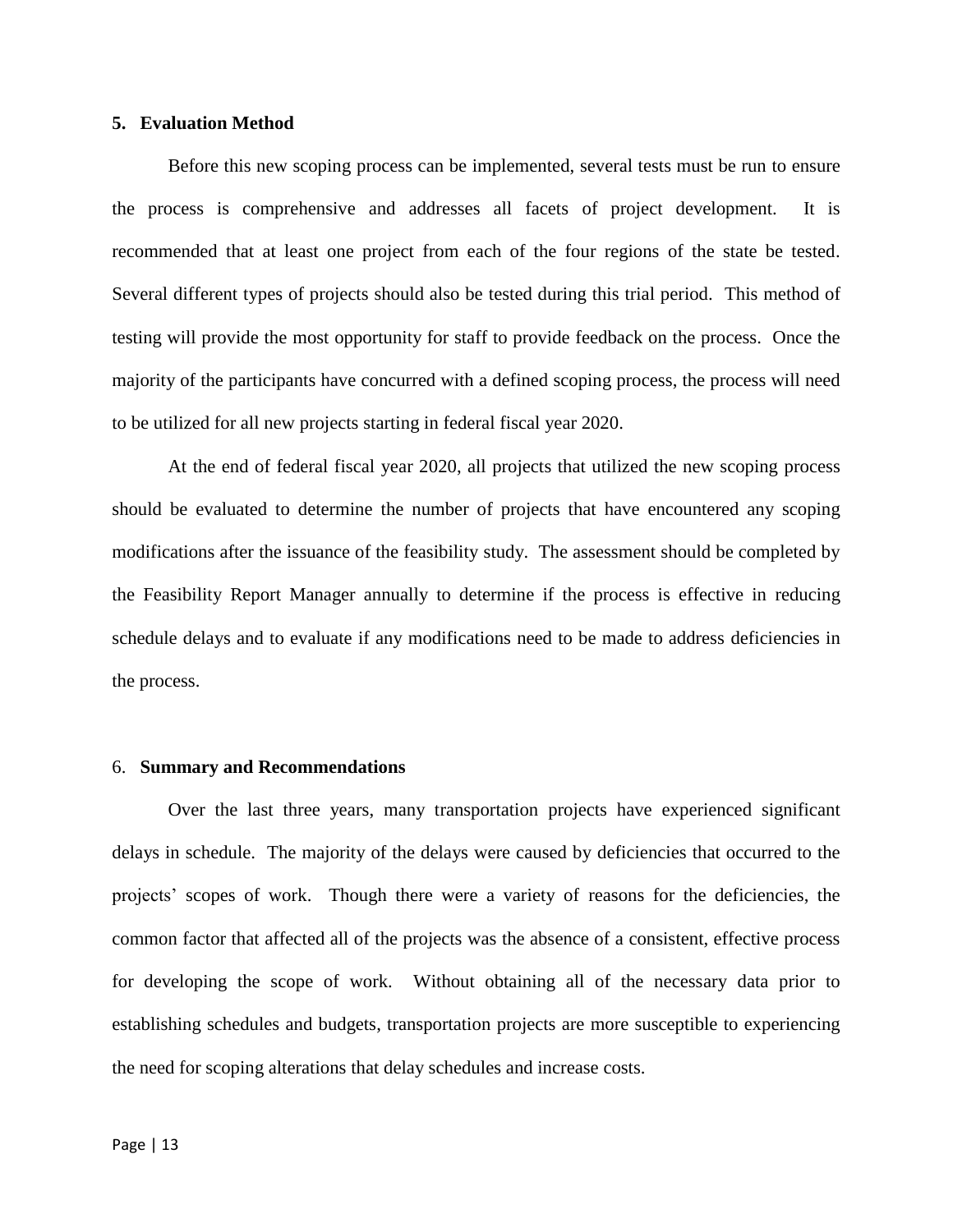In order for the agency to successfully deliver future transportation projects, a welldefined scoping process must be established. The scoping process needs to be consistent for all projects, involve all of the necessary design experts and project stakeholders, and must be conducted prior to establishing a schedule and budget for the project. At the end of the scoping process, a feasibility report will be produced which will present a scope of work that is feasible and meets the purpose and need of the project.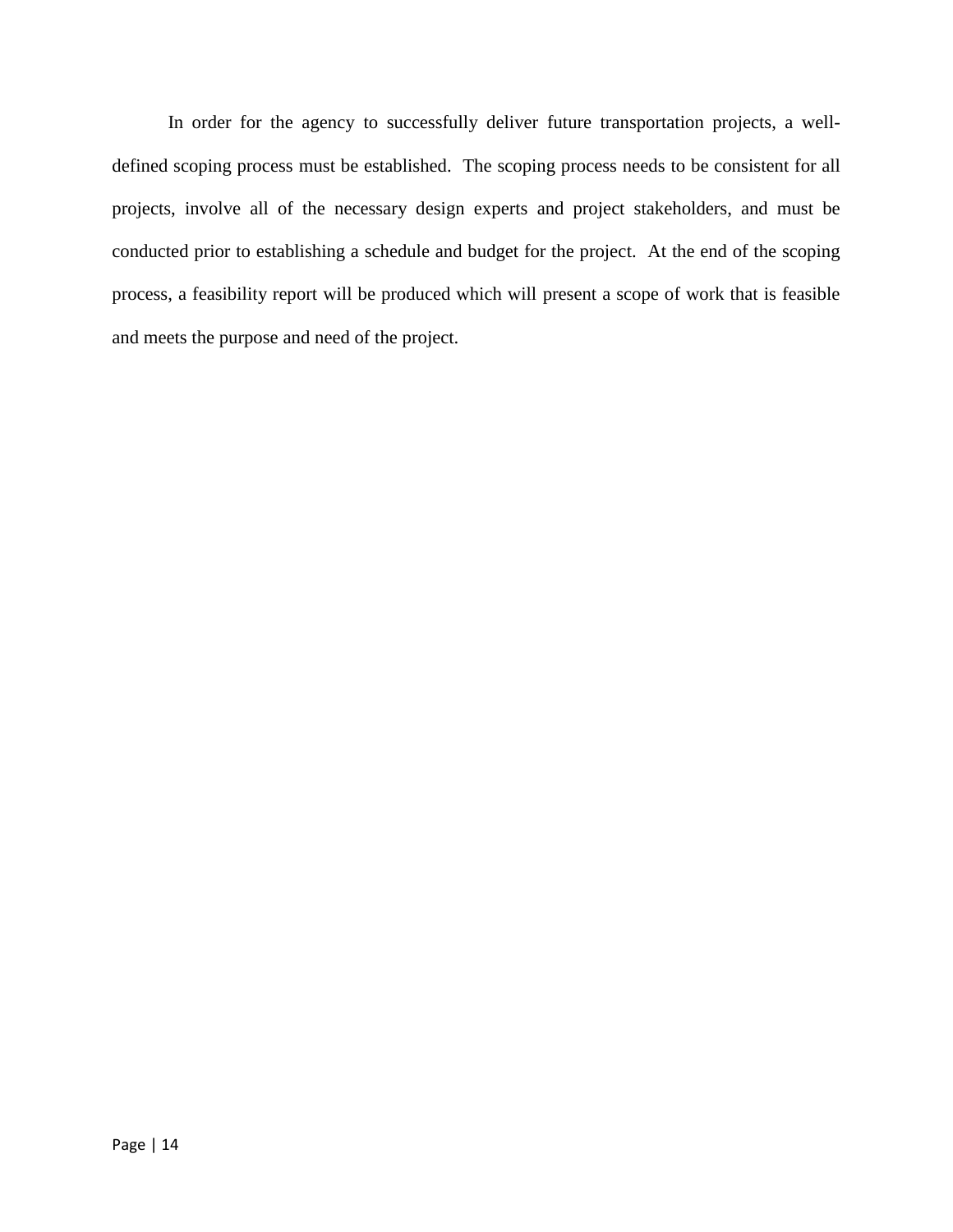**Appendix 1 – Project Obligation vs. Authorization Dates**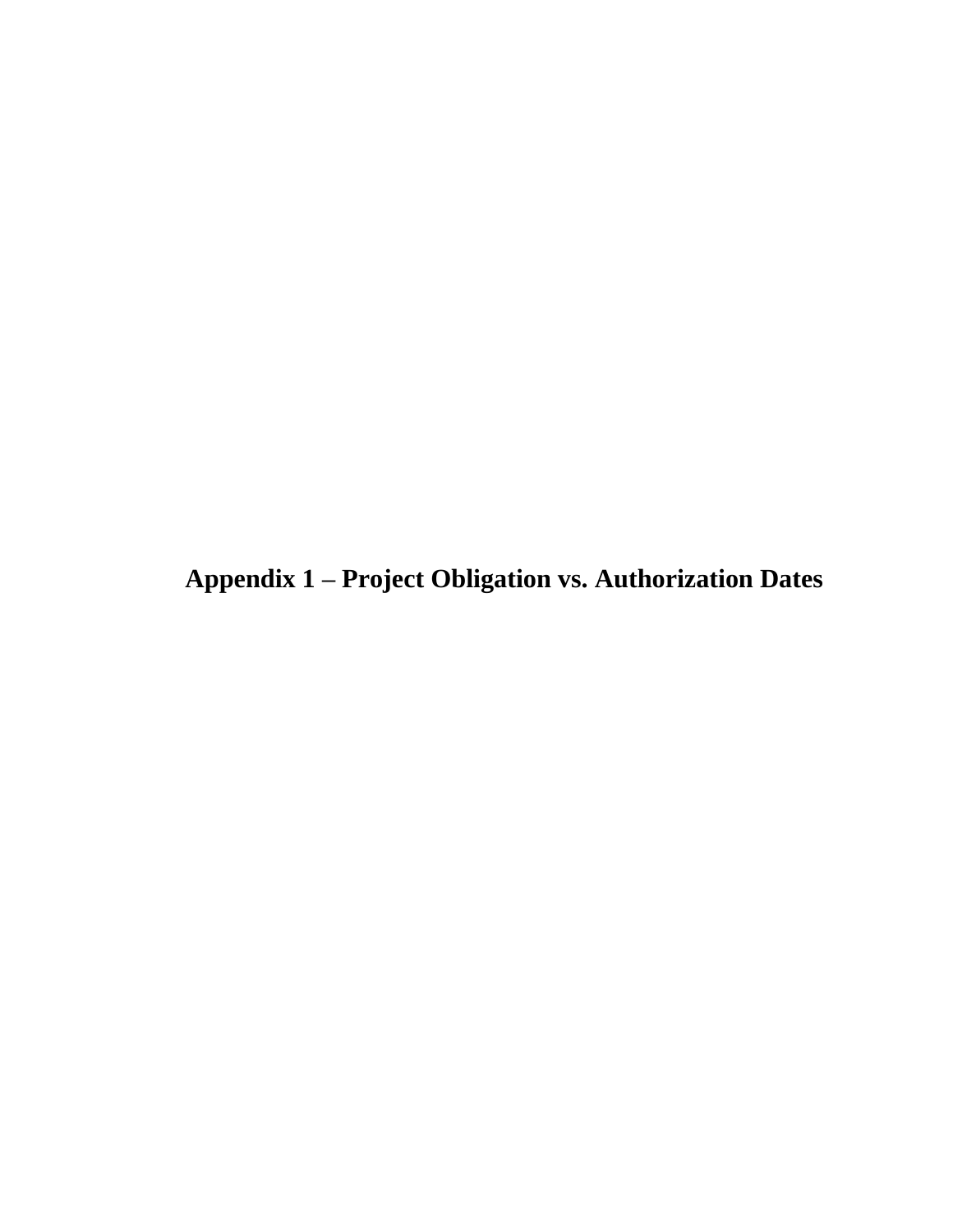|                        |                                                                                                      | <b>Work Phase</b> |                  | <b>Original Proposed</b> | <b>Revised Proposed</b> | # of Days |
|------------------------|------------------------------------------------------------------------------------------------------|-------------------|------------------|--------------------------|-------------------------|-----------|
| ProjectID              | <b>Project Name</b>                                                                                  | Short             | Date Of Move     | <b>Obligation Date</b>   | <b>Obligation Date</b>  | Moved     |
| 0024011X               | SC 165 Replace Br/Appros                                                                             | BR                | 9/19/2016 14:21  | 9/1/2016                 | 1/1/2018                | 487       |
| 0027178X               | S-164 over Enoree River                                                                              | RW                | 8/18/2016 14:46  | 3/1/2017                 | 10/1/2017               | 214       |
|                        |                                                                                                      |                   |                  |                          |                         |           |
| 0030285X               | Railroad Avenue Extension                                                                            | <b>RD</b>         | 7/28/2015 13:15  | 5/1/2016                 | 1/1/2019                | 975       |
| 0030640X               | US 17 SB Over N and S Santee River                                                                   | BR                | 8/1/2017 11:42   | 12/1/2017                | 6/1/2018                | 182       |
|                        | 0031125RD01 SC 160 (Phase II)                                                                        | <b>RD</b>         | 8/17/2015 7:58   | 10/1/2015                | 3/1/2017                | 517       |
| 0031134X               | S-32 over Little River                                                                               | <b>RD</b>         | 7/23/2018 11:40  | 10/1/2018                | 8/1/2018                | $-61$     |
| 0031268X               | S-75 at US 29                                                                                        | BR                | 1/6/2017 12:55   | 10/1/2017                | 2/1/2021                | 1219      |
| 0031268X               | S-75 at US 29                                                                                        | <b>RW</b>         | 1/6/2017 12:55   | 11/1/2016                | 10/1/2018               | 699       |
|                        |                                                                                                      |                   |                  |                          |                         |           |
| 0031331X               | S-26 over Camping Creek                                                                              | BR                | 3/1/2016 13:35   | 2/1/2017                 | 4/1/2018                | 424       |
| 0032629X               | SC 34 over Wilson Creek                                                                              | <b>RW</b>         | 7/18/2016 8:40   | 12/1/2016                | 8/1/2017                | 243       |
| 0032629X               | SC 34 over Wilson Creek                                                                              | BR                | 7/18/2016 8:40   | 6/1/2017                 | 10/1/2018               | 487       |
| 0032634X               | SC 34 over Norfolk Southern Railroad                                                                 | <b>RW</b>         | 7/18/2016 8:42   | 12/1/2016                | 10/1/2017               | 304       |
| 0032634X               | SC 34 over Norfolk Southern Railroad                                                                 | BR                | 7/18/2016 8:42   | 6/1/2017                 | 4/1/2019                | 669       |
|                        | 0033592RD01 S-90 over CSX & Southern RR                                                              | BR                | 4/6/2016 8:48    | 8/1/2016                 | 3/1/2019                | 942       |
|                        | 0033904RD01 S-67 over Lynches River                                                                  | BR                | 10/13/2015 10:43 | 1/1/2017                 | 3/1/2016                | $-306$    |
|                        |                                                                                                      |                   |                  |                          |                         |           |
|                        | 0034019RD01 SC 9 over Broad River, Broad River Canal, S-46 and S-31                                  | BR                | 7/23/2015 8:39   | 10/1/2015                | 8/1/2016                | 305       |
| 0034067X               | S-12 Con over Jefferies Creek                                                                        | BR                | 3/15/2016 10:14  | 10/1/2017                | 4/1/2018                | 182       |
|                        | 0034105RD01 City of Orangeburg RR Intersection Improvement                                           | <b>RD</b>         | 8/2/2016 14:11   | 11/1/2016                | 9/1/2017                | 304       |
| 0034125X               | Andrews Bypass                                                                                       | <b>RW</b>         | 1/12/2016 8:31   | 4/1/2016                 | 7/1/2016                | 91        |
| 0034468X               | US 321 South Edisto River Swamp Bridge Rehabilitation                                                | BR                | 7/18/2016 8:44   | 5/1/2017                 | 10/1/2018               | 518       |
| 0035179X               | S-68 over Turkey Creek                                                                               | BR                | 9/21/2017 9:34   | 10/1/2017                | 9/1/2018                | 335       |
|                        |                                                                                                      |                   |                  |                          |                         |           |
|                        | 0036167RD02 International Center for Automotive Research (ICAR) and Reconstruction of Fairforest Way | <b>RD</b>         | 8/21/2015 10:04  | 9/1/2015                 | 8/1/2018                | 1065      |
|                        | 0036261BR01 US 401 over Jefferies Creek, Lake Swamp, High Hill Creek                                 | <b>RW</b>         | 9/1/2015 12:08   | 7/1/2016                 | 12/1/2016               | 153       |
|                        | 0036261BR01 US 401 over Jefferies Creek, Lake Swamp, High Hill Creek                                 | BR                | 9/1/2015 12:08   | 10/1/2017                | 7/1/2018                | 273       |
|                        | 0036326EH01 Gahagan Plantation Trail (Summerville)                                                   | RD                | 3/9/2016 12:55   | 4/1/2016                 | 7/1/2016                | 91        |
|                        | 0036985RD01 US 301 over North Edisto River & Swamp                                                   | <b>RW</b>         | 10/12/2015 10:57 | 4/1/2016                 | 10/1/2019               | 1278      |
|                        | 0036985RD01 US 301 over North Edisto River & Swamp                                                   | <b>RD</b>         | 10/12/2015 10:57 | 10/1/2017                | 10/1/2020               | 1096      |
|                        | 0037686RD01 Batesville Rd (S-164) (SC 14 to Roper Mountain Road)                                     | <b>RD</b>         | 1/12/2016 11:57  | 7/1/2016                 | 10/1/2018               | 822       |
|                        |                                                                                                      |                   |                  |                          |                         |           |
|                        | 0039032RD01 Leesburg Road (SC 262)                                                                   | <b>RD</b>         | 7/20/2015 8:50   | 1/1/2017                 | 6/1/2019                | 881       |
|                        | 0039042RD01 SC 34 over Little River                                                                  | BR                | 2/29/2016 8:52   | 4/1/2016                 | 8/1/2016                | 122       |
|                        | 0039096RD01 US 278 over Three Runs Creek                                                             | BR                | 8/7/2015 16:07   | 9/1/2015                 | 1/1/2017                | 488       |
|                        | 0039108RD01 S-50 over Manchester Creek                                                               | BR                | 7/2/2015 14:08   | 8/1/2015                 | 2/1/2019                | 1280      |
|                        | 0039303RD01 US 178 and SC 93                                                                         | <b>RD</b>         | 8/21/2015 10:05  | 9/1/2015                 | 12/1/2015               | 91        |
|                        | 0039309RD01 SC 153 New Construction                                                                  | <b>RD</b>         | 7/14/2015 11:56  | 7/1/2016                 | 9/1/2017                | 427       |
|                        |                                                                                                      |                   |                  |                          |                         |           |
|                        | 0039333RD01 Hardscrabble Road (S-83)                                                                 | <b>RD</b>         | 10/30/2015 16:28 | 10/1/2015                | 4/1/2016                | 183       |
|                        | 0039542RD01 Intersection Improvements - Ann St (US 178) at Jones St                                  | <b>RD</b>         | 10/12/2015 14:19 | 1/1/2016                 | 9/1/2016                | 244       |
|                        | 0039652RD01 US 378 over Horse & Hollow Creek                                                         | BR                | 11/30/2015 7:54  | 7/1/2016                 | 8/1/2017                | 396       |
|                        | 0039660RD01 Woodruff Road                                                                            | <b>RD</b>         | 9/9/2016 9:22    | 12/1/2016                | 12/1/2018               | 730       |
|                        | 0039904RD01 Old Fort Dr. Sidewalk Phase IV (S-662)                                                   | <b>RD</b>         | 8/31/2016 14:52  | 2/1/2017                 | 4/1/2020                | 1155      |
|                        | 0040031RD01 Complete Streets - Coleman Blvd Revitalization                                           | <b>RD</b>         | 8/21/2015 10:59  | 8/1/2015                 | 11/1/2015               | 92        |
|                        | 0040308RD01 US 301 SBL over Four Hole Swamp                                                          | BR                |                  |                          | 3/1/2017                | 425       |
|                        |                                                                                                      |                   | 11/30/2015 7:54  | 1/1/2016                 |                         |           |
|                        | 0040309RD01 Camden Truck Route (Segment I)                                                           | <b>RD</b>         | 3/7/2016 11:11   | 5/1/2016                 | 8/1/2016                | 92        |
|                        | 0040345RD01 Eagle Chandler Bridge Creek Trail                                                        | <b>RD</b>         | 2/16/2016 9:07   | 12/1/2016                | 1/1/2020                | 1126      |
|                        | 0040440RD01 US 1 over S.C.L. Railroad                                                                | <b>RW</b>         | 7/8/2015 9:25    | 10/1/2015                | 7/1/2016                | 274       |
|                        | 0040440RD01 US 1 over S.C.L. Railroad                                                                | BR                | 7/8/2015 9:25    | 10/1/2016                | 10/1/2018               | 730       |
|                        | 0040478RD01 I-26 (near MM 60 to Near MM 75) (EB/WB)                                                  | <b>RD</b>         | 2/16/2016 14:46  | 8/1/2016                 | 6/1/2019                | 1034      |
|                        | 0041072RD01 Intersection Improvements - S-28 (Camp Rd) With S-53 (Riverland)                         | <b>RD</b>         | 2/4/2016 17:41   | 4/1/2016                 | 1/1/2018                | 640       |
|                        | 0041079RD01 Intersection Improvements - SC 38 at S-329                                               | <b>RD</b>         | 8/11/2015 16:45  | 9/1/2015                 | 12/1/2015               | 91        |
|                        | 0041082RD01 Intersection Improvements - US 21 at SC 121                                              | <b>RD</b>         | 10/17/2015 15:31 | 12/1/2015                | 1/1/2017                | 397       |
|                        |                                                                                                      |                   |                  |                          |                         |           |
|                        | 0041116RD01 Intersection Improvements - Eastside Corridor                                            | <b>RW</b>         | 8/19/2015 10:14  | 8/1/2015                 | 10/1/2017               | 792       |
|                        | 0041333RD01 East White Street/ SC 72                                                                 | RD                | 2/11/2016 11:09  | 7/1/2016                 | 9/1/2018                | 792       |
|                        | 0041406RD01 Intersection Improvements - Riverview at Riverchase                                      | RD                | 10/30/2015 15:22 | 11/1/2015                | 4/1/2018                | 882       |
|                        | 0041443RD01 SC 14 (At Five Forks and Bethel Road)                                                    | RW                | 11/10/2015 15:17 | 4/1/2016                 | 7/1/2016                | 91        |
|                        | 0041443RD01 SC 14 (At Five Forks and Bethel Road)                                                    | <b>RD</b>         | 11/10/2015 15:17 | 2/1/2017                 | 9/1/2017                | 212       |
|                        | 0041446RD01 SC 126 Widening                                                                          | <b>RW</b>         | 11/25/2015 12:03 | 12/1/2015                | 4/1/2016                | 122       |
|                        | 0041446RD01 SC 126 Widening                                                                          | <b>RD</b>         |                  |                          |                         |           |
|                        |                                                                                                      |                   | 8/8/2017 7:49    | 2/1/2018                 | 12/1/2019               | 668       |
|                        | 0041471RD01 Roper Mountain Road (S-548) - Roper Mountain Rd. Extension (S-547) to Garlington Rd.     | <b>RD</b>         | 10/2/2017 17:02  | 11/1/2017                | 3/1/2019                | 485       |
|                        | 0041472RD01 Roper Mountain Extension (S-547) - Pelham Rd. to Roper Mountain Rd.                      | <b>RD</b>         | 10/2/2017 17:03  | 11/1/2017                | 3/1/2019                | 485       |
|                        | 0041497RD01 I-26 Saluda River Crossing Project                                                       | RD                | 3/1/2016 8:55    | 3/1/2016                 | 6/1/2019                | 1187      |
|                        | 0041502RD01 Intersection Improvements - SC 262 (Leesburg Road) at Patricia Drive                     | RD                | 7/20/2015 8:53   | 1/1/2017                 | 4/1/2019                | 820       |
|                        | 0041539RD01 Multi-Use Path                                                                           | <b>RD</b>         | 2/2/2016 9:33    | 10/1/2017                | 8/1/2019                | 669       |
|                        | 0041539RD01 Multi-Use Path                                                                           | <b>RW</b>         | 2/2/2016 9:33    | 6/1/2016                 | 8/1/2018                | 791       |
|                        |                                                                                                      |                   |                  |                          |                         |           |
|                        | 0041540RD01 Concord Road @ Cathey/Harris Bridge Rd                                                   | <b>RD</b>         | 1/28/2016 15:13  | 11/1/2016                | 11/1/2017               | 365       |
|                        | 0041548RD01 US 76 BP & US 15 LAFAYETTE INTER IMPROV                                                  | EI                | 5/25/2016 15:14  | 6/1/2016                 | 2/14/2017               | 258       |
|                        | 0041795RD01 Mount Gallant Road (S-195) Widening                                                      | EI                | 11/25/2015 12:01 | 12/1/2015                | 8/1/2016                | 244       |
|                        | 0041800RD01 SC 557 WIDENING                                                                          | EI                | 9/30/2015 11:42  | 10/1/2015                | 12/1/2017               | 792       |
|                        | 0041862RD01 Water Tower Road                                                                         | <b>RD</b>         | 12/14/2015 9:09  | 11/1/2015                | 6/1/2016                | 213       |
|                        | 0041932RD01 I-95 LOOP STREETSCAPE Corridor, Phase I                                                  | RD                | 8/12/2015 10:40  | 9/1/2015                 | 5/1/2020                | 1704      |
|                        | 0042044RD01 Intersection Improvements - SC 225 at S-148 (Alexander Ave)                              | <b>RD</b>         | 7/22/2015 7:46   | 8/1/2015                 | 2/1/2016                | 184       |
|                        |                                                                                                      |                   |                  |                          |                         |           |
|                        | 0042077RD01 Intersection Improvements - SC 9 (Pageland Hwy) at S-36 (Potter Rd)                      | RW                | 10/23/2015 11:46 | 11/1/2015                | 2/1/2016                | 92        |
|                        | 0042082RD01 SC 146 @ SC 417                                                                          | <b>RD</b>         | 10/17/2015 15:33 | 12/1/2015                | 6/1/2016                | 183       |
|                        | 0042131RD01 Intersection Improvements - S-145 (Pine Log) at S-65 (Storm Branch)                      | RW                | 2/8/2016 12:33   | 5/1/2016                 | 9/1/2016                | 123       |
|                        | 0042131RD01 Intersection Improvements - S-145 (Pine Log) at S-65 (Storm Branch)                      | RD                | 2/8/2016 12:33   | 5/1/2017                 | 5/1/2018                | 365       |
|                        | 0042133RD01 Intersection Improvements - US 278 (Williston Rd) at SC 302 (Silver Bluff Rd)            | RW                | 2/1/2016 15:44   | 3/1/2016                 | 6/1/2018                | 822       |
|                        | 0042133RD01 Intersection Improvements - US 278 (Williston Rd) at SC 302 (Silver Bluff Rd)            | RD                | 2/1/2016 15:44   | 12/1/2016                | 11/1/2018               | 700       |
|                        | 00421340T01 (Type II) S-790 (Mall Drive) Traffic Signal Upgrades at 3 Intersections                  | RD                | 7/17/2017 15:53  | 5/1/2017                 | 8/1/2017                | 92        |
|                        | 0042273RD01 S. Main @ Campbell/Broyles/Dean                                                          | RD                | 3/20/2017 12:11  | 3/1/2017                 | 7/1/2017                | 122       |
|                        |                                                                                                      |                   |                  |                          |                         |           |
|                        | 0042274RD01 SC 187 @ Whitehall Road Extension                                                        | RW                | 10/6/2017 16:26  | 1/1/2018                 | 11/1/2018               | 304       |
|                        | 0042275RD01 Brown Road @ Kings Road                                                                  | <b>RD</b>         | 5/5/2016 7:45    | 3/1/2017                 | 11/1/2017               | 245       |
|                        | 0042321RD01 S-107 (Alligator Road)                                                                   | RW                | 7/2/2015 16:44   | 6/1/2016                 | 5/1/2017                | 334       |
|                        | 0042321RD01 S-107 (Alligator Road)                                                                   | <b>RD</b>         | 7/2/2015 16:44   | 2/1/2018                 | 8/1/2019                | 546       |
| 0042325RD01 SC 274/279 |                                                                                                      | EI                | 11/25/2015 11:58 | 7/1/2016                 | 1/1/2018                | 549       |
|                        | 0042326RD01 Main Street Enhancement                                                                  | RD                | 2/8/2016 8:48    | 3/1/2016                 | 12/1/2017               | 640       |
|                        | 0042331RD01 Gold Hill Road/I-77 Interchange Area Improvements                                        | BR                | 3/22/2017 14:09  | 5/1/2017                 | 9/1/2018                | 488       |
|                        | 0042333RD01 Nation Ford H.S. Pedestrian Connectivity Project                                         | <b>RD</b>         | 4/14/2017 14:37  | 3/1/2017                 | 6/1/2018                | 457       |
|                        |                                                                                                      |                   |                  |                          |                         |           |
|                        | 0042365RD01 Monroe Street @ Market Street                                                            | RW                | 10/6/2017 16:25  | 1/1/2018                 | 11/1/2018               | 304       |
|                        | 0042383RD01 S-48 (Columbia Avenue)                                                                   | RW                | 9/25/2017 10:24  | 3/1/2017                 | 3/1/2018                | 365       |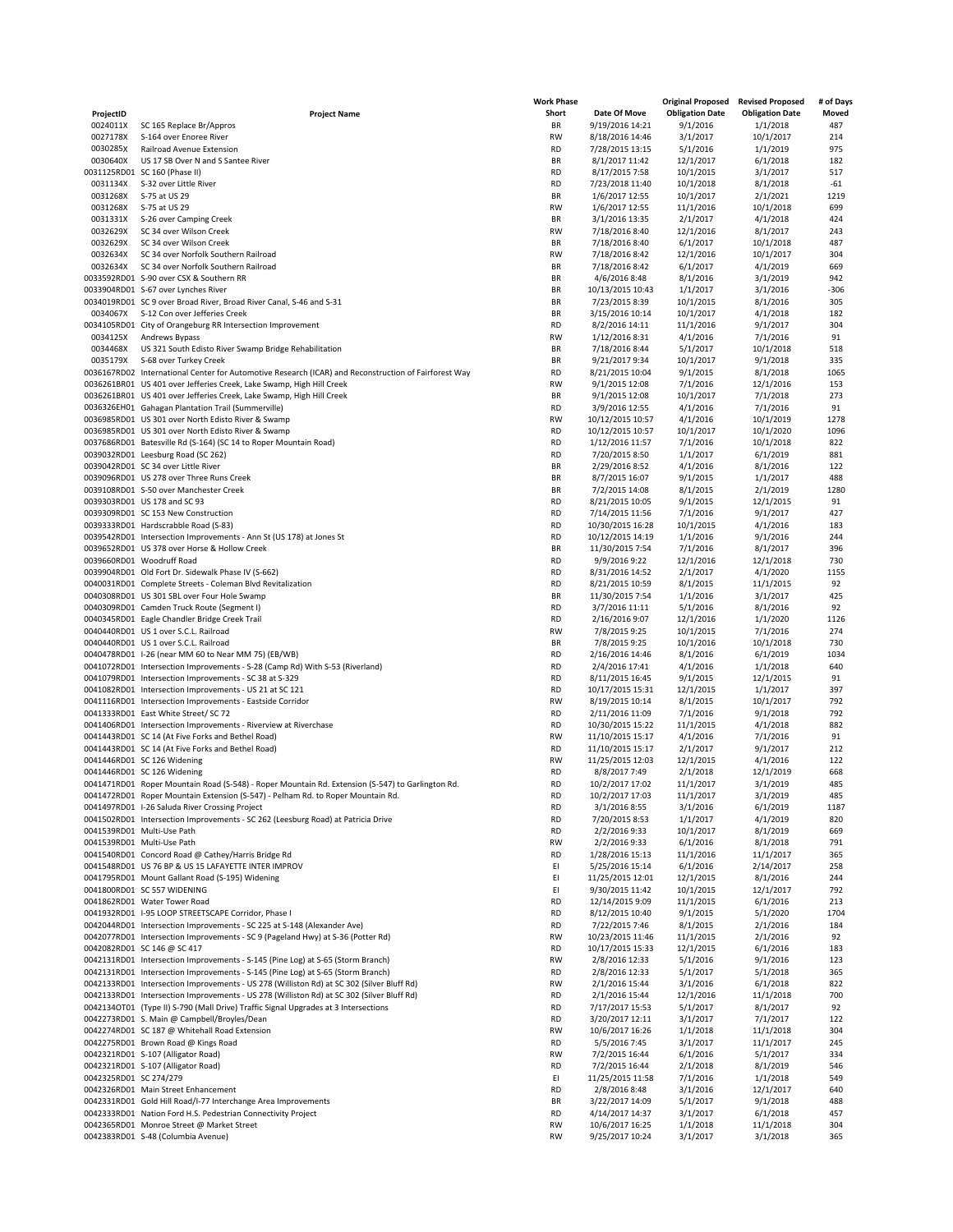|         | 0042502RD01 US 1 (SC 23 (Leesville) to S-24) Phase II & III                                                      | <b>RD</b> | 9/26/2016 16:21  | 6/1/2017  | 11/1/2018 | 518    |
|---------|------------------------------------------------------------------------------------------------------------------|-----------|------------------|-----------|-----------|--------|
|         | 0042755CP01 S-29 IMPROVEMENT INTERSEC.                                                                           | <b>RW</b> | 3/9/2016 8:45    | 5/1/2016  | 8/1/2016  | 92     |
|         | 0042755CP01 S-29 IMPROVEMENT INTERSEC.                                                                           | <b>RD</b> | 4/6/2016 8:46    | 5/1/2017  | 4/1/2018  | 335    |
|         | 0042912RD01 US 17A @ S-1258                                                                                      | <b>RD</b> | 7/16/2015 8:37   | 8/1/2015  | 1/1/2016  | 153    |
|         | 0042913RD01 Intersection Improvements - US 17A & S-48 (Bethera Rd) & S-97 (Cane Gully Rd) & S-40 (Harristown Rd) | <b>RW</b> | 10/26/2015 13:14 | 2/1/2016  | 8/1/2017  | 547    |
|         | 0042913RD01 Intersection Improvements - US 17A & S-48 (Bethera Rd) & S-97 (Cane Gully Rd) & S-40 (Harristown Rd) | <b>RD</b> | 10/26/2015 13:14 | 2/1/2017  | 4/1/2019  | 789    |
|         | 0042922RD01 Intersection Improvements - S-377 at S-233 & Beverley Drive                                          | <b>RW</b> | 10/17/2015 15:38 | 9/1/2015  | 4/1/2016  | 213    |
|         |                                                                                                                  |           |                  |           |           |        |
|         | 0042922RD01 Intersection Improvements - S-377 at S-233 & Beverley Drive                                          | <b>RD</b> | 10/17/2015 15:38 | 7/1/2016  | 5/1/2017  | 304    |
|         | 0042925RD01 S-82 INTERSEC. IMPROVEMENT                                                                           | <b>RD</b> | 8/12/2015 10:47  | 12/1/2015 | 9/1/2016  | 275    |
|         | 0042926RD01 Intersection Improvements - SC 3 (Capital Way/Whetstone Rd) at SC 394 (Salley Rd)                    | <b>RD</b> | 10/17/2015 15:39 | 7/1/2016  | 9/1/2017  | 427    |
|         | 0042933RD01 S-1304 Bridge Replacement over Shaw's Creek                                                          | BR        | 9/8/2016 11:44   | 9/1/2016  | 3/1/2017  | 181    |
|         | 0043027RD01 S-71 SIDEWALK IMPROVEMENTS                                                                           | <b>RD</b> | 8/18/2015 12:12  | 1/1/2016  | 11/1/2018 | 1035   |
|         | 037728CRD03 Intersection Improvements - SC 183 at Jameson Road                                                   | <b>RD</b> | 7/5/2017 11:32   | 11/1/2017 | 11/1/2018 | 365    |
|         | 040309BRD03 Camden Truck Route (Segment III)                                                                     | <b>RD</b> | 8/12/2015 12:15  | 6/1/2016  | 6/1/2017  | 365    |
| P026813 | US 21 over I-20                                                                                                  | BR        | 1/26/2016 9:04   | 8/1/2016  | 1/1/2018  | 518    |
|         |                                                                                                                  |           |                  |           |           |        |
| P026814 | S-52 (Killian Rd) over I-77 Bridge Rehab                                                                         | BR        | 1/27/2016 12:09  | 8/1/2016  | 11/1/2016 | 92     |
| P026815 | US 321 over I-20                                                                                                 | BR        | 1/26/2016 9:05   | 8/1/2016  | 1/1/2018  | 518    |
| P026818 | S-1036 over SC 277 Bridge Rehab                                                                                  | BR        | 5/17/2016 15:41  | 1/1/2017  | 1/1/2018  | 365    |
| P026821 | SC 213 over Broad River Bridge Rehab                                                                             | BR        | 5/19/2016 14:06  | 1/1/2017  | 1/1/2018  | 365    |
| P026822 | US 321 over Allison Creek                                                                                        | <b>RW</b> | 1/15/2016 10:00  | 1/1/2016  | 8/1/2017  | 578    |
| P026822 | US 321 over Allison Creek                                                                                        | BR        | 1/15/2016 10:00  | 10/1/2017 | 1/1/2019  | 457    |
| P026824 | S-654 over Burgis Creek                                                                                          | <b>RW</b> | 1/15/2016 10:04  | 1/1/2016  | 8/1/2017  | 578    |
| P026824 | S-654 over Burgis Creek                                                                                          | BR        | 1/15/2016 10:04  | 10/1/2017 | 1/1/2019  | 457    |
|         |                                                                                                                  |           |                  |           |           |        |
| P026828 | S-655 over Fishing Creek                                                                                         | BR        | 2/1/2016 15:44   | 10/1/2016 | 10/1/2017 | 365    |
| P026839 | US 1 Sidewalks Lexington                                                                                         | RW        | 7/8/2015 9:26    | 10/1/2015 | 3/1/2016  | 152    |
| P026839 | US 1 Sidewalks Lexington                                                                                         | <b>RD</b> | 7/8/2015 9:26    | 4/1/2016  | 9/1/2017  | 518    |
| P026848 | Julius Felder Street (S-609) Sidewalks                                                                           | RW        | 9/3/2015 9:47    | 12/1/2015 | 1/1/2017  | 397    |
| P026848 | Julius Felder Street (S-609) Sidewalks                                                                           | <b>RD</b> | 9/3/2015 9:47    | 6/1/2016  | 8/1/2018  | 791    |
| P026857 | I-26 (near MM 74 to MM 85) (EB/WB)                                                                               | <b>RD</b> | 6/13/2016 11:47  | 8/1/2016  | 8/1/2019  | 1095   |
| P026862 | US 21 over Harbor River                                                                                          | BR        | 9/8/2015 9:10    | 11/1/2017 | 3/1/2017  | $-245$ |
|         |                                                                                                                  |           |                  |           |           |        |
| P026869 | SC 70 over Little Salkehatchie River                                                                             | RW        | 8/7/2015 16:12   | 10/1/2015 | 3/1/2016  | 152    |
| P026869 | SC 70 over Little Salkehatchie River                                                                             | BR        | 8/7/2015 16:12   | 10/1/2017 | 6/1/2018  | 243    |
| P026870 | US 1 over South Edisto River                                                                                     | <b>RW</b> | 10/11/2015 13:26 | 8/1/2016  | 7/10/2018 | 708    |
| P026870 | US 1 over South Edisto River                                                                                     | BR        | 10/11/2015 13:26 | 8/1/2018  | 10/1/2019 | 426    |
| P026877 | SC 160 Widening West                                                                                             | EI        | 11/25/2015 11:52 | 12/1/2015 | 7/1/2017  | 578    |
| P026923 | US 401 over Scape Ore Swamp                                                                                      | BR        | 4/3/2017 9:29    | 1/1/2018  | 6/1/2018  | 151    |
| P026927 | SC 261 Bridge Rehab over CSX RR                                                                                  | BR        | 1/25/2017 15:16  | 2/1/2017  | 5/1/2017  | 89     |
| P026947 |                                                                                                                  | <b>RD</b> |                  |           |           | $-91$  |
|         | City of Mauldin Multi-Use Path                                                                                   |           | 8/28/2015 9:38   | 12/1/2015 | 9/1/2015  |        |
| P027054 | Richland Co. School Sidewalks                                                                                    | <b>RD</b> | 3/7/2016 11:01   | 4/1/2016  | 12/1/2016 | 244    |
| P027057 | S-76 over Jefferies Creek                                                                                        | <b>RW</b> | 9/1/2015 15:37   | 4/1/2016  | 12/1/2016 | 244    |
| P027057 | S-76 over Jefferies Creek                                                                                        | BR        | 9/1/2015 15:37   | 4/1/2018  | 10/1/2018 | 183    |
| P027058 | S-49 over High Hill Creek                                                                                        | BR        | 3/12/2018 12:39  | 4/1/2018  | 9/1/2018  | 153    |
| P027059 | SC 41 over Maiden Down Swamp                                                                                     | BR        | 10/18/2016 14:03 | 4/1/2018  | 4/1/2017  | $-365$ |
| P027060 | I-95 (near MM 193 to near MM 199) (NB/SB)                                                                        | <b>RD</b> | 2/8/2016 15:46   | 10/1/2017 | 1/1/2017  | $-273$ |
| P027065 | SC 823 over Little River                                                                                         | <b>RW</b> | 11/23/2015 7:38  | 5/1/2016  | 11/1/2016 | 184    |
| P027065 |                                                                                                                  | BR        |                  |           |           | 335    |
|         | SC 823 over Little River                                                                                         |           | 11/6/2017 11:17  | 10/1/2017 | 9/1/2018  |        |
| P027077 | I-26 from near Jedburg Road (Exit 194) to near Nexton Parkway (Exit 197)                                         | <b>RD</b> | 4/19/2018 12:07  | 5/1/2018  | 9/1/2018  | 123    |
| P027127 | US 176 over Dean Swamp                                                                                           | RW        | 2/26/2016 8:53   | 7/1/2016  | 7/1/2017  | 365    |
| P027127 | US 176 over Dean Swamp                                                                                           | BR        | 6/15/2017 11:36  | 7/1/2018  | 1/1/2019  | 184    |
| P027169 | Intersection Improvements - SC 905 at Old Reaves Ferry (Conway)                                                  | <b>RD</b> | 8/7/2015 15:59   | 1/1/2017  | 7/1/2017  | 181    |
| P027171 | Intersection Improvements - US 17A at Powell                                                                     | <b>RD</b> | 8/7/2015 16:00   | 5/1/2017  | 12/1/2017 | 214    |
| P027172 | Intersection Improvements - SC 41/51 & Browns Ferry                                                              | <b>RD</b> | 8/7/2015 16:00   | 4/1/2017  | 10/1/2017 | 183    |
| P027172 | Intersection Improvements - SC 41/51 & Browns Ferry                                                              | <b>RW</b> | 9/15/2015 14:22  | 4/1/2016  | 10/1/2016 | 183    |
|         |                                                                                                                  |           |                  |           |           |        |
| P027173 | Intersection Improvements - Longstreet at Main (King Street)                                                     | <b>RD</b> | 8/27/2015 10:27  | 11/1/2016 | 8/1/2016  | $-92$  |
| P027198 | Patterson Road Sidewalk                                                                                          | <b>RD</b> | 11/25/2015 11:51 | 10/1/2016 | 7/1/2019  | 1003   |
| P027223 | I-385 (near MM 37 to near MM 42) (NB/SB)                                                                         | <b>RD</b> | 7/16/2015 11:24  | 10/1/2015 | 3/1/2016  | 152    |
| P027229 | Interchange Improvement - I-26 at US 21 (Exit 119)                                                               | <b>RW</b> | 8/29/2017 10:21  | 6/1/2021  | 6/1/2019  | $-731$ |
| P027231 | SC 65                                                                                                            | <b>RD</b> | 11/24/2015 8:36  | 3/1/2017  | 6/7/2017  | 98     |
| P027256 | White Street Pedestrian Project                                                                                  | <b>RD</b> | 1/20/2016 13:15  | 12/1/2015 | 10/1/2018 | 1035   |
| P027276 | ALLISON RD (S-159) PEDESTRIAN CONNECTOR                                                                          | RD        | 8/12/2015 10:39  | 8/1/2015  | 6/1/2020  | 1766   |
|         |                                                                                                                  |           |                  |           |           |        |
| P027277 | Intersection Improvements - US 521 at Marvin Road Intersection                                                   | <b>RW</b> | 7/7/2017 15:37   | 10/1/2017 | 10/1/2018 | 365    |
| P027277 | Intersection Improvements - US 521 at Marvin Road Intersection                                                   | <b>RD</b> | 7/7/2017 15:37   | 10/1/2018 | 10/1/2019 | 365    |
| P027346 | Dorchester Road Sidewalk Infill                                                                                  | RD        | 2/24/2016 14:42  | 2/1/2016  | 5/1/2016  | 90     |
| P027348 | Hanahan Comprehensive Trail                                                                                      | EI        | 7/29/2015 16:02  | 8/1/2015  | 5/1/2016  | 274    |
| P027367 | Hampton Ave Extension Pedestrian Bridge                                                                          | <b>RD</b> | 9/8/2016 10:40   | 8/1/2016  | 7/1/2018  | 699    |
| P027379 | I-85 (US 25 to SC 129) - SC 290 I/C Improvements (Diverging Diamond Interchange, 2-Lane Exits)                   | RW        | 2/26/2016 8:13   | 5/1/2016  | 3/1/2019  | 1034   |
| P027379 | I-85 (US 25 to SC 129) - SC 290 I/C Improvements (Diverging Diamond Interchange, 2-Lane Exits)                   | <b>RD</b> | 2/26/2016 8:13   | 5/1/2017  | 10/1/2020 | 1249   |
| P027407 | S-1557 over Fairforest Creek                                                                                     | RW        |                  |           |           | 244    |
|         |                                                                                                                  |           | 9/24/2015 8:29   | 1/1/2016  | 9/1/2016  |        |
| P027407 | S-1557 over Fairforest Creek                                                                                     | BR        | 9/24/2015 8:29   | 11/1/2016 | 9/1/2017  | 304    |
| P027413 | SC 85 over Southern R.R. and S-995                                                                               | RW        | 2/9/2016 13:48   | 4/1/2016  | 8/1/2017  | 487    |
| P027413 | SC 85 over Southern R.R. and S-995                                                                               | BR        | 10/2/2017 17:33  | 3/1/2018  | 9/1/2019  | 549    |
| P027541 | Colleton CTC - Myrtle Street Road & Drainage Improvements                                                        | <b>RD</b> | 7/21/2017 10:42  | 8/1/2017  | 11/1/2017 | 92     |
| P027550 | I-95 Reconstruction (near MM 33 to near MM 64) (NB/SB)                                                           | <b>RD</b> | 3/4/2016 11:16   | 11/1/2018 | 10/1/2020 | 700    |
| P027551 | I-95 (Near MM 23 to near MM 33) (NB/SB)                                                                          | <b>RD</b> | 3/10/2016 14:40  | 11/1/2016 | 11/1/2018 | 730    |
| P027566 | Intersection Improvements - S-22 at S-58                                                                         | <b>RD</b> | 11/19/2015 14:50 | 1/1/2017  | 4/1/2017  | 90     |
|         |                                                                                                                  |           |                  |           |           |        |
| P027567 | McClellanville Pedestrian Bridge                                                                                 | <b>RD</b> | 8/24/2015 15:33  | 9/1/2015  | 2/1/2017  | 519    |
| P027591 | Intersection Improvements - US 521 (Thomas Sumter Hwy) @ S-1342 (Camden Hwy)                                     | <b>RD</b> | 10/26/2015 13:21 | 12/1/2015 | 9/1/2017  | 640    |
| P027593 | Intersection Improvement - SC 6 (S. Lake Dr) and S-627 (Bethany Church Road/Pleasant View Drive)                 | <b>RW</b> | 9/22/2015 16:31  | 9/1/2015  | 12/1/2016 | 457    |
| P027593 | Intersection Improvement - SC 6 (S. Lake Dr) and S-627 (Bethany Church Road/Pleasant View Drive)                 | <b>RD</b> | 9/22/2015 16:31  | 7/1/2016  | 9/1/2017  | 427    |
| P027594 | SC 86 @ S-1147                                                                                                   | <b>RD</b> | 8/11/2015 16:46  | 9/1/2015  | 1/1/2016  | 122    |
| P027595 | Intersection Improvements - SC 292 at S-77                                                                       | RW        | 8/7/2015 16:01   | 9/1/2015  | 8/1/2017  | 700    |
| P027595 | Intersection Improvements - SC 292 at S-77                                                                       | <b>RD</b> | 8/7/2015 16:01   | 7/1/2016  | 8/1/2018  | 761    |
|         |                                                                                                                  |           |                  |           |           |        |
| P027598 | SC 19 (Edgefield Hwy.) at S-26 (Reynolds Pond Rd.)                                                               | RW        | 2/3/2016 15:30   | 7/1/2016  | 7/1/2017  | 365    |
| P027598 | SC 19 (Edgefield Hwy.) at S-26 (Reynolds Pond Rd.)                                                               | <b>RD</b> | 2/3/2016 15:30   | 10/1/2017 | 10/1/2018 | 365    |
| P027604 | S-11 Lee Ave Streetscape Imprvmt, Ph III                                                                         | <b>RD</b> | 7/8/2015 9:20    | 6/1/2016  | 11/1/2015 | $-213$ |
| P027610 | SC 174 Recreational Water Access                                                                                 | <b>RD</b> | 2/25/2016 16:57  | 7/1/2017  | 8/1/2020  | 1127   |
| P027622 | Intersection Improvements - S-34 (Whitehall Rd) & Sullivan Rd                                                    | RD        | 10/17/2015 15:40 | 7/1/2016  | 2/1/2019  | 945    |
| P027622 | Intersection Improvements - S-34 (Whitehall Rd) & Sullivan Rd                                                    | <b>RW</b> | 10/17/2015 15:40 | 9/1/2015  | 10/1/2017 | 761    |
| P027623 | Intersection Improvements - SC 9 at Foster Rd                                                                    | <b>RW</b> | 10/17/2015 15:35 | 9/1/2015  | 1/1/2017  | 488    |
| P027623 | Intersection Improvements - SC 9 at Foster Rd                                                                    | <b>RD</b> | 10/17/2015 15:35 | 7/1/2016  |           | 700    |
|         |                                                                                                                  |           |                  |           | 6/1/2018  |        |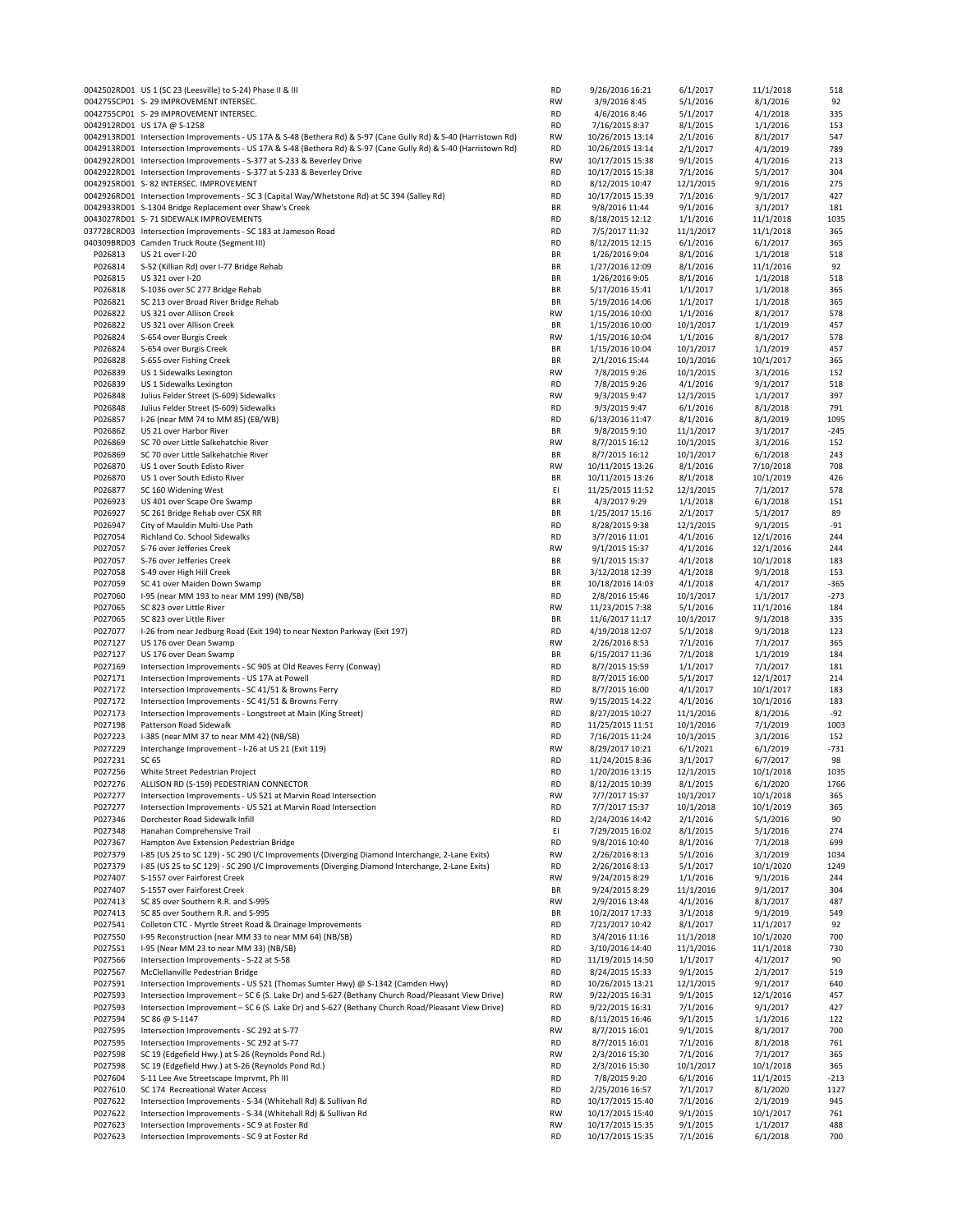| P027625            | Intersection Improvements - US 601 (McCords Ferry Rd) at SC 263 (Vanboklen Rd)                       | RW              | 8/3/2015 14:38                     | 9/1/2015             | 3/1/2016             | 182        |
|--------------------|------------------------------------------------------------------------------------------------------|-----------------|------------------------------------|----------------------|----------------------|------------|
| P027625            | Intersection Improvements - US 601 (McCords Ferry Rd) at SC 263 (Vanboklen Rd)                       | <b>RD</b>       | 8/3/2015 14:38                     | 7/1/2016             | 9/1/2017             | 427        |
| P027626            | Intersection Improvements - S-63 (Alpine Rd) & S-1026 (Old Percival Rd)                              | RW              | 11/12/2015 17:15                   | 9/1/2015             | 7/1/2016             | 304        |
| P027626            | Intersection Improvements - S-63 (Alpine Rd) & S-1026 (Old Percival Rd)                              | <b>RD</b>       | 11/12/2015 17:15                   | 7/1/2016             | 1/1/2019             | 914        |
| P027627            | Intersection Improvements - US 17 Bypass at 76th Avenue N                                            | RW              | 8/3/2015 14:38                     | 9/1/2015             | 6/1/2016             | 274        |
| P027627            | Intersection Improvements - US 17 Bypass at 76th Avenue N                                            | <b>RD</b>       | 8/3/2015 14:38                     | 7/1/2016             | 9/1/2017             | 427        |
| P027683            |                                                                                                      |                 |                                    |                      |                      |            |
|                    | Brushy Creek Greenway Phase 1                                                                        | RW              | 10/23/2015 8:39                    | 10/1/2015            | 9/1/2018             | 1066       |
| P027683            | Brushy Creek Greenway Phase 1                                                                        | <b>RD</b>       | 10/23/2015 8:39                    | 4/1/2016             | 1/1/2019             | 1005       |
| P027709            | Sidewalk/bike lane Bluff Rd                                                                          | RW              | 9/10/2015 14:56                    | 10/1/2016            | 6/1/2017             | 243        |
| P027726            | Sawmill Branch - Phase VII                                                                           | <b>RD</b>       | 4/25/2017 14:47                    | 4/1/2017             | 4/1/2020             | 1096       |
| P027884            | Gaffney T-Bridge Improvements                                                                        | <b>RD</b>       | 7/11/2016 7:55                     | 8/1/2016             | 5/1/2019             | 1003       |
| P027980            | Intersection Improvements - SC 72 at S-329 (McCandless Road)                                         | RW              | 2/1/2016 14:39                     | 7/1/2016             | 3/1/2017             | 243        |
| P027980            | Intersection Improvements - SC 72 at S-329 (McCandless Road)                                         | <b>RD</b>       | 2/1/2016 14:39                     | 7/1/2017             | 10/1/2018            | 457        |
| P027981            | Intersection Improvements - India Hook at Celanese Road                                              | RW              | 6/7/2016 15:45                     | 7/1/2016             | 5/1/2018             | 669        |
| P027981            | Intersection Improvements - India Hook at Celanese Road                                              | <b>RD</b>       | 9/5/2017 9:25                      | 10/1/2018            | 11/1/2019            | 396        |
| P027986            | Clebourne/N White Streete Intersection Improvements                                                  | RW              | 6/7/2016 15:42                     | 7/1/2016             | 12/2/2017            | 519        |
| P027986            | Clebourne/N White Streete Intersection Improvements                                                  | RD              | 6/7/2016 15:42                     | 7/1/2017             | 12/1/2018            | 518        |
| P028016            | SC 99 (Richburg Road)                                                                                | <b>RD</b>       | 7/16/2015 8:39                     | 8/1/2015             | 1/1/2016             | 153        |
| P028021            | S-918 (Old Wallace Gregg Rd)                                                                         | <b>RD</b>       | 6/21/2016 13:31                    | 6/1/2016             | 9/1/2016             | 92         |
| P028034            | Statewide Section/Corridor Improvements - SC 72 (West End Rd/Saluda Rd)                              | <b>RD</b>       | 7/16/2015 8:40                     | 8/1/2015             | 1/1/2016             | 153        |
| P028045            | Intersection Improvements - I-20 at Bettis Academy (Exit 11)                                         | <b>RD</b>       | 8/7/2015 16:15                     | 6/1/2016             | 5/1/2018             | 699        |
| P028047            | <b>US 278</b>                                                                                        | <b>RD</b>       | 11/30/2015 7:56                    | 8/1/2016             | 1/1/2019             | 883        |
| P028049            | Intersection Improvements - US 78 at Calhoun Street                                                  | <b>RD</b>       | 7/8/2015 9:27                      | 6/1/2016             | 9/1/2015             | $-274$     |
| P028050            | US 78 (Phase II) (Denmark to Bamberg)                                                                | RW              | 10/11/2015 13:27                   | 6/1/2016             | 8/1/2018             | 791        |
| P028050            | US 78 (Phase II) (Denmark to Bamberg)                                                                | <b>RD</b>       | 10/11/2015 13:27                   | 6/1/2017             | 10/1/2019            | 852        |
| P028052            | Intersection Improvements - US 278 at SC 300                                                         | RW              | 10/11/2015 13:27                   | 6/1/2016             | 9/1/2018             | 822        |
|                    |                                                                                                      |                 |                                    |                      |                      |            |
| P028052            | Intersection Improvements - US 278 at SC 300<br>US 78 (US 21 (Freedom Rd) to L-1632 (Sub Rd))        | <b>RD</b>       | 10/11/2015 13:27                   | 6/1/2017             | 10/1/2019            | 852        |
| P028053            |                                                                                                      | <b>RD</b>       | 11/30/2015 7:56                    | 8/1/2016             | 10/1/2019            | 1156       |
| P028058            | Intersection Improvements - SC 125 (Atomic Rd) at S-62 (N. Silverton St)                             | RW              | 10/11/2015 13:28                   | 5/1/2016             | 9/1/2018             | 853        |
| P028058            | Intersection Improvements - SC 125 (Atomic Rd) at S-62 (N. Silverton St)                             | <b>RD</b>       | 10/11/2015 13:28                   | 10/1/2017            | 4/1/2019             | 547        |
| P028061            | Intersection Improvements - SC 125 (Augusta Highway) at SC 3 (River Rd)                              | RW              | 10/11/2015 13:33                   | 4/1/2016             | 6/1/2018             | 791        |
| P028061            | Intersection Improvements - SC 125 (Augusta Highway) at SC 3 (River Rd)                              | <b>RD</b>       | 10/11/2015 13:33                   | 5/1/2017             | 6/1/2019             | 761        |
| P028062            | SC 28 over Savannah River                                                                            | BR              | 6/30/2016 11:04                    | 10/1/2016            | 10/1/2019            | 1095       |
| P028063            | US 301 over Savannah River                                                                           | BR              | 7/11/2016 8:07                     | 10/1/2016            | 2/1/2025             | 3045       |
| P028102            | Town of Lexington Adaptive Signals - Phase II (16 of 35 signals)                                     | RW              | 3/18/2016 13:26                    | 2/1/2016             | 5/1/2016             | 90         |
| P028102            | Town of Lexington Adaptive Signals - Phase II (16 of 35 signals)                                     | <b>RD</b>       | 3/18/2016 13:26                    | 2/1/2016             | 5/1/2018             | 820        |
| P028136            | Hub City Connector - Bicycle Pedestrian Improvements, Part of Palmetto Trail - Mary Black Rail Trail | RW              | 9/15/2016 13:32                    | 9/1/2016             | 8/1/2018             | 699        |
| P028136            | Hub City Connector - Bicycle Pedestrian Improvements, Part of Palmetto Trail - Mary Black Rail Trail | <b>RD</b>       | 9/15/2016 13:32                    | 2/1/2017             | 8/1/2019             | 911        |
| P028138            | Summit Sidewalk Project                                                                              | RW              | 7/8/2015 9:27                      | 10/1/2015            | 11/1/2016            | 397        |
| P028138            | Summit Sidewalk Project                                                                              | RD              | 7/8/2015 9:27                      | 10/1/2016            | 5/1/2018             | 577        |
| P028141            | Town of Ehrhardt Sidewalk Project                                                                    | RW              | 7/20/2015 8:53                     | 9/1/2015             | 10/1/2017            | 761        |
| P028141            | Town of Ehrhardt Sidewalk Project                                                                    | <b>RD</b>       | 7/20/2015 8:53                     | 2/1/2016             | 6/1/2018             | 851        |
| P028142            | Town of New Ellenton Sidewalk                                                                        | RW              | 12/21/2015 9:40                    | 2/1/2016             | 12/1/2017            | 669        |
| P028142            | Town of New Ellenton Sidewalk                                                                        | <b>RD</b>       | 12/21/2015 9:40                    | 2/1/2017             | 1/1/2019             | 699        |
| P028143            | Town of Batesburg Leesville Sidewalk                                                                 | RW              | 9/16/2015 12:48                    | 1/1/2016             | 10/1/2017            | 639        |
| P028143            | Town of Batesburg Leesville Sidewalk                                                                 | <b>RD</b>       | 9/16/2015 12:48                    | 1/1/2017             | 8/1/2018             | 577        |
| P028151            | S-144 & S-33 & S-780 Intersection Improvement                                                        | RW              | 8/11/2016 11:24                    | 11/1/2016            | 12/1/2017            | 395        |
| P028205            |                                                                                                      | RW              |                                    |                      |                      | 123        |
|                    | Town of Springdale Sidewalk<br>Town of Springdale Sidewalk                                           | <b>RD</b>       | 2/11/2016 13:26                    | 5/1/2016             | 9/1/2016             | 426        |
| P028205            |                                                                                                      |                 | 8/2/2017 9:33                      | 8/1/2017             | 10/1/2018            |            |
| P028226            | S. Church St. Sidewalk                                                                               | <b>RD</b>       | 7/8/2015 9:24                      | 5/1/2017             | 9/18/2017            | 140        |
| P028288            | US 17 Business Access Management Project                                                             | <b>RD</b>       | 7/19/2016 12:02                    | 6/1/2017             | 5/1/2018             | 334        |
| P028329            | US 1 at S.C.L. RR (No. 3)                                                                            | RW              | 6/20/2017 10:12                    | 7/1/2017             | 12/1/2017            | 153        |
| P028331            | West Ashley Greenway MUP PHASE IV                                                                    | <b>RD</b>       | 11/20/2015 10:22                   | 2/1/2016             | 4/1/2020             | 1521       |
| P028331            | West Ashley Greenway MUP PHASE IV                                                                    | RW              | 2/24/2016 15:05                    | 2/1/2016             | 2/1/2020             | 1461       |
| P028334            | US 76 over Lynches River                                                                             | <b>RD</b>       | 4/10/2018 10:33                    | 1/1/2019             | 4/1/2019             | 90         |
| P028335            | US 1 over Black Creek and Little Alligator Creek (Adjacent Culvert)                                  |                 |                                    | 2/1/2018             |                      | 242        |
| P028336            |                                                                                                      | RW              | 12/12/2017 9:43                    |                      | 10/1/2018            |            |
|                    | US 52 Bus over Swift Creek                                                                           | <b>RD</b>       | 12/12/2017 9:53                    | 5/1/2018             | 10/1/2018            | 153        |
| P028337            | S-39 over Little Fork Creek                                                                          | BR              | 5/30/2017 8:12                     | 3/1/2018             | 7/1/2017             | $-243$     |
| P028340            | US 301 over Pudding Swamp (No. 1 and No. 2)                                                          | RW              | 11/22/2016 15:44                   | 4/1/2017             | 8/1/2017             | 122        |
| P028340            | US 301 over Pudding Swamp (No. 1 and No. 2)                                                          | BR              | 4/3/2017 9:27                      | 10/1/2018            | 1/1/2019             | 92         |
| P028349            | I-95 over TV Road (S-21-26)                                                                          | BR              | 1/27/2017 12:34                    | 2/1/2017             | 7/1/2017             | 150        |
| P028355            | S-272 over Reedy River                                                                               | BR              | 4/20/2017 11:26                    | 1/1/2018             | 9/1/2018             | 243        |
| P028361            | US 501 Bus over Waccamaw River & SCL RR L-123                                                        | BR              | 8/1/2017 11:45                     | 2/1/2018             | 8/1/2018             | 181        |
| P028381            | US 21 Bus over Steel Creek (Fort Mill)                                                               | RW              | 10/3/2016 16:09                    | 12/1/2016            | 8/1/2017             | 243        |
| P028381            | US 21 Bus over Steel Creek (Fort Mill)                                                               | BR              | 10/3/2016 16:09                    | 12/1/2017            | 11/1/2018            | 335        |
| P028383            | S-51 over Gills Creek                                                                                | RW              | 10/27/2016 15:44                   | 12/1/2016            | 4/1/2019             | 851        |
| P028383            | S-51 over Gills Creek                                                                                | BR              | 10/27/2016 15:44                   | 12/1/2017            | 4/1/2020             | 852        |
| P028384            | SC 72 over Stony Fork Creek                                                                          | RW              | 10/27/2016 15:45                   | 12/1/2016            | 12/1/2018            | 730        |
| P028384            | SC 72 over Stony Fork Creek                                                                          | BR              |                                    |                      |                      | 426        |
|                    | SC 421 over Little Horse Creek                                                                       | RW              | 6/14/2017 9:31<br>10/12/2015 10:23 | 10/1/2018            | 12/1/2019            | 791        |
| P028422            |                                                                                                      |                 |                                    | 10/1/2016            | 12/1/2018            |            |
| P028422            | SC 421 over Little Horse Creek                                                                       | BR              | 10/12/2015 10:23                   | 10/1/2017            | 10/1/2020            | 1096       |
| P028423            | US 301 over S. Edisto River                                                                          | RW              | 11/30/2015 7:57                    | 10/1/2016            | 10/1/2018            | 730        |
| P028423            | US 301 over S. Edisto River                                                                          | BR              | 11/30/2015 7:57<br>12/6/2016 16:21 | 10/1/2018            | 10/1/2020            | 731        |
| P028427            | Intersection Improvements - US 378 & SC 41                                                           | RW              |                                    | 3/1/2017             | 6/1/2017             | 92         |
| P028427            | Intersection Improvements - US 378 & SC 41                                                           | RD              | 12/6/2016 16:21                    | 3/1/2018             | 5/1/2019             | 426        |
| P028428            | Intersection Improvements - S-41 (Senator Gasque Rd), SC 41A, S-51 (Metal Rd) & S-626 (Vera Ct)      | RD              | 10/4/2017 9:21                     | 12/1/2018            | 10/1/2019            | 304        |
| P028428            | Intersection Improvements - S-41 (Senator Gasque Rd), SC 41A, S-51 (Metal Rd) & S-626 (Vera Ct)      | RW              | 10/4/2017 9:21                     | 10/1/2017            | 9/1/2018             | 335        |
| P028448            | US 21 over Sandy Run Creek                                                                           | RW              | 9/9/2016 16:48                     | 5/1/2017             | 8/1/2017             | 92         |
| P028448            | US 21 over Sandy Run Creek                                                                           | BR              | 1/26/2017 12:00                    | 10/1/2018            | 5/1/2019             | 212        |
| P028482            | Intersection Improvement - US 15 (S Main St)/US 52 (Cheraw Hwy)/US 401 (N Main St)/S-133 (Church St) | RW              | 9/22/2016 9:32                     | 12/1/2016            | 3/1/2017             | 90         |
| P028482            | Intersection Improvement - US 15 (S Main St)/US 52 (Cheraw Hwy)/US 401 (N Main St)/S-133 (Church St) | <b>RD</b>       | 9/22/2016 9:32                     | 12/1/2017            | 7/1/2018             | 212        |
| P028486            | Intersection Improvements - SC 327 (Francis Marion Rd) & S-57 (Old River Rd) at Claussen Rd          | <b>RD</b>       | 10/11/2017 16:10                   | 11/1/2017            | 10/1/2018            | 334        |
| P028524            | Pacolet River Passage Gateway                                                                        | RW              | 2/14/2017 11:31                    | 2/1/2017             | 5/1/2017             | 89         |
| P028524            | Pacolet River Passage Gateway                                                                        | RD              | 2/14/2017 11:31                    | 4/1/2017             | 3/1/2018             | 334        |
| P028532            | Operational/Shoulder Improvements - US 301 (Burton's Ferry Hwy)/University Mile                      | RW              | 2/1/2016 15:43                     | 4/1/2016             | 12/1/2017            | 609        |
| P028532            | Operational/Shoulder Improvements - US 301 (Burton's Ferry Hwy)/University Mile                      | RD              | 2/1/2016 15:43                     | 12/1/2016            | 8/1/2018             | 608        |
| P028533            | Town of Bowman Sidewalk Enhancement                                                                  | RW              | 8/11/2016 11:23                    | 11/1/2016            | 9/1/2018             | 669        |
| P028533            | Town of Bowman Sidewalk Enhancement                                                                  | RD              | 8/11/2016 11:23                    | 11/1/2017            | 5/1/2019             | 546        |
| P028535<br>P028535 | Orangeburg District 5 Ped. Improvements<br>Orangeburg District 5 Ped. Improvements                   | <b>RD</b><br>RW | 12/21/2015 9:41<br>1/22/2018 15:28 | 3/1/2017<br>1/1/2018 | 6/1/2019<br>6/1/2018 | 822<br>151 |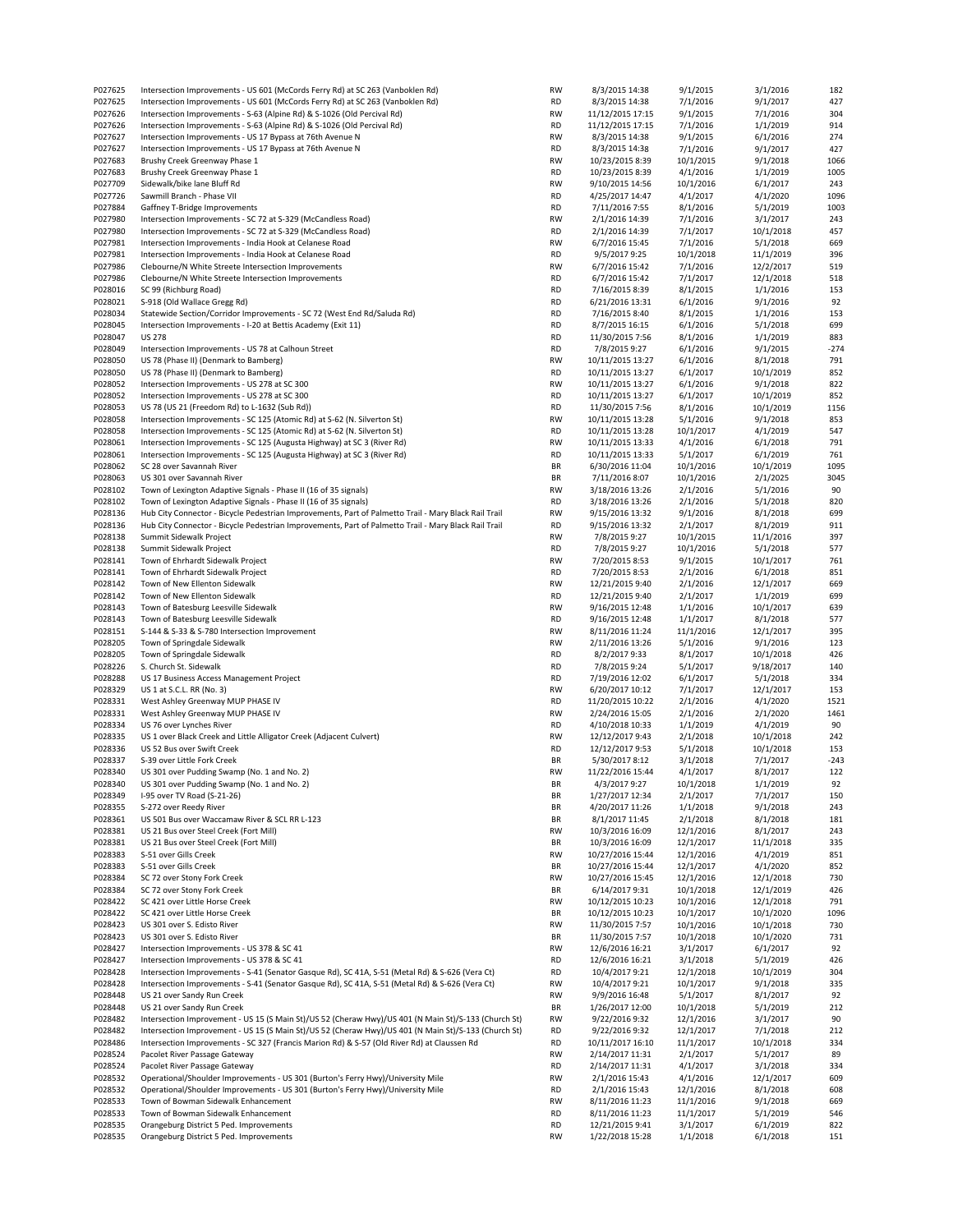| P028659            | Median Improvements                                                                                                       | <b>RW</b>       | 10/26/2015 13:19                   | 2/1/2016              | 9/1/2018              | 943           |
|--------------------|---------------------------------------------------------------------------------------------------------------------------|-----------------|------------------------------------|-----------------------|-----------------------|---------------|
| P028659            | Median Improvements                                                                                                       | <b>RD</b>       | 10/26/2015 13:19                   | 12/1/2016             | 7/1/2019              | 942           |
| P028670            | US 76 Widening Truck Route                                                                                                | RW              | 5/16/2016 10:53                    | 6/1/2016              | 9/1/2016              | 92            |
| P028670            | US 76 Widening Truck Route                                                                                                | RD              | 3/13/2018 16:30                    | 6/1/2018              | 9/1/2018              | 92            |
| P028710            | <b>Buck Corley Sidewalk</b>                                                                                               | RD              | 5/26/2016 8:58                     | 7/1/2016              | 10/1/2018             | 822           |
| P028711            | Bush River Road SIdewalk                                                                                                  | RD              | 3/16/2016 9:26                     | 3/1/2016              | 3/1/2017              | 365           |
| P028721            | S-791 over N. Mulberry Creek                                                                                              | <b>RW</b>       | 6/24/2016 9:43                     | 4/1/2017              | 7/1/2017              | 91            |
| P028721            | S-791 over N. Mulberry Creek<br><b>Woodruff Road Parallel</b>                                                             | BR              | 10/17/2016 14:35                   | 4/1/2018              | 10/1/2018             | 183           |
| P028743<br>P028743 | Woodruff Road Parallel                                                                                                    | <b>RD</b><br>RW | 8/25/2017 15:16                    | 10/1/2020             | 10/1/2021             | 365<br>638    |
| P028744            | SC 153 Improvements                                                                                                       | <b>RW</b>       | 10/5/2017 15:18<br>1/8/2016 11:11  | 1/1/2018<br>3/1/2017  | 10/1/2019<br>5/3/2018 | 428           |
| P028744            | SC 153 Improvements                                                                                                       | <b>RD</b>       | 1/8/2016 11:11                     | 4/1/2018              | 5/1/2019              | 395           |
| P028774            | 2016 Federal Aid Program                                                                                                  | <b>RD</b>       | 7/16/2015 9:29                     | 8/1/2015              | 7/1/2017              | 700           |
| P028811            | Spartanburg CTC - Intersection imprmt                                                                                     | RW              | 3/7/2017 10:13                     | 10/1/2017             | 7/1/2018              | 273           |
| P028811            | Spartanburg CTC - Intersection imprmt                                                                                     | RD              | 3/7/2017 10:13                     | 10/1/2018             | 5/1/2019              | 212           |
| P028821            | US 29 over S-75                                                                                                           | BR              | 2/16/2016 9:30                     | 10/1/2018             | 10/1/2016             | $-730$        |
| P028835            | Signalize and construct left turn lanes on S-204 (Pisgah Church/Long Pond) and S-77 (Barr Road)                           | RW              | 1/6/2016 11:12                     | 4/1/2016              | 4/1/2018              | 730           |
| P028835            | Signalize and construct left turn lanes on S-204 (Pisgah Church/Long Pond) and S-77 (Barr Road)                           | <b>RD</b>       | 1/6/2016 11:12                     | 6/1/2017              | 9/1/2017              | 92            |
| P028858            | S-52 (Clemson Road) Widening                                                                                              | RD              | 7/24/2017 9:21                     | 7/1/2017              | 5/1/2018              | 304           |
| P028870            | I-26 @ Remount (Exit 211) Sign and Fountain                                                                               | <b>RD</b>       | 4/13/2016 9:08                     | 7/1/2016              | 7/1/2017              | 365           |
| P028928            | I-526 (SC 7 to US 17) - Operations - (Type II) Signal Timing Improvements @ 6 Interchanges                                | <b>RD</b>       | 2/8/2018 17:19                     | 2/1/2018              | 5/1/2018              | 89            |
| P028961            | I-85 (US 25 to SC 129) - US 29 and SC 146/296 Signal Improvement & Cameras                                                | RD              | 2/16/2016 11:42                    | 8/1/2016              | 5/1/2016              | $-92$         |
| P029000            | Intersection Improvements - S-112 (N. Ebenezer Rd/Pisgah Rd) at S-193 (N. Ebenezer Rd/ W. Sumter)                         | RD              | 3/1/2018 16:51                     | 4/1/2018              | 9/1/2018              | 153           |
| P029007            | Intersection Improvements - US 521 (Charlotte Hwy) & S-755 (North Corner Road)                                            | RW              | 6/30/2017 11:49                    | 6/1/2017              | 10/1/2017             | 122           |
| P029007            | Intersection Improvements - US 521 (Charlotte Hwy) & S-755 (North Corner Road)                                            | RD              | 1/22/2018 14:02                    | 6/1/2018              | 10/1/2018             | 122           |
| P029061            | US 501 S - Gardner Lacy to SC 31                                                                                          | <b>RW</b>       | 9/21/2016 13:21                    | 12/1/2017             | 9/1/2018              | 274           |
| P029061            | US 501 S - Gardner Lacy to SC 31                                                                                          | RD              | 3/1/2018 12:58                     | 6/1/2019              | 2/1/2020              | 245           |
| P029065            | Conway Elementary Safe Routes to School                                                                                   | RD              | 6/22/2017 12:25                    | 3/1/2017              | 9/1/2017              | 184           |
| P029067            | Duncan Chapel Elementary Safe Routes to School                                                                            | RD              | 6/19/2017 12:14                    | 1/1/2017<br>1/1/2017  | 7/1/2017<br>10/1/2017 | 181<br>273    |
| P029068<br>P029069 | Burton Pack Elementary Safe Routes to School<br>Ford Elementary Safe Routes to School                                     | RD<br>RD        | 1/23/2017 15:05<br>1/23/2017 15:06 | 1/1/2017              | 7/1/2018              | 546           |
| P029072            | SC 555 over SCL Railroad                                                                                                  | RW              | 8/3/2017 15:43                     | 6/1/2018              | 6/1/2020              | 731           |
| P029072            | SC 555 over SCL Railroad                                                                                                  | BR              | 8/3/2017 15:43                     | 6/1/2019              | 6/1/2021              | 731           |
| P029073            | US 21 over Congaree Creek                                                                                                 | BR              | 7/18/2016 8:43                     | 6/1/2019              | 6/1/2021              | 731           |
| P029073            | US 21 over Congaree Creek                                                                                                 | <b>RW</b>       | 7/18/2016 8:43                     | 8/1/2017              | 6/1/2019              | 669           |
| P029120            | City of York Ped. Lighting                                                                                                | <b>RD</b>       | 5/2/2016 15:59                     | 6/1/2016              | 4/1/2017              | 304           |
| P029121            | Holly Hill Ped. Improvements                                                                                              | <b>RD</b>       | 7/7/2017 14:52                     | 7/1/2017              | 4/1/2018              | 274           |
| P029122            | Swansea West Second St. Phase I                                                                                           | RD              | 5/3/2017 15:45                     | 6/1/2017              | 3/1/2018              | 273           |
| P029123            | Jenkinsville Sidewalk Phase II                                                                                            | <b>RD</b>       | 1/9/2017 11:24                     | 12/1/2016             | 5/1/2017              | 151           |
| P029132            | Intersection Improvements - Carowinds at Pleasant Road                                                                    | RW              | 9/26/2016 16:20                    | 4/1/2017              | 10/1/2018             | 548           |
| P029270            | SC 160/I-77 Interchange Reconfiguration                                                                                   | RW              | 2/29/2016 9:14                     | 3/1/2016              | 10/1/2018             | 944           |
| P029306            | Pineview Road Widening                                                                                                    | RW              | 2/8/2017 8:40                      | 2/1/2017              | 5/1/2017              | 89            |
| P029311            | Clemson Rd/Sparkleberry Lane Intersection Improvements                                                                    | EI              | 5/3/2017 15:23                     | 6/1/2017              | 12/1/2017             | 183           |
| P029439            | SC 283 Bridge over Turkey creek                                                                                           | BR              | 8/29/2016 11:17                    | 11/1/2016             | 3/1/2017              | 120           |
| P029440            | SC 283 Bridge over Stevens Creek                                                                                          | BR              | 8/29/2016 11:17                    | 11/1/2016             | 3/1/2017              | 120           |
| P029449            | Intersection Improvements - US 278 at US 321                                                                              | RW              | 8/2/2017 16:27                     | 1/1/2018              | 10/1/2018             | 273           |
| P029449            | Intersection Improvements - US 278 at US 321                                                                              | <b>RD</b>       | 8/2/2017 16:27                     | 5/1/2019              | 5/1/2020              | 366           |
| P029459<br>P029466 | River Oaks Drive / Frontage Road B-2 ECG Extension<br>Intersection Improvements - US 278 (Barnwell Rd) at S-22 (Bluff Rd) | <b>RD</b><br>RD | 12/6/2016 16:15                    | 5/1/2017<br>6/1/2018  | 3/1/2019<br>3/1/2019  | 669<br>273    |
| P029466            | Intersection Improvements - US 278 (Barnwell Rd) at S-22 (Bluff Rd)                                                       | RW              | 8/3/2016 7:59<br>8/3/2016 7:59     | 1/1/2017              | 10/1/2017             | 273           |
| P029469            | Intersection Improvements - SC 125 (W Railroad Ave) at S-22 (Bluff Rd)                                                    | RW              | 8/3/2016 7:58                      | 1/1/2017              | 10/1/2017             | 273           |
| P029469            | Intersection Improvements - SC 125 (W Railroad Ave) at S-22 (Bluff Rd)                                                    | RD              | 8/3/2016 7:58                      | 6/1/2018              | 3/1/2019              | 273           |
| P029477            | Intersection Improvements - SC 210 (Bowman Branch Hwy) at S-80 (Cattle Creek Rd)                                          | RW              | 6/30/2016 9:23                     | 1/1/2017              | 10/1/2018             | 638           |
| P029477            | Intersection Improvements - SC 210 (Bowman Branch Hwy) at S-80 (Cattle Creek Rd)                                          | RD              | 8/3/2016 7:59                      | 6/1/2018              | 3/1/2020              | 639           |
| P029499            | <b>Riverview Road Widening</b>                                                                                            | RW              | 2/16/2017 16:11                    | 2/1/2017              | 6/1/2017              | 120           |
| P029511            | City of Columbia Sidewalks- Earlewood                                                                                     | RD              | 5/31/2016 15:17                    | 3/1/2017              | 12/1/2017             | 275           |
| P029516            | <b>Barrett Road Connector</b>                                                                                             | <b>RW</b>       | 7/8/2016 16:13                     | 6/1/2017              | 11/1/2016             | $-212$        |
| P029525            | US 78 (US 178 to SC 27S)                                                                                                  | <b>RW</b>       | 8/3/2016 15:50                     | 8/1/2016              | 7/1/2017              | 334           |
| P029525            | US 78 (US 178 to SC 27S)                                                                                                  | <b>RD</b>       | 8/3/2016 15:50                     | 9/1/2017              | 1/1/2019              | 487           |
| P029530            | Intersection Improvements - US 301 (Five Chop Rd) at SC 267 (Tee Vee Rd)                                                  | RD              | 11/22/2016 15:01                   | 9/1/2017              | 6/1/2019              | 638           |
| P029530            | Intersection Improvements - US 301 (Five Chop Rd) at SC 267 (Tee Vee Rd)                                                  | RW              | 11/22/2016 15:01                   | 11/1/2016             | 6/1/2018              | 577           |
| P029536            | SC 160 Widening East                                                                                                      | RW              | 5/13/2016 8:42                     | 5/1/2016              | 8/1/2016              | 92            |
| P029537            | S-400 (Dingle Pond Road)                                                                                                  | PE              | 5/26/2016 14:07                    | 5/1/2016              | 7/30/2016             | 90            |
| P029541            | I-26 EB/WB over SC 33/CSX RR Bridge Rehabilitation                                                                        | ΒR              | 8/2/2016 15:06                     | 5/1/2017              | 5/1/2018              | 365           |
| P029554            | SC 31 Extension to NC                                                                                                     | RW              | 1/8/2018 11:58                     | 10/1/2020             | 1/1/2023              | 822           |
| P029554<br>P029568 | SC 31 Extension to NC<br>Grand Park Linear Trail                                                                          | RD<br>RD        | 1/8/2018 11:58<br>6/28/2017 9:31   | 10/1/2024<br>6/1/2017 | 1/1/2027<br>3/1/2019  | 822<br>638    |
| P029636            | FY 2016 D3 Traffic Signal Upgrade & New Install                                                                           | <b>RD</b>       | 4/5/2016 16:05                     | 5/1/2016              | 8/1/2016              | 92            |
| P029637            | District 5 Signal Upgrade & New Installation FY 16 (P&R)                                                                  | RD              | 3/29/2016 16:47                    | 6/1/2016              | 9/1/2016              | 92            |
| P029638            | FY 2016 D6 Upgrade & New Install                                                                                          | <b>RD</b>       | 4/5/2016 16:00                     | 4/1/2016              | 8/1/2016              | 122           |
| P029699            | I-26 (Near MM 0 to near MM 5) (WB)                                                                                        | <b>RD</b>       | 9/13/2016 13:25                    | 2/1/2018              | 3/1/2017              | $-337$        |
| P029700            | I-95 (Near MM 171 to near MM 193) (SB)                                                                                    | <b>RD</b>       | 7/11/2018 13:41                    | 10/1/2018             | 10/1/2020             | 731           |
| P029729            | Intersection Improvement - US 1 (Jefferson Davis Hwy) @ SC 118 (Hitchcock Pkwy/Robert M. Bell Pkwy)                       | RD              | 7/11/2018 11:46                    | 8/1/2018              | 12/1/2018             | 122           |
| P029784            | New Traffic Signal Installation on Folly Rd at Grimball Rd                                                                | ОT              | 8/8/2016 15:06                     | 4/1/2017              | 8/6/2016              | $-238$        |
| P029799            | S-1171 (Cherokee Trail) Bridge Replacment (DR-4241)                                                                       | RW              | 6/24/2016 12:26                    | 8/1/2016              | 1/19/2017             | 171           |
| P029799            | S-1171 (Cherokee Trail) Bridge Replacment (DR-4241)                                                                       | BR              | 10/27/2016 15:50                   | 3/1/2017              | 9/1/2017              | 184           |
| P029835            | S-61 (Old Post Road) Intersection Improvements                                                                            | RW              | 12/12/2017 12:36                   | 3/1/2018              | 10/1/2018             | 214           |
| P029835            | S-61 (Old Post Road) Intersection Improvements                                                                            | RD              | 12/12/2017 12:36                   | 3/1/2019              | 10/1/2019             | 214           |
| P029840            | City of Orangeburg- Pedestrian Improvements Phase 1                                                                       | RD              | 2/9/2018 8:28                      | 10/1/2018             | 3/1/2018              | $-214$        |
| P029891            | Woodruff Road Sidewalk Project                                                                                            | RD              | 10/2/2017 17:37                    | 9/1/2017              | 1/1/2018              | 122           |
| P029899            | Limestone College-Griffith Street Sidewalk Improvements                                                                   | RD              | 4/25/2017 10:49                    | 3/1/2018              | 10/1/2018             | 214           |
| P029945            | I-26 Bridge Repair in Charleston County                                                                                   | RD              | 5/18/2016 14:01                    | 5/1/2016              | 10/1/2016             | 153           |
| P029962            | Intersection Improvement - US 521 at Andrew Jackson High School                                                           | <b>RD</b>       | 7/7/2017 15:28                     | 1/1/2019              | 10/1/2019             | 273           |
| P029962<br>P030036 | Intersection Improvement - US 521 at Andrew Jackson High School<br>2017 Non-NHS Primary Program                           | RW<br><b>RD</b> | 7/7/2017 15:28<br>3/9/2018 11:13   | 10/1/2017<br>4/1/2020 | 10/1/2018<br>5/1/2018 | 365<br>$-701$ |
| P030039            | 2017 Statewide Non-Interstate NHS Program                                                                                 | RD              | 1/5/2017 14:29                     | 3/1/2017              | 4/1/2018              | 396           |
| P030051            | 2017 Federal Aid Secondary Program                                                                                        | RD              | 12/16/2016 10:45                   | 6/1/2017              | 5/1/2018              | 334           |
| P030075            | Section/Corridor Improvements - SC 153 east and west of the SC 81 Intersection                                            | RD              | 9/26/2016 15:43                    | 9/1/2016              | 6/1/2018              | 638           |
| P030103            | Riverside Middle School Sidewalk Project in Pendleton                                                                     | RW              | 6/12/2018 13:01                    | 10/1/2018             | 1/1/2019              | 92            |
| P030171            | S-32-59 (Devil's Backbone Road) (DR-4241)                                                                                 | RD              | 6/23/2016 16:29                    | 6/1/2017              | 7/1/2016              | $-335$        |
|                    |                                                                                                                           |                 |                                    |                       |                       |               |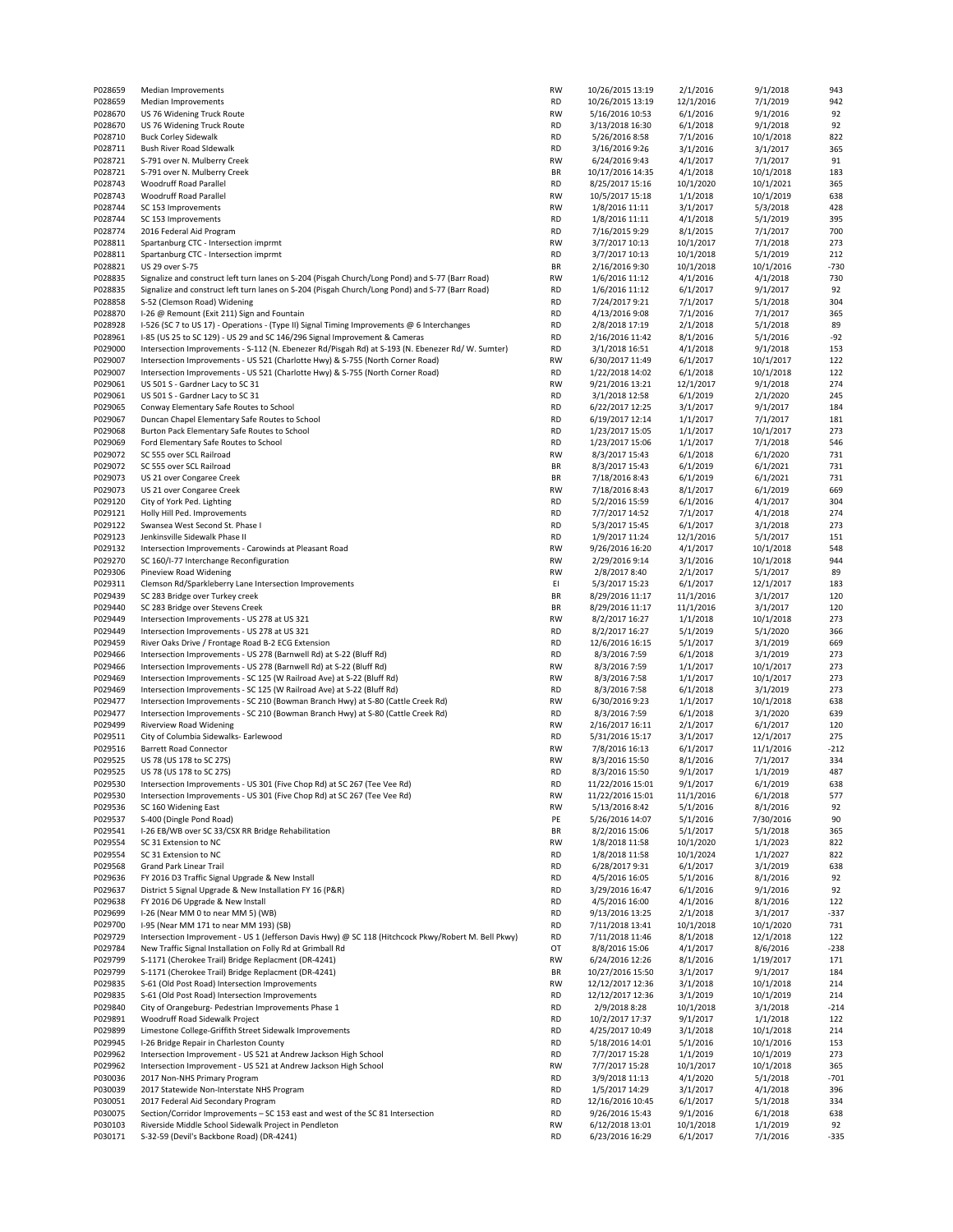| P030173            | US 21 (Wilson Blvd) (DR-4241)                                                                                                                            | BR                     | 12/16/2016 10:40                   | 6/1/2017               | 2/1/2017              | $-120$        |
|--------------------|----------------------------------------------------------------------------------------------------------------------------------------------------------|------------------------|------------------------------------|------------------------|-----------------------|---------------|
| P030219            | Hardeeville Sidewalk Improvements                                                                                                                        | <b>RW</b>              | 6/29/2017 15:38                    | 1/1/2018               | 12/1/2018             | 334           |
| P030219            | Hardeeville Sidewalk Improvements                                                                                                                        | <b>RD</b>              | 6/29/2017 15:38                    | 1/1/2019               | 12/1/2019             | 334           |
| P030220            | Waddell Road/Ribaut Road Sidewalk Improvements                                                                                                           | <b>RW</b>              | 6/29/2017 15:31                    | 1/1/2018               | 10/1/2018             | 273           |
| P030220            | Waddell Road/Ribaut Road Sidewalk Improvements                                                                                                           | <b>RD</b>              | 6/29/2017 15:31                    | 2/1/2019               | 10/1/2020             | 608           |
| P030231            | Intersection Improvements - US 178 (Liberty Highway) and SC 88 (Old Greenville Highway)                                                                  | RW                     | 3/21/2018 16:33                    | 9/1/2018               | 6/1/2019              | 273           |
| P030231<br>P030232 | Intersection Improvements - US 178 (Liberty Highway) and SC 88 (Old Greenville Highway)<br>Intersection Improvements - US 76 and S-1125/Destination Blvd | <b>RD</b><br><b>RW</b> | 3/21/2018 16:33                    | 9/1/2019               | 6/1/2020              | 274<br>273    |
| P030232            | Intersection Improvements - US 76 and S-1125/Destination Blvd                                                                                            | <b>RD</b>              | 3/21/2018 16:33<br>3/21/2018 16:33 | 9/1/2018<br>9/1/2019   | 6/1/2019<br>6/1/2020  | 274           |
| P030233            | Intersection Improvements - SC 281 (Ribaut Rd) and Reynolds St                                                                                           | <b>RW</b>              | 4/16/2018 11:40                    | 9/1/2018               | 6/1/2019              | 273           |
| P030233            | Intersection Improvements - SC 281 (Ribaut Rd) and Reynolds St                                                                                           | <b>RD</b>              | 4/16/2018 11:40                    | 9/1/2019               | 6/1/2020              | 274           |
| P030235            | Intersection Improvements - US 301 (N Jones Rd) and SC 403 (N Bethel Rd)                                                                                 | <b>RW</b>              | 3/7/2018 17:03                     | 4/1/2018               | 9/1/2018              | 153           |
| P030238            | Intersection Improvements - US 378 and S-134                                                                                                             | <b>RD</b>              | 3/12/2018 14:55                    | 7/1/2018               | 9/1/2019              | 427           |
| P030239            | Intersection Improvements - SC 9 and SC 410 (Green Sea Hwy)                                                                                              | <b>RW</b>              | 3/29/2018 14:45                    | 4/1/2018               | 1/1/2019              | 275           |
| P030239            | Intersection Improvements - SC 9 and SC 410 (Green Sea Hwy)                                                                                              | <b>RD</b>              | 3/29/2018 14:45                    | 5/1/2019               | 1/1/2020              | 245           |
| P030240            | Intersection Improvements - SC 522 (Rocky River Rd) and S-123 (Taxahaw Rd)                                                                               | <b>RW</b>              | 3/7/2018 17:03                     | 4/1/2018               | 9/1/2018              | 153           |
| P030241            | Intersection Improvements - US 76 and S-72 (Trinity Church Rd/Dial PI)                                                                                   | RW                     | 3/7/2018 17:03                     | 4/1/2018               | 7/3/2018              | 93            |
| P030242            | Intersection Improvements - S-73 (Fish Hatchery Rd) and S-719 (Busbee Rd)                                                                                | RW                     | 3/29/2018 12:39                    | 5/1/2018               | 1/1/2019              | 245           |
| P030242            | Intersection Improvements - S-73 (Fish Hatchery Rd) and S-719 (Busbee Rd)                                                                                | <b>RD</b>              | 3/29/2018 12:39                    | 6/1/2019               | 1/1/2020              | 214           |
| P030243            | Intersection Improvements - SC 12 (Percival Rd) and S-1196 (E Boundary Rd)                                                                               | <b>RD</b>              | 3/21/2018 16:31                    | 7/1/2018               | 3/1/2019              | 243           |
| P030245            | Intersection Improvements - US 76 (Garners Ferry Rd) and SC 263 (Vanboklen Rd)                                                                           | <b>RW</b>              | 3/29/2018 12:37                    | 8/1/2018               | 2/1/2019              | 184           |
| P030245            | Intersection Improvements - US 76 (Garners Ferry Rd) and SC 263 (Vanboklen Rd)                                                                           | <b>RD</b>              | 3/29/2018 12:37                    | 9/1/2019               | 2/1/2020              | 153           |
| P030248            | Intersection Improvements - SC 9 (Boiling Springs Rd) and Candlenut Ln                                                                                   | <b>RD</b>              | 1/29/2018 13:59                    | 8/1/2019               | 4/1/2018              | $-487$        |
| P030250            | Intersection Improvements - SC 11 (Highway 11 W) and S-58 (Parris Ridge Rd)                                                                              | <b>RW</b>              | 3/29/2018 12:36                    | 4/1/2018               | 3/1/2019              | 334           |
| P030250            | Intersection Improvements - SC 11 (Highway 11 W) and S-58 (Parris Ridge Rd)                                                                              | <b>RD</b>              | 3/29/2018 12:36                    | 5/1/2019               | 3/1/2020              | 305           |
| P030251            | Intersection Improvements - SC 9 (Boiling Springs Rd) and Rocky Branch Rd                                                                                | <b>RD</b>              | 3/29/2018 12:19                    | 8/1/2018               | 4/1/2020              | 609           |
| P030387            | US 29 over Devil Fork Creek                                                                                                                              | PE                     | 7/17/2017 15:50                    | 6/1/2018               | 10/1/2017             | $-243$        |
| P030388            | US 76 EB over Broadway Creek                                                                                                                             | PE                     | 11/27/2017 10:19                   | 1/1/2019               | 10/10/2017            | $-448$        |
| P030389            | US 25 NB over S-119 & North Saluda River                                                                                                                 | <b>RW</b>              | 7/14/2017 15:32                    | 10/1/2018              | 10/1/2021             | 1096          |
| P030389            | US 25 NB over S-119 & North Saluda River                                                                                                                 | ΒR                     | 7/14/2017 15:32                    | 12/1/2019              | 2/1/2023              | 1158          |
| P030393            | 2017 Federal Aid Primary Program                                                                                                                         | <b>RD</b>              | 10/25/2016 11:00                   | 10/1/2016              | 1/1/2017              | 92            |
| P030394            | 2017 Federal Aid Primary Program                                                                                                                         | <b>RD</b>              | 10/25/2016 11:01                   | 10/1/2016              | 1/1/2017              | 92            |
| P030398            | 2017 Federal Aid Secondary Program                                                                                                                       | <b>RD</b>              | 10/25/2016 11:01                   | 10/1/2016              | 1/1/2017              | 92            |
| P030399            | US 76 over Reedy River                                                                                                                                   | PE                     | 11/29/2017 16:37                   | 7/1/2018               | 11/29/2017            | $-214$        |
| P030403            | US 29 over Southern Railroad                                                                                                                             | PE                     | 3/13/2018 11:36                    | 10/1/2018              | 3/8/2018              | $-207$        |
| P030423            | SC 72 Bridge Replacement Over South Fork Creek                                                                                                           | <b>RW</b>              | 10/24/2017 8:35                    | 10/1/2023              | 10/1/2019             | $-1461$       |
| P030423            | SC 72 Bridge Replacement Over South Fork Creek                                                                                                           | <b>RD</b>              | 10/24/2017 8:35                    | 10/1/2024              | 3/1/2025              | 151           |
| P030424            | SC 72 Bridge Replacement over Bear Creek                                                                                                                 | PE                     | 6/28/2017 8:54                     | 10/1/2018              | 7/1/2017              | $-457$        |
| P030424            | SC 72 Bridge Replacement over Bear Creek                                                                                                                 | <b>RW</b>              | 10/24/2017 8:34                    | 10/1/2023              | 10/1/2019             | $-1461$       |
| P030424            | SC 72 Bridge Replacement over Bear Creek                                                                                                                 | <b>RD</b>              | 10/24/2017 8:34                    | 10/1/2024              | 3/1/2025              | 151           |
| P030425            | SC 9 over Gills Creek                                                                                                                                    | PE                     | 6/28/2017 8:53                     | 10/1/2018              | 7/1/2017              | $-457$        |
| P030425            | SC 9 over Gills Creek                                                                                                                                    | RW                     | 10/16/2017 11:00                   | 10/1/2023              | 10/1/2019             | $-1461$       |
| P030425            | SC 9 over Gills Creek                                                                                                                                    | <b>RD</b>              | 10/16/2017 11:00                   | 10/1/2024              | 3/1/2025              | 151           |
| P030426            | SC 9 over Wildcat Creek                                                                                                                                  | PE                     | 6/28/2017 8:52                     | 10/1/2018              | 7/1/2017              | $-457$        |
| P030426            | SC 9 over Wildcat Creek                                                                                                                                  | <b>RW</b>              | 10/16/2017 11:01                   | 10/1/2023              | 10/1/2019             | $-1461$       |
| P030426            | SC 9 over Wildcat Creek                                                                                                                                  | <b>RD</b>              | 10/16/2017 11:01                   | 10/1/2024              | 3/1/2025              | 151           |
| P030427            | SC 72 Bridge Replacement Over Tyger River                                                                                                                | <b>RW</b>              | 10/16/2017 11:01                   | 10/1/2023              | 10/1/2020             | $-1095$       |
| P030427            | SC 72 Bridge Replacement Over Tyger River                                                                                                                | <b>RD</b>              | 10/16/2017 11:01                   | 10/1/2024              | 3/1/2025              | 151           |
| P030430            | 2017 Federal Aid Secondary Program                                                                                                                       | <b>RD</b>              | 10/25/2016 11:01                   | 10/1/2016              | 1/1/2017              | 92            |
| P030440<br>P030452 | 2017 Federal Aid Secondary Program<br>US 17 over Edisto River (2)                                                                                        | RD<br>BR               | 10/25/2016 11:01                   | 10/1/2016<br>11/1/2024 | 1/1/2017              | 92<br>$-245$  |
| P030486            | 2017 NHS Federal Aid Primary Program (Orangeburg US 78)                                                                                                  | <b>RD</b>              | 7/13/2017 9:01<br>10/25/2016 11:01 | 10/1/2016              | 3/1/2024<br>1/1/2017  | 92            |
| P030492            | 2017 Federal Aid Secondary Program                                                                                                                       | <b>RD</b>              | 10/18/2016 15:42                   | 3/1/2017               | 5/1/2018              | 426           |
| P030512            | 2017 Federal Aid NHS Preservation Program                                                                                                                | <b>RD</b>              | 12/6/2016 9:03                     | 11/1/2016              | 2/1/2017              | 92            |
| P030553            | Butler Road (S-107) (Bridges Road to US 276)                                                                                                             | <b>RD</b>              | 7/12/2017 15:12                    | 3/1/2021               | 11/1/2021             | 245           |
| P030554            | Batesville Road (S-164) (Phase II) (Pelham Road to Pelham Road to the Parkway)                                                                           | <b>RD</b>              | 8/28/2017 9:46                     | 12/1/2020              | 10/1/2024             | 1400          |
| P030554            | Batesville Road (S-164) (Phase II) (Pelham Road to Pelham Road to the Parkway)                                                                           | <b>RW</b>              | 6/5/2018 16:31                     | 10/1/2019              | 10/1/2023             | 1461          |
| P030562            | US 17 Bypass (Shetland to Backgate)                                                                                                                      | <b>RW</b>              | 2/26/2018 15:46                    | 10/1/2018              | 3/1/2019              | 151           |
| P030562            | US 17 Bypass (Shetland to Backgate)                                                                                                                      | <b>RD</b>              | 2/26/2018 15:46                    | 10/1/2019              | 3/1/2020              | 152           |
| P030674            | Turn Lane - US 501 Bypass                                                                                                                                | <b>RD</b>              | 2/17/2017 15:42                    | 10/1/2017              | 3/1/2018              | 151           |
| P030677            | Resurfacing - SC 38 from SC 79 to SC 9                                                                                                                   | <b>RD</b>              | 9/26/2017 16:32                    | 10/1/2017              | 1/1/2018              | 92            |
| P030680            | Resurfacing - SC 385 (W. Main St) from US 15 to SC 9 Bus                                                                                                 | <b>RD</b>              | 9/26/2017 16:31                    | 10/1/2017              | 1/1/2018              | 92            |
| P030681            | Resurfacing - S-18 (Jennings St) from US 15 Bus to US 15 Byp                                                                                             | <b>RD</b>              | 1/26/2017 10:53                    | 11/1/2016              | 4/1/2017              | 151           |
| P030682            | 2017 NHS Federal Aid State Program                                                                                                                       | <b>RD</b>              | 10/25/2016 11:01                   | 10/1/2016              | 1/1/2017              | 92            |
| P030683            | 2017 NHS Federal Aid State Program                                                                                                                       | <b>RD</b>              | 10/25/2016 11:06                   | 10/1/2016              | 1/1/2017              | 92            |
| P030707            | Old Fort Drive Multi-Use Path                                                                                                                            | RW                     | 12/18/2017 15:07                   | 4/1/2020               | 12/19/2017            | $-834$        |
| P030725            | Intersection Improvements - US 76 (Clemson Blvd) @ S-439 (Davis Creek Rd)                                                                                | RW                     | 12/7/2017 10:41                    | 3/1/2018               | 9/1/2018              | 184           |
| P030725            | Intersection Improvements - US 76 (Clemson Blvd) @ S-439 (Davis Creek Rd)                                                                                | <b>RD</b>              | 12/7/2017 10:41                    | 3/1/2019               | 9/1/2019              | 184           |
| P030726            | Intersection Improvements - SC 14 @ I-26 EB/WB Ramps                                                                                                     | <b>RD</b>              | 6/5/2018 10:01                     | 3/1/2020               | 10/1/2018             | $-517$        |
| P030731            | I-77 (near MM 22 to near MM 27) (NB)                                                                                                                     | <b>RD</b>              | 12/11/2017 10:09                   | 7/1/2018               | 10/1/2019             | 457           |
| P030734            | Intersection Improvements - Pinewood Rd at McCrays Mill                                                                                                  | RW                     | 3/1/2018 13:14                     | 6/1/2018               | 9/1/2018              | 92            |
| P030734            | Intersection Improvements - Pinewood Rd at McCrays Mill                                                                                                  | <b>RD</b>              | 3/1/2018 13:14                     | 6/1/2019               | 3/1/2020              | 274           |
| P030742            | North Central Middle/High School Pedestrian Improvements                                                                                                 | RD                     | 2/6/2017 14:32                     | 1/1/2018               | 7/1/2017              | $-184$        |
| P030744            | North Randolph Avenue (S-1734) Pedestrian Safety Project - Phase III                                                                                     | RW                     | 7/20/2018 11:24                    | 10/1/2018              | 3/1/2020              | 517           |
| P030784            | S-461 over Tributary to Lynches River - 2016-1A Emergency Bridge Package (DR-4286)                                                                       | <b>RD</b>              | 12/8/2016 15:41                    | 4/1/2018               | 12/9/2016             | $-478$        |
| P030817            | Section/Corridor Improvements - S-279 (Reid School Rd) MP 2.60 to MP 3.10                                                                                | <b>RW</b>              | 3/29/2018 12:41                    | 9/1/2018               | 12/1/2018             | 91            |
| P030817            | Section/Corridor Improvements - S-279 (Reid School Rd) MP 2.60 to MP 3.10                                                                                | <b>RD</b>              | 3/29/2018 12:41                    | 9/1/2019               | 12/1/2019             | 91            |
| P030823            | Intersection Improvements - SC 9 (Boiling Springs Rd) and 4th St./Shoally Creek Rd.                                                                      | RW                     | 12/6/2017 10:42                    | 3/1/2018               | 8/1/2019              | 518           |
| P030823            | Intersection Improvements - SC 9 (Boiling Springs Rd) and 4th St./Shoally Creek Rd.                                                                      | <b>RD</b>              | 12/6/2017 10:42                    | 3/1/2019               | 9/1/2020              | 550           |
| P030825            | US 221/SC 28                                                                                                                                             | <b>RD</b>              | 2/28/2018 10:34                    | 2/1/2018               | 5/1/2018              | 89            |
| P030831            | Resurfacing - US 178 (Pickens County Line to S-29 (Harris Bridge Rd))                                                                                    | RD                     | 9/22/2017 10:08                    | 4/1/2018               | 10/1/2018             | 183           |
| P030834            | Intersection Improvements- US 29 @ S-146 (Bowlan Rd)/S-331 (Old Williamston Rd)                                                                          | <b>RW</b>              | 12/14/2017 16:14                   | 3/1/2018               | 3/1/2019              | 365           |
| P030834            | Intersection Improvements- US 29 @ S-146 (Bowlan Rd)/S-331 (Old Williamston Rd)                                                                          | <b>RD</b>              | 12/14/2017 16:14                   | 3/1/2019               | 3/1/2020              | 366           |
| P030846            | Preservation: S-77 (Rowland Avenue) and S-130 (Rowland Avenue)<br>Bike/Ped: SC 55 (Kings Mtn/Bethel Street) from S-1086 (Barrett Rd) to Paul Ford Rd     | <b>RD</b><br>RW        | 4/13/2017 14:32                    | 9/1/2017               | 4/12/2017             | $-142$<br>365 |
| P030847<br>P030853 | (Type II) 3 Traffic Signal Upgrades in Beaufort with Mast Arms                                                                                           | <b>RD</b>              | 7/7/2017 15:25<br>4/26/2017 12:10  | 10/1/2017<br>4/1/2017  | 10/1/2018<br>9/1/2017 |               |
| P030869            | Section/Corridor Improvements - S-233 (Wessinger Rd/St. Thomas Church Rd) MP 0.00 to MP 3.94                                                             | <b>RD</b>              | 9/15/2017 14:16                    | 10/1/2017              | 9/1/2018              | 153<br>335    |
| P030870            | Section/Corridor Improvements - S-237 (Rhyne Rd) MP 0.00 to MP 2.14                                                                                      | <b>RD</b>              | 9/15/2017 17:20                    | 10/1/2017              | 9/1/2018              | 335           |
| P030871            | Section/Corridor Improvements - S-30 (Pineland Rd) MP 0.00 to MP 3.97                                                                                    | <b>RD</b>              | 9/15/2017 13:53                    | 10/1/2017              | 9/1/2018              | 335           |
| P030878            | Section/Corridor Improvements - S-438 (Greenhouse Rd/Todd Rd) MP 0.00 to MP 2.80                                                                         | <b>RD</b>              | 9/15/2017 17:21                    | 10/1/2017              | 9/1/2018              | 335           |
|                    |                                                                                                                                                          |                        |                                    |                        |                       |               |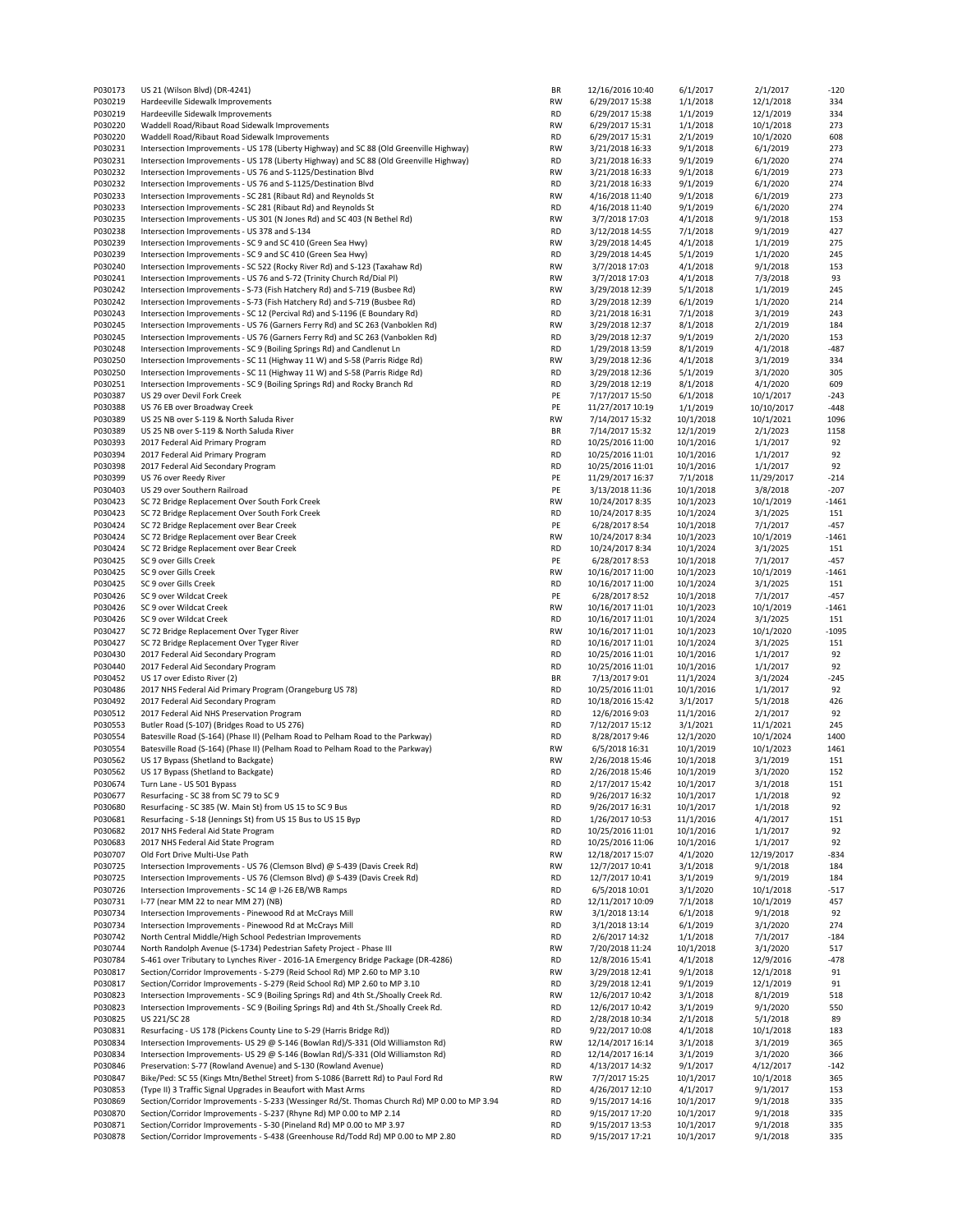| P030885 | Section/Corridor Improvements - S-604 (Jeter Rd/Rawl Rd) MP 0.00 to MP 4.24              | <b>RD</b> | 9/15/2017 17:22 | 10/1/2017 | 9/1/2018   | 335    |
|---------|------------------------------------------------------------------------------------------|-----------|-----------------|-----------|------------|--------|
| P030892 | Section/Corridor Improvements - S-906 (Tower Rd/ Baldwin Rd) MP 0.00 to MP 4.23          | RD        | 9/15/2017 17:22 | 10/1/2017 | 9/1/2018   | 335    |
| P030895 | S-36-32 (Jalapa Road) Bridge Jacking                                                     | <b>RW</b> | 4/16/2018 16:02 | 4/1/2018  | 8/1/2018   | 122    |
| P030896 | S-36-81 (Old Whitmire Highway) Bridge Jacking                                            | <b>RW</b> | 6/12/2018 9:39  | 6/1/2018  | 12/1/2018  | 183    |
| P030897 | SC 121 Bridge Jacking                                                                    | <b>RW</b> | 6/12/2018 9:40  | 6/1/2018  | 12/1/2018  | 183    |
| P030911 | Pedestrian Improvements in the Town of Gray Court                                        | RW        | 4/6/2018 10:10  | 4/1/2018  | 7/1/2018   | 91     |
| P030911 | Pedestrian Improvements in the Town of Gray Court                                        | <b>RD</b> | 4/6/2018 10:10  | 10/1/2018 | 3/1/2019   | 151    |
| P031103 | S-23 (Nichols Highway) Roadway & Drainage Reconstruction (DR-4286)                       | <b>RD</b> | 1/17/2017 16:28 | 6/1/2017  | 1/18/2017  | $-134$ |
| P031751 | S-45 (Lester Road) over the Little Pee Dee Swamp; 2 Bridge Replacements (DR-4286).       | RW        | 5/14/2018 9:59  | 4/1/2019  | 6/1/2018   | $-304$ |
| P031751 | S-45 (Lester Road) over the Little Pee Dee Swamp; 2 Bridge Replacements (DR-4286).       | BR        | 5/14/2018 9:59  | 4/1/2020  | 6/1/2018   | $-670$ |
| P031843 | SC 261 (Kingstree Hwy) Culvert and Road Washout Repair MP 18.92 (DR-4286)                | <b>RD</b> | 1/12/2017 16:46 | 6/1/2017  | 1/13/2017  | $-139$ |
| P032086 | Section/Corridor Improvements - US 176 - S-728 (Old Monks Corner Rd) to US 52            | <b>RD</b> | 10/2/2017 10:01 | 9/1/2017  | 3/1/2020   | 912    |
| P032094 | Section/Corridor Improvements - US 278 - Near Jasper Co. Line to S-79 (Spanish Wells Rd) | <b>RD</b> | 8/28/2017 10:11 | 9/1/2017  | 3/1/2020   | 912    |
| P032102 | I-526 from near Rivers Avenue (Exit 18) to near US 17 (Exit 30)                          | <b>RD</b> | 7/16/2018 11:19 | 10/1/2023 | 6/1/2024   | 244    |
| P032240 | SC 20 Bridge Deck Replacements                                                           | BR        | 8/21/2017 10:50 | 8/1/2017  | 11/1/2017  | 92     |
| P032271 | Carolina Elementary Safe Routes to School                                                | RW        | 12/4/2017 9:25  | 6/1/2018  | 11/30/2017 | $-183$ |
| P032272 | Stone Academy Safe Routes to School                                                      | RW        | 6/27/2018 15:29 | 5/1/2018  | 8/1/2018   | 92     |
| P032272 | Stone Academy Safe Routes to School                                                      | <b>RD</b> | 6/27/2018 15:29 | 1/1/2019  | 7/1/2019   | 181    |
| P032274 | Lakeview Elementary Safe Routes to School                                                | RW        | 3/16/2018 9:27  | 6/1/2018  | 3/16/2018  | $-77$  |
| P032276 | JP Thomas Elementary Safe Routes to School                                               | <b>RD</b> | 6/27/2018 15:12 | 1/1/2019  | 7/1/2019   | 181    |
| P032283 | US 21 over I-26 Deck Replacement                                                         | BR        | 2/13/2018 10:12 | 2/1/2018  | 8/1/2018   | 181    |
| P032297 | 2018-2019 Interstate Guardrail Program                                                   | <b>RD</b> | 5/31/2017 10:25 | 5/1/2017  | 2/1/2018   | 276    |
| P032298 | 2018-2019 Non-Interstate Guardrail Program                                               | <b>RD</b> | 5/31/2017 10:28 | 5/1/2017  | 2/1/2018   | 276    |
| P032300 | 2018-2019 Non-Interstate Guardrail Program                                               | <b>RD</b> | 5/31/2017 11:11 | 5/1/2017  | 2/1/2018   | 276    |
| P032302 | 2018-2019 Interstate Guardrail Program                                                   | <b>RD</b> | 5/31/2017 11:55 | 5/1/2017  | 2/1/2018   | 276    |
| P032308 | Non-Interstate NHS Pavement Program                                                      | <b>RD</b> | 8/21/2017 12:08 | 9/1/2017  | 1/1/2018   | 122    |
| P032339 | 2018-2019 Interstate Guardrail Program                                                   | <b>RD</b> | 5/31/2017 12:50 | 5/1/2017  | 2/1/2018   | 276    |
| P032340 | 2018-2019 Non-Interstate Guardrail Program                                               | <b>RD</b> | 5/31/2017 12:52 | 5/1/2017  | 2/1/2018   | 276    |
| P032343 | 2018-2019 Non-Interstate Guardrail Program                                               | <b>RD</b> | 5/31/2017 10:21 | 5/1/2017  | 2/1/2018   | 276    |
| P032345 | 2018-2019 Interstate Guardrail Program                                                   | <b>RD</b> | 6/13/2017 18:30 | 6/1/2017  | 2/1/2018   | 245    |
| P032346 | 2018-2019 Interstate Guardrail Program                                                   | <b>RD</b> | 5/31/2017 12:47 | 5/1/2017  | 2/1/2018   | 276    |
| P032347 | 2018-2019 Non-Interstate Guardrail Program                                               | <b>RD</b> | 5/31/2017 12:49 | 5/1/2017  | 2/1/2018   | 276    |
| P032348 | 2018-2019 Non-Interstate Guardrail Program                                               | <b>RD</b> | 6/13/2017 18:31 | 6/1/2017  | 2/1/2018   | 245    |
| P032353 | Non-Interstate NHS Statewide Program                                                     | <b>RD</b> | 8/22/2017 11:21 | 9/1/2017  | 11/1/2017  | 61     |
| P032356 | Non-NHS Primary Pavement Program                                                         | <b>RD</b> | 8/22/2017 11:21 | 9/1/2017  | 1/1/2018   | 122    |
| P032401 | Non-Interstate NHS Primary Pavement Program                                              | <b>RD</b> | 8/22/2017 11:28 | 9/1/2017  | 1/1/2018   | 122    |
| P032405 | Non-Interstate NHS Primary Pavement Program                                              | <b>RD</b> | 8/22/2017 11:28 | 9/1/2017  | 1/1/2018   | 122    |
| P032415 | Non-Interstate NHS Pavement Program                                                      | <b>RD</b> | 8/21/2017 12:05 | 9/1/2017  | 1/1/2018   | 122    |
| P032508 | Non-Interstate NHS Pavement Program                                                      | <b>RD</b> | 8/22/2017 10:53 | 9/1/2017  | 1/1/2018   | 122    |
| P032509 | FA Secondary Pavement Program                                                            | <b>RD</b> | 8/22/2017 10:53 | 9/1/2017  | 1/1/2018   | 122    |
| P032566 | Non-NHS Primary Pavement Program                                                         | <b>RD</b> | 8/22/2017 11:22 | 9/1/2017  | 1/1/2018   | 122    |
| P033580 | FA Secondary Pavement Program                                                            | <b>RD</b> | 8/22/2017 11:28 | 9/1/2017  | 1/1/2018   | 122    |
| P033584 | Federal Aid Secondary Pavement Program                                                   | <b>RD</b> | 8/22/2017 11:29 | 9/1/2017  | 1/1/2018   | 122    |
| P034705 | Intersection Improvements - Bentree Lane at US 76 and David McLeod Blvd (I-20 Spur)      | RW        | 1/22/2018 12:12 | 11/1/2018 | 2/1/2018   | $-273$ |
| P034705 | Intersection Improvements - Bentree Lane at US 76 and David McLeod Blvd (I-20 Spur)      | <b>RD</b> | 1/22/2018 12:12 | 5/1/2020  | 8/1/2018   | $-639$ |
| P034707 | Non-Interstate NHS Pavement Program                                                      | <b>RD</b> | 8/22/2017 11:22 | 9/1/2017  | 1/1/2018   | 122    |
| P037197 | S-18-55 Emergency Bridge Beam Repair in Dorchester County                                | BR        | 4/18/2018 15:24 | 3/21/2018 | 8/1/2018   | 133    |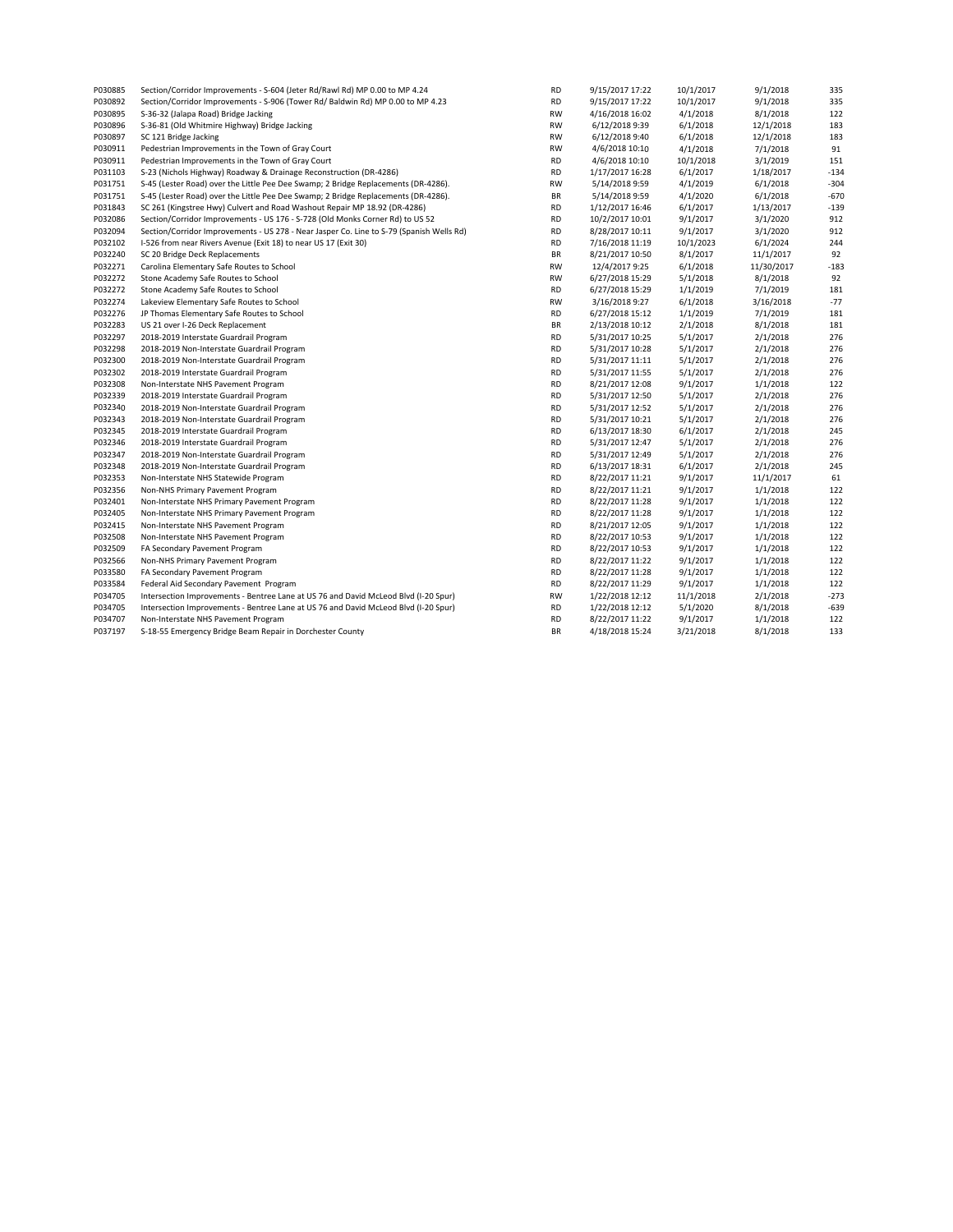**Appendix 2 – Project Scoping Survey**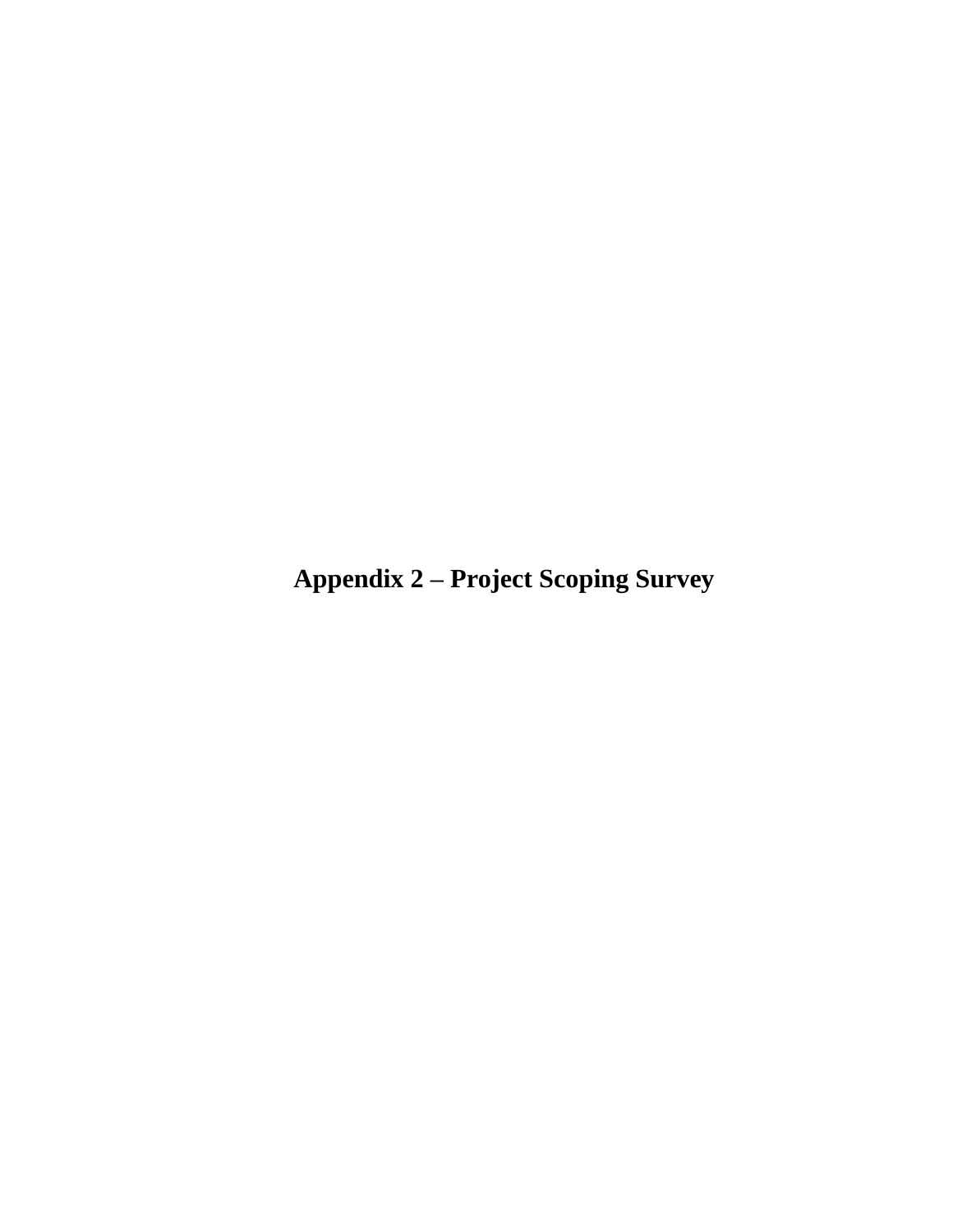|                              | <b>UPGRADE</b><br><b>CREATE SURVEY</b><br>quattleblb                                                                                          |
|------------------------------|-----------------------------------------------------------------------------------------------------------------------------------------------|
|                              | Don't limit yourself. Ask more than 10 questions and get all the answers you need. See all plans »                                            |
|                              | <b>Project Scoping Survey</b>                                                                                                                 |
|                              | SUMMARY $\rightarrow$ DESIGN SURVEY $\rightarrow$ PREVIEW & SCORE $\rightarrow$ COLLECT RESPONSES $\rightarrow$ ANALYZE RESULTS $\rightarrow$ |
|                              | <b>PRESENT RESULTS</b>                                                                                                                        |
|                              | NEXT $\rightarrow$                                                                                                                            |
| ⊟                            | More Actions $\blacktriangledown$<br>Page Logic $\blacktriangledown$                                                                          |
| ᇻ                            | <b>HE UPGRADE TO ADD A LOGO</b>                                                                                                               |
| в                            |                                                                                                                                               |
| ୫                            | <b>Project Scoping Survey</b>                                                                                                                 |
| $+1$                         | <b>⊕ PAGE TITLE</b>                                                                                                                           |
|                              |                                                                                                                                               |
|                              | 1. How long have you held a position in program                                                                                               |
|                              | management?                                                                                                                                   |
|                              | Less than 1 year                                                                                                                              |
|                              | 1-2 years                                                                                                                                     |
|                              | 2-5 years                                                                                                                                     |
|                              | More than 5 years                                                                                                                             |
|                              | 2. At what point during the project development process                                                                                       |
|                              | do you hold a scoping meeting?                                                                                                                |
|                              | I have never participated in a scoping meeting.                                                                                               |
| ₿                            | Before the project is entered into the STIP.                                                                                                  |
| $\left\langle \right\rangle$ | After PE funds are obligated, but before any work has occurred on the project.                                                                |
|                              | $(\ )$                                                                                                                                        |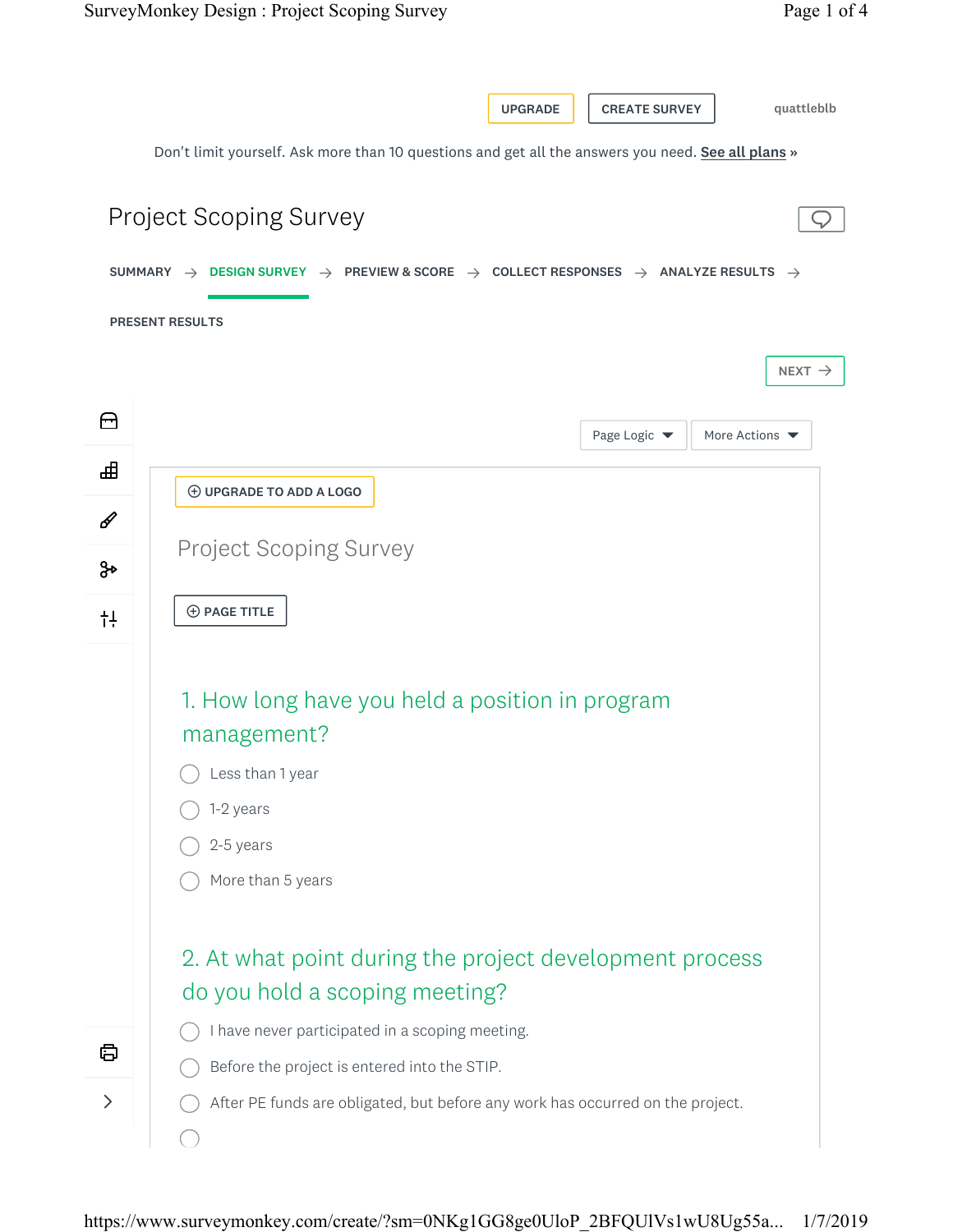After PE funds are obligated and traffic/environmental information is obtained.

3. What project data is typically provided at the scoping meeting? (Ex: ADT, environmental impacts, conceptual design, etc.)

4. Who is invited to the scoping meeting?

5. Do you use an outline to ensure certain topics are discussed at the scoping meeting? If so, would you please email me a copy of the document?

| Yes                                                   |                                            |
|-------------------------------------------------------|--------------------------------------------|
| No                                                    |                                            |
|                                                       |                                            |
| 6. How would you describe most scoping meetings?      |                                            |
| Extremely valuable                                    | Not so valuable                            |
| Very valuable                                         | Not at all valuable                        |
| Somewhat valuable                                     |                                            |
|                                                       |                                            |
| 7. Who develops the purpose and need for most of your |                                            |
| projects?                                             |                                            |
| Program Manager                                       | Environmental Office                       |
| Planning Office                                       | Project Sponsor (MPO, COG, County,<br>etc) |
| Other (please specify)                                |                                            |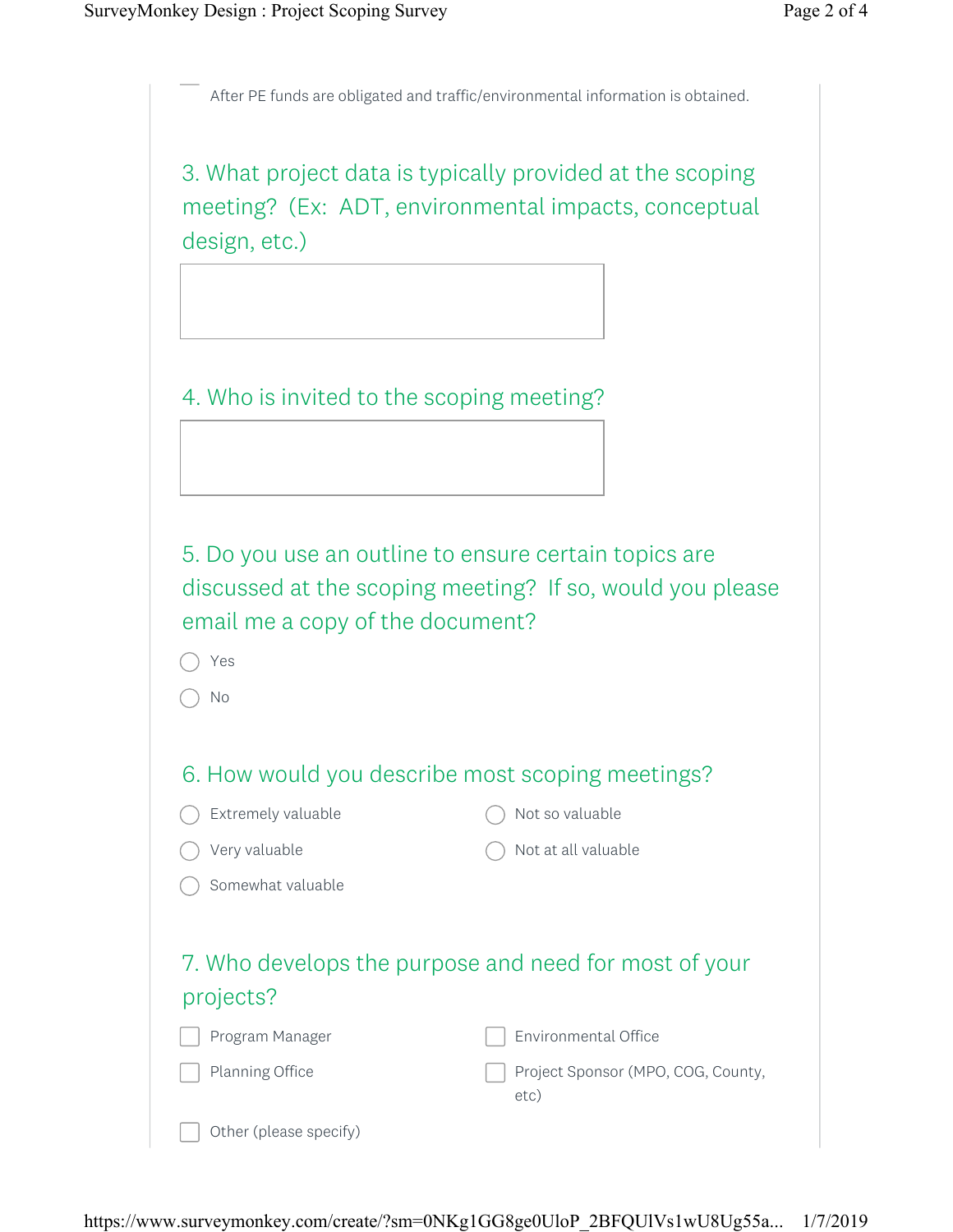| Project Sponsor        |                                                   | Design Staff                                               |
|------------------------|---------------------------------------------------|------------------------------------------------------------|
| Project Manager        |                                                   | Scheduling Software                                        |
| Other (please specify) |                                                   |                                                            |
|                        |                                                   |                                                            |
| projects?              |                                                   | 9. Who develops the initial cost estimate for most of your |
| Project Sponsor        |                                                   | Design Staff                                               |
| Program Manager        |                                                   | Support Staff                                              |
| Other (please specify) |                                                   |                                                            |
|                        |                                                   |                                                            |
|                        |                                                   |                                                            |
| delayed the schedules? | 10. During the development of your projects, what | modifications have been made to the scopes that have       |
|                        | <b>E</b> NEW QUESTION                             | v                                                          |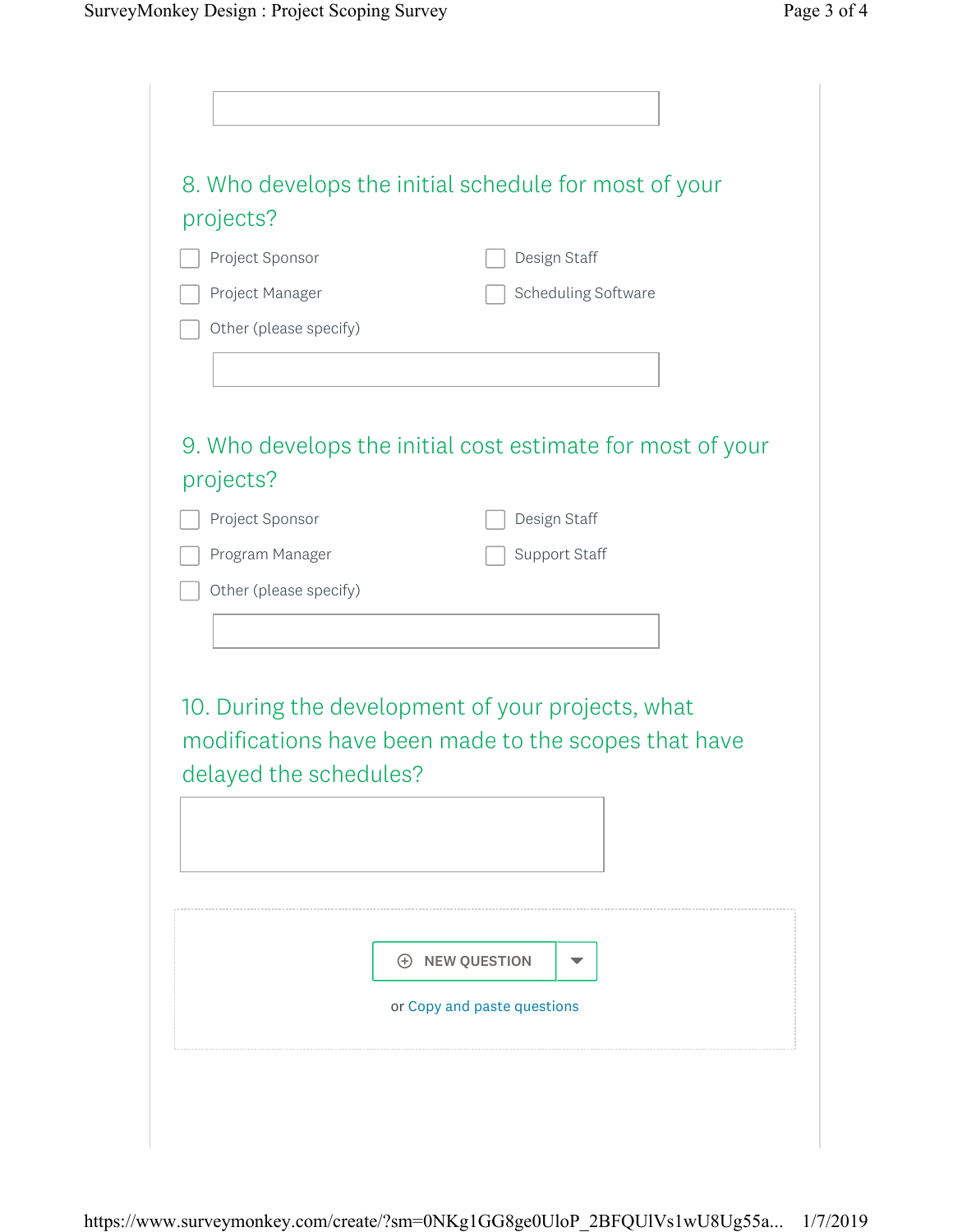|                  | DONE                                   |
|------------------|----------------------------------------|
|                  |                                        |
|                  | Powered by<br>SurveyMonkey®            |
|                  | See how easy it is to create a survey. |
| 0 of 10 answered |                                        |
|                  | <b>NEW PAGE</b><br>$^{(+)}$            |

ENGLISH

Copyright © 1999-2019 SurveyMonkey About SurveyMonkey • Careers • Developers • Privacy Policy • Email Opt-In • Help • Cookies Policy



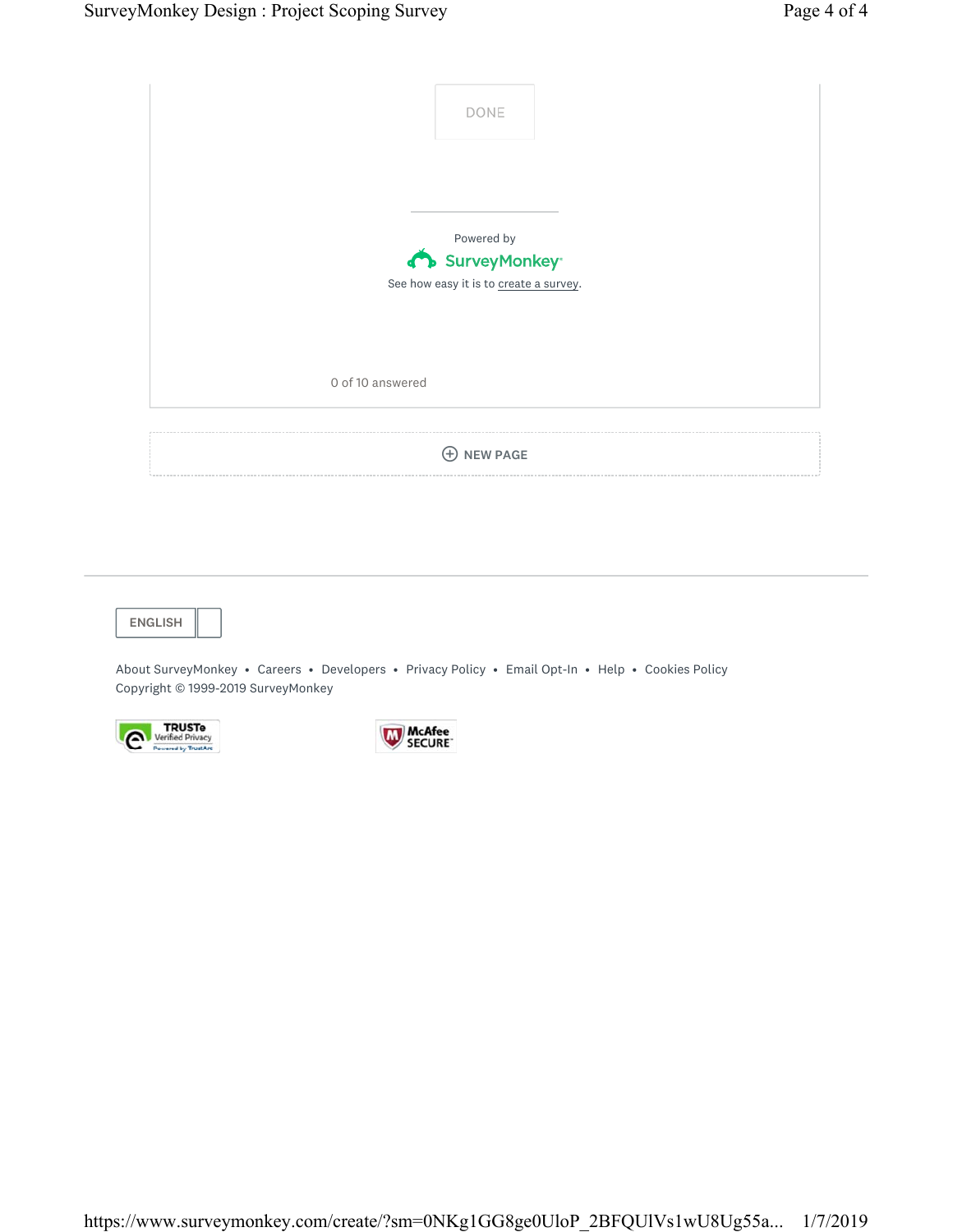**Appendix 3 – Project Scoping Form**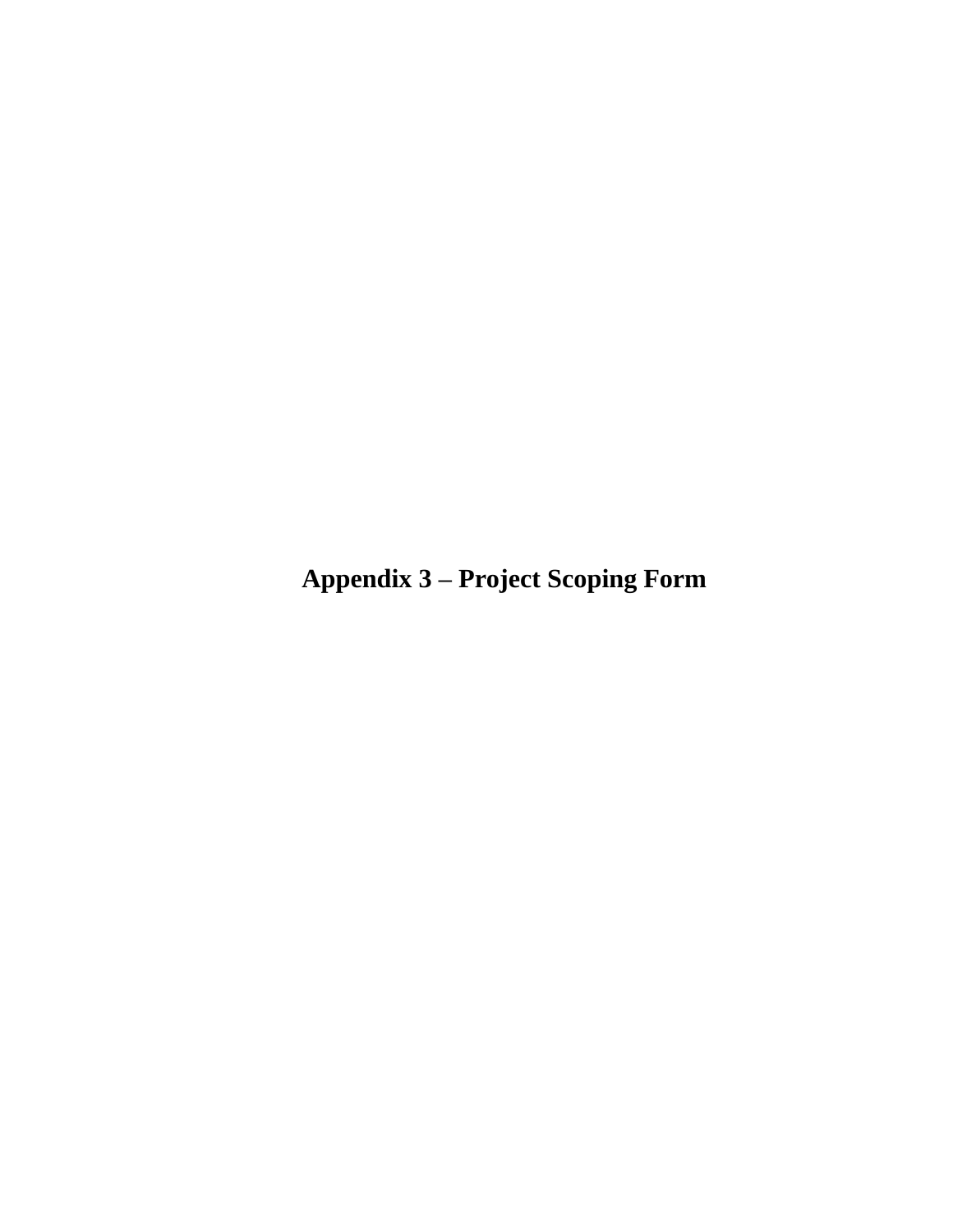# **INTERSECTION IMPROVEMENT SCOPING REPORT PROJECT ID #**

| <b>General Project Information</b> |  |  |  |  |  |
|------------------------------------|--|--|--|--|--|
| <b>Project Name</b>                |  |  |  |  |  |
| County                             |  |  |  |  |  |
| City                               |  |  |  |  |  |
| <b>Project Sponsor</b>             |  |  |  |  |  |

| <b>Existing Conditions</b>         |               |           |                    |                       |                  |  |  |
|------------------------------------|---------------|-----------|--------------------|-----------------------|------------------|--|--|
|                                    | Leg 1         |           | Leg 2              | Leg <sub>3</sub>      | Leg <sub>4</sub> |  |  |
| Road Name                          |               |           |                    |                       |                  |  |  |
| <b>Typical Section</b>             |               |           |                    |                       |                  |  |  |
| <b>ADT</b>                         |               |           |                    |                       |                  |  |  |
| Functional<br>Classification       |               |           |                    |                       |                  |  |  |
| Existing R/W Width                 |               |           |                    |                       |                  |  |  |
| File No. Reference                 |               |           |                    |                       |                  |  |  |
| Design Speed                       |               |           |                    |                       |                  |  |  |
| <b>Posted Speed</b>                |               |           |                    |                       |                  |  |  |
| # of Accidents                     |               |           |                    |                       |                  |  |  |
| <b>Pedestrian Facilities</b>       | Yes           | <b>No</b> | If yes, describe   |                       |                  |  |  |
| <b>Bicycle Facilities</b>          | Yes           | No        | If yes, describe   |                       |                  |  |  |
| <b>Designated Bicycle</b><br>Route | Yes           | <b>No</b> |                    |                       |                  |  |  |
| <b>RR Present</b>                  | Yes           | <b>No</b> | If yes, RR Company |                       |                  |  |  |
| Transit/Multimodal<br>Present      | Yes           | <b>No</b> | If yes, describe   |                       |                  |  |  |
| <b>Costly Items Present</b>        | <b>Bridge</b> | Culvert   |                    | <b>Retaining Wall</b> | Other            |  |  |
| <b>Deficiencies</b>                |               |           |                    |                       |                  |  |  |

| <b>Proposed Improvements</b> |                          |  |
|------------------------------|--------------------------|--|
| <b>Project Goals</b>         | Geometric Improvements   |  |
|                              | Capacity Improvements    |  |
|                              | <b>Access Management</b> |  |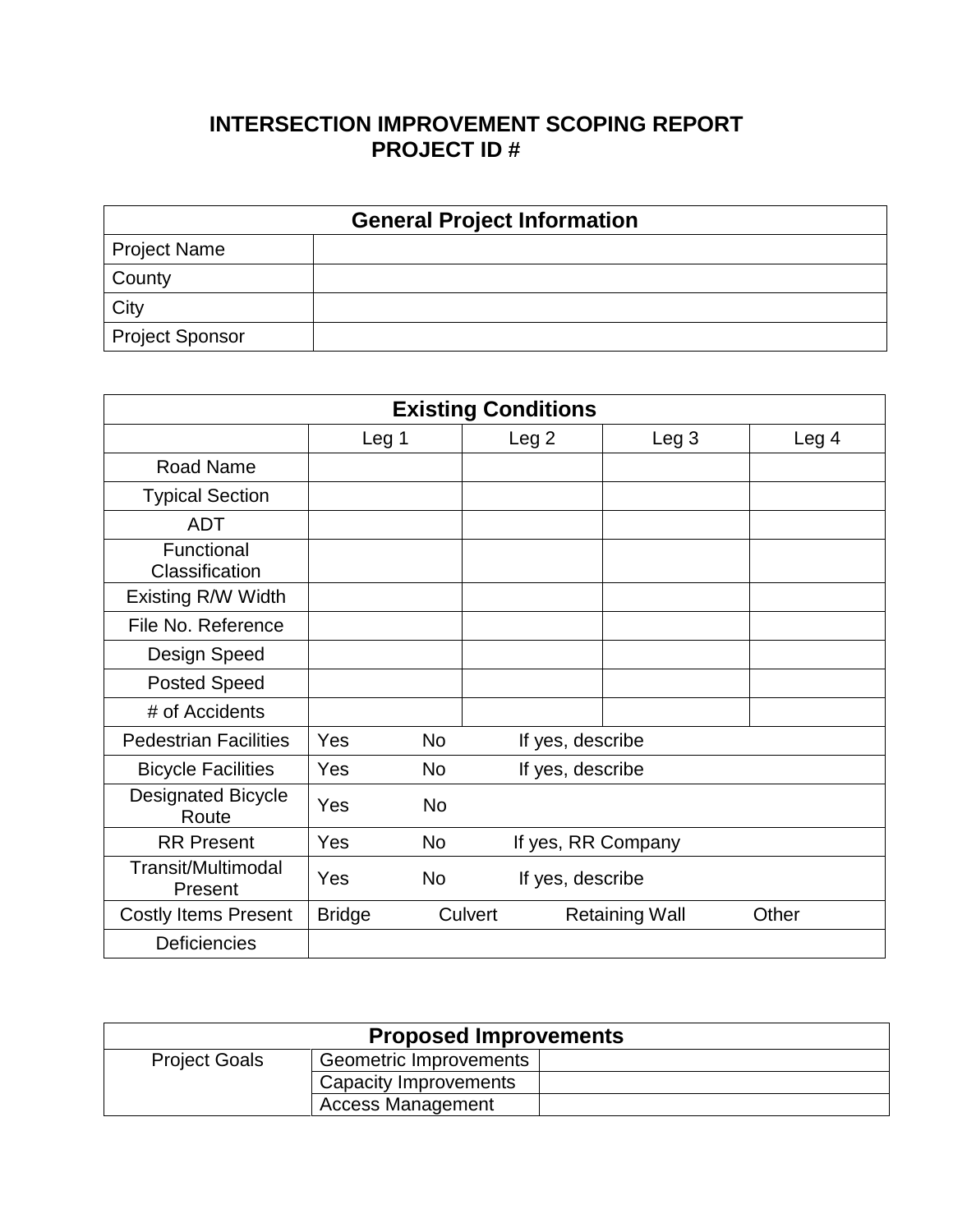|                              | Other                      |           |  |                  |          |  |
|------------------------------|----------------------------|-----------|--|------------------|----------|--|
| Controversial                | Yes                        | <b>No</b> |  | If yes, explain  |          |  |
| <b>Drainage Facilities</b>   | Open                       | Closed    |  | <b>Both</b>      |          |  |
| <b>Pedestrian Facilities</b> | Yes                        | <b>No</b> |  | If yes, describe |          |  |
| <b>Bicycle Facilities</b>    | Yes                        | <b>No</b> |  | If yes, describe |          |  |
| Transit/Multimodal           | Yes                        | <b>No</b> |  | If yes, describe |          |  |
| New ROW                      | Yes                        | <b>No</b> |  | Unknown          |          |  |
| <b>Relocations</b>           | Yes                        | <b>No</b> |  | If yes, explain  |          |  |
| Impacts to ODA               | Yes                        | <b>No</b> |  | If yes, explain  |          |  |
|                              | Parking                    |           |  |                  |          |  |
|                              | <b>Uneconomical Remain</b> |           |  |                  |          |  |
| <b>Potential ROW</b>         | <b>Setbacks</b>            |           |  |                  |          |  |
| Damages to Consider          | Access                     |           |  |                  |          |  |
|                              | Signs                      |           |  |                  |          |  |
|                              | Removal of Landscaping     |           |  |                  |          |  |
|                              | Other                      |           |  |                  |          |  |
| <b>Municipal Agreement</b>   | Yes                        | <b>No</b> |  |                  |          |  |
| Signal                       | None                       | Std.      |  | Mast Arm         | Adaptive |  |
| <b>Detour Needed</b>         | Yes                        | <b>No</b> |  | If yes, explain  |          |  |
|                              | Safety                     |           |  |                  |          |  |
|                              | Maintenance                |           |  |                  |          |  |
| <b>Review for Project</b>    | Local                      |           |  |                  |          |  |
| Overlap                      | <b>Bridge</b>              |           |  |                  |          |  |
|                              | <b>Future Guideshare</b>   |           |  |                  |          |  |
|                              | Other                      |           |  |                  |          |  |

| <b>Environmental</b>                    |             |           |                 |            |  |
|-----------------------------------------|-------------|-----------|-----------------|------------|--|
| <b>Wetlands/Streams</b>                 | Yes         | No        | If yes, explain |            |  |
| <b>Permit Anticipated</b>               | <b>None</b> | <b>GP</b> | IP              |            |  |
| <b>Mitigation Availability</b>          | Wetland     |           | <b>Stream</b>   | <b>PRM</b> |  |
| 303(d) Impaired Waters                  | Yes         | <b>No</b> | If yes, explain |            |  |
| Floodplains                             | Yes         | <b>No</b> | If yes, explain |            |  |
| Cultural                                | Yes         | <b>No</b> | If yes, explain |            |  |
| <b>UST/Hazardous Materials</b>          | Yes         | <b>No</b> | If yes, explain |            |  |
| Threatened/Endangered<br><b>Species</b> | Yes         | <b>No</b> | If yes, explain |            |  |
| 4(f) Public Properties                  | Yes         | <b>No</b> | If yes, explain |            |  |
| Low Income/Minority<br>Housing          | Yes         | <b>No</b> | If yes, explain |            |  |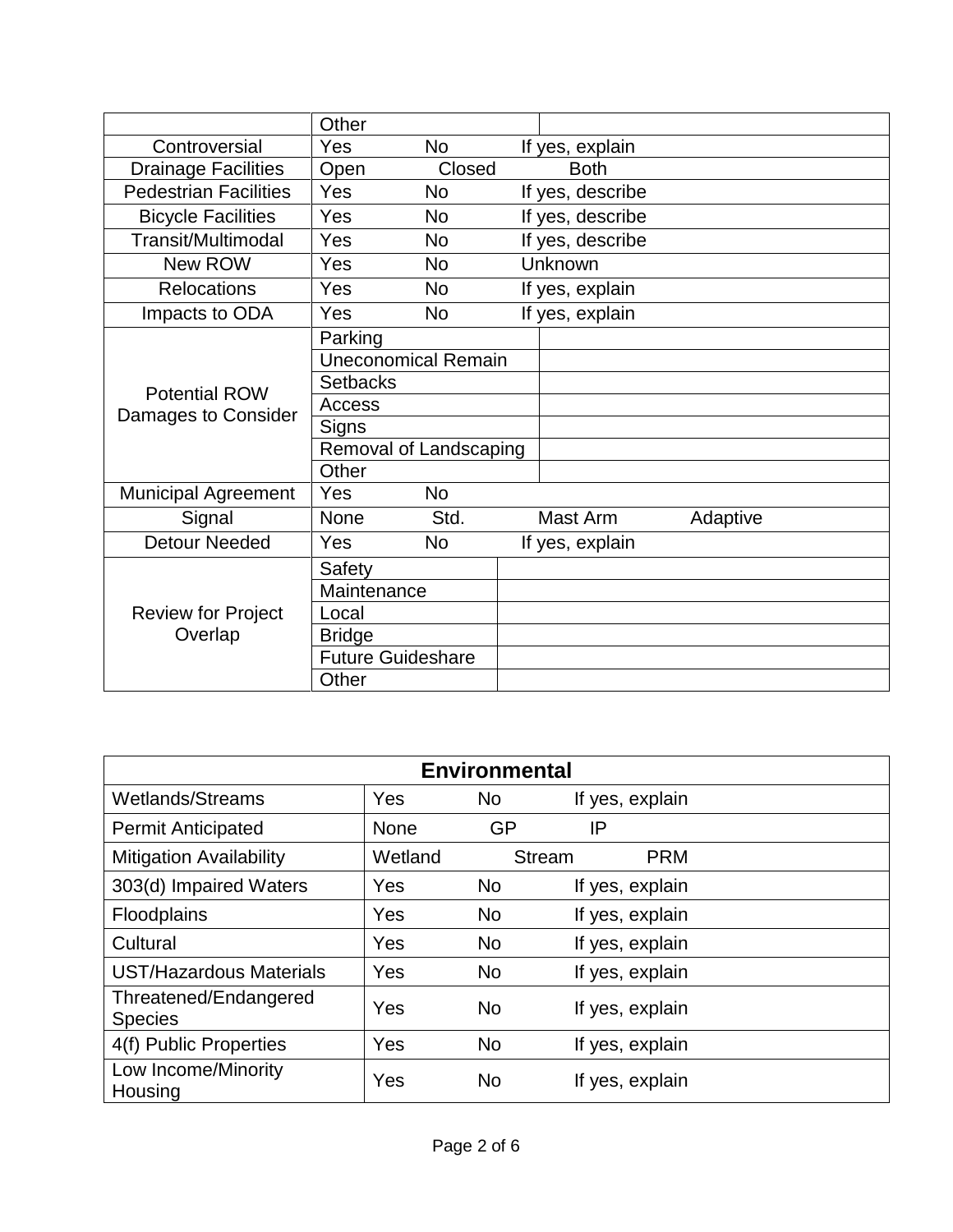| Farmlands                     | Yes                        | <b>No</b>                    | If yes, explain  |        |
|-------------------------------|----------------------------|------------------------------|------------------|--------|
| Air Quality (Rock Hill Area)  | Yes                        | <b>No</b><br>If yes, explain |                  |        |
| <b>Noise Study Needed</b>     | Yes                        | <b>No</b>                    | If yes, explain  |        |
| <b>Public Involvement</b>     | None                       | Website                      | Post Cards       | Public |
|                               | <b>Information Meeting</b> |                              | Other            |        |
| <b>Environmental Document</b> | None                       | Programmatic CE              |                  |        |
|                               | Non-Programmatic CE        |                              | <b>EIS</b><br>EА |        |

| <b>Utilities</b>                |            |                             |   |                    |   |  |
|---------------------------------|------------|-----------------------------|---|--------------------|---|--|
| SC 811 Ticket Submitted         | Yes        | <b>No</b>                   |   | If yes, what date? |   |  |
|                                 |            | <b>Overhead Electric</b>    |   |                    |   |  |
|                                 |            | <b>Underground Electric</b> |   |                    |   |  |
|                                 | Water      |                             |   |                    |   |  |
| Utilities (Include Name)        | Sewer      |                             |   |                    |   |  |
|                                 | Gas        |                             |   |                    |   |  |
|                                 |            | Communication               |   |                    |   |  |
|                                 | Other      |                             |   |                    |   |  |
| <b>Impacts Anticipated</b>      | <b>Yes</b> | <b>No</b>                   |   | If yes, explain    |   |  |
| <b>Utility Prior Rights</b>     | Yes        | <b>No</b>                   |   | If yes, explain    |   |  |
| <b>SUE Level Recommendation</b> | None       | A                           | B | С                  | D |  |
| In-contract Utility Work        | Yes        | <b>No</b>                   |   | If yes, explain    |   |  |

| <b>Funding</b>                 |                                |   |  |  |
|--------------------------------|--------------------------------|---|--|--|
| <b>Funding Sources</b>         |                                |   |  |  |
| <b>Sponsor's Cost Estimate</b> |                                |   |  |  |
| <b>Scoped Budgets</b>          | <b>Preliminary Engineering</b> | æ |  |  |
|                                | Right-of-Way                   |   |  |  |
|                                | Construction                   |   |  |  |
|                                | <b>Utilities</b>               |   |  |  |
|                                | Mitigation                     |   |  |  |
|                                | Total                          |   |  |  |

| <b>Project Delivery</b> |                              |            |     |  |
|-------------------------|------------------------------|------------|-----|--|
| Delivery Method         | <b>SCDOT</b><br>Design Build | Consultant | _PA |  |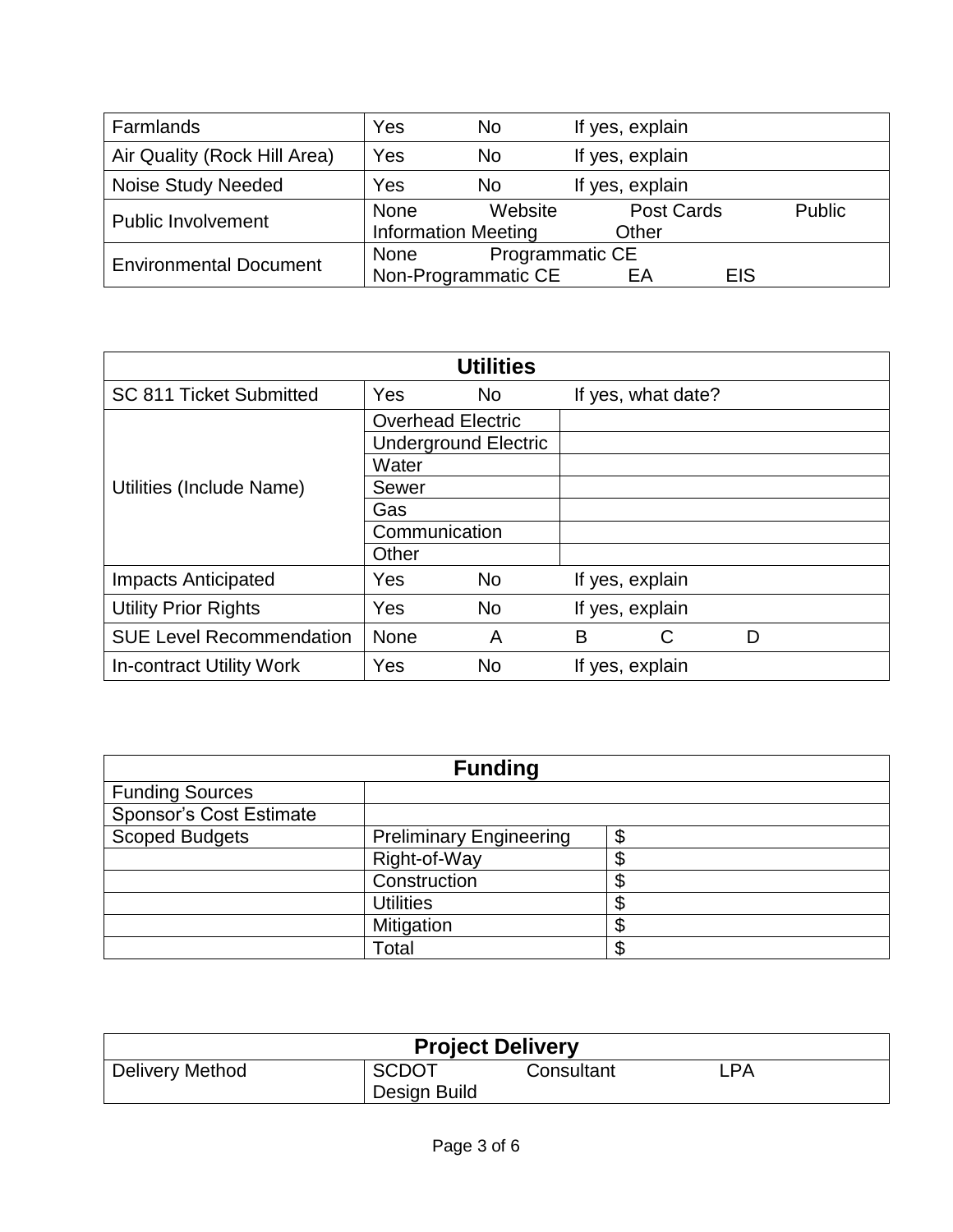| <b>Schedule</b>           | <b>Preliminary Engineering</b>    | months to complete |
|---------------------------|-----------------------------------|--------------------|
|                           | Right-of-Way                      | months to complete |
|                           | Construction                      | months to complete |
| <b>Timing Constraints</b> | <b>Seasonal Traffic Counts</b>    |                    |
|                           | Aerial Imagery                    |                    |
|                           | <b>Utility Window</b>             |                    |
|                           | <b>Construction Restrictions</b>  |                    |
|                           | <b>Environmental Restrictions</b> |                    |

| <b>Scoping Participants</b>    |  |  |
|--------------------------------|--|--|
| MPO/COG                        |  |  |
| County                         |  |  |
| City/Town                      |  |  |
| Program Manager                |  |  |
| Design Manager                 |  |  |
| Road                           |  |  |
| Hydro                          |  |  |
| <b>Structures</b>              |  |  |
| Geotech                        |  |  |
| <b>Traffic</b>                 |  |  |
| <b>ESO</b>                     |  |  |
| HQ ROW                         |  |  |
| <b>District ROW</b>            |  |  |
| <b>RCE</b>                     |  |  |
| <b>DCE</b>                     |  |  |
| <b>RME</b>                     |  |  |
| <b>DTE</b>                     |  |  |
| Planning                       |  |  |
| Pavement Design Eng.           |  |  |
| <b>Additional Participants</b> |  |  |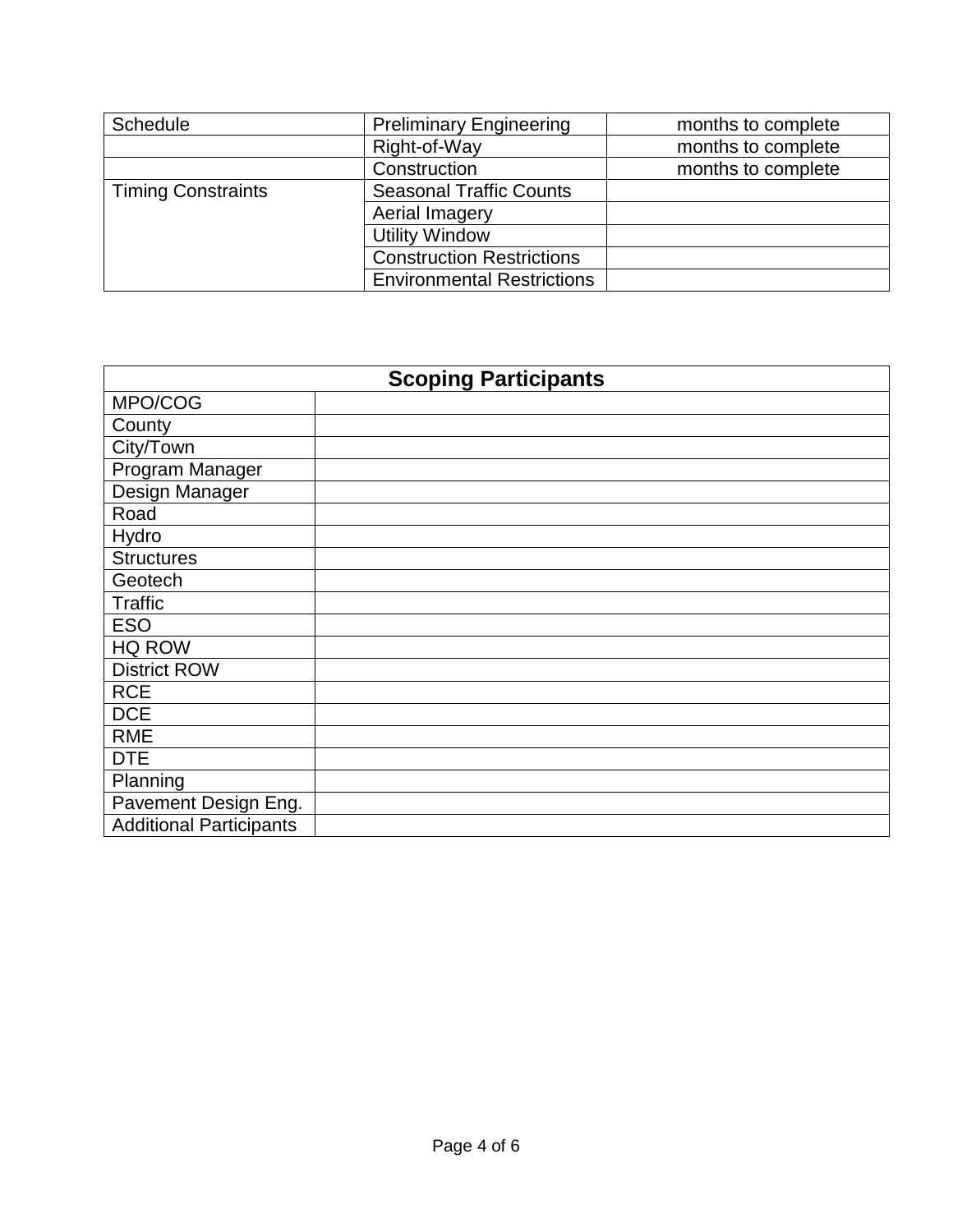**Appendix 1 – Typical Section**